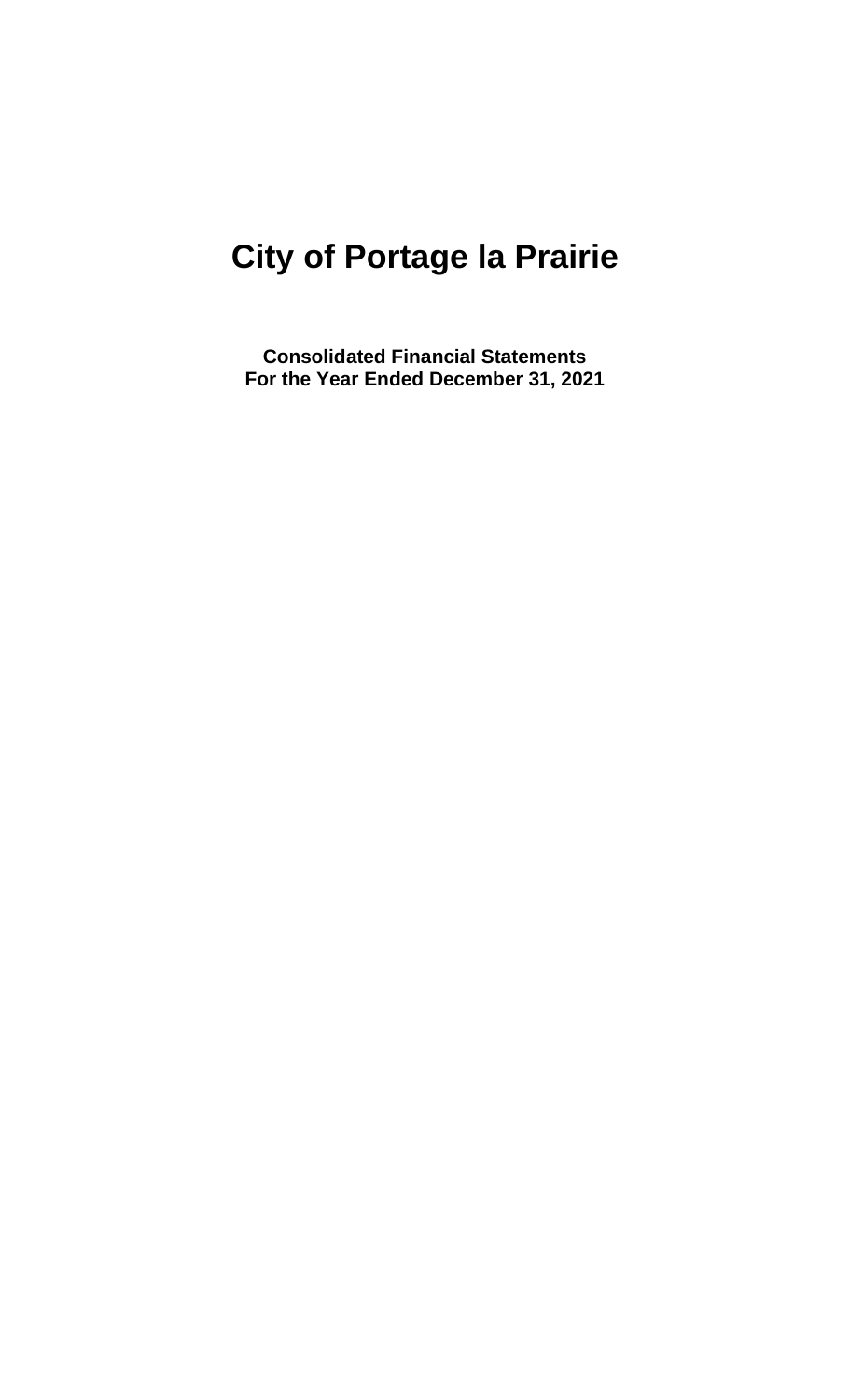### **STATEMENT OF RESPONSIBILITY**

The accompanying Consolidated Financial Statements are the responsibility of the management of the City of Portage la Prairie and have been prepared in compliance with legislation, and in accordance with generally accepted accounting principles established by the Public Sector Accounting Board of the Chartered Professional Accountants Canada.

In carrying out its responsibilities, management maintains appropriate systems of internal and administrative controls designed to provide reasonable assurance that transactions are executed in accordance with proper authorization, that assets are properly accounted for and safeguarded, and that financial information produced is relevant and reliable.

Council of the City met with management and the external auditors to review the consolidated financial statements and discuss any significant financial reporting or internal control matters prior to their approval of the consolidated financial statements.

BDO Canada LLP as the City's appointed external auditors, have audited the consolidated financial statements. The Auditor's report is addressed to the Mayor and members of Council and appears on the following page. Their opinion is based upon an examination conducted in accordance with Canadian generally accepted auditing standards, performing such tests and other procedures as they consider necessary to obtain reasonable assurance that the consolidated financial statements are free of material misstatement and present fairly the financial position and results of the City in accordance with Canadian Public Sector Accounting Standards.

 $\omega$ 

Cathie McFarlane **Director of Corporate Services**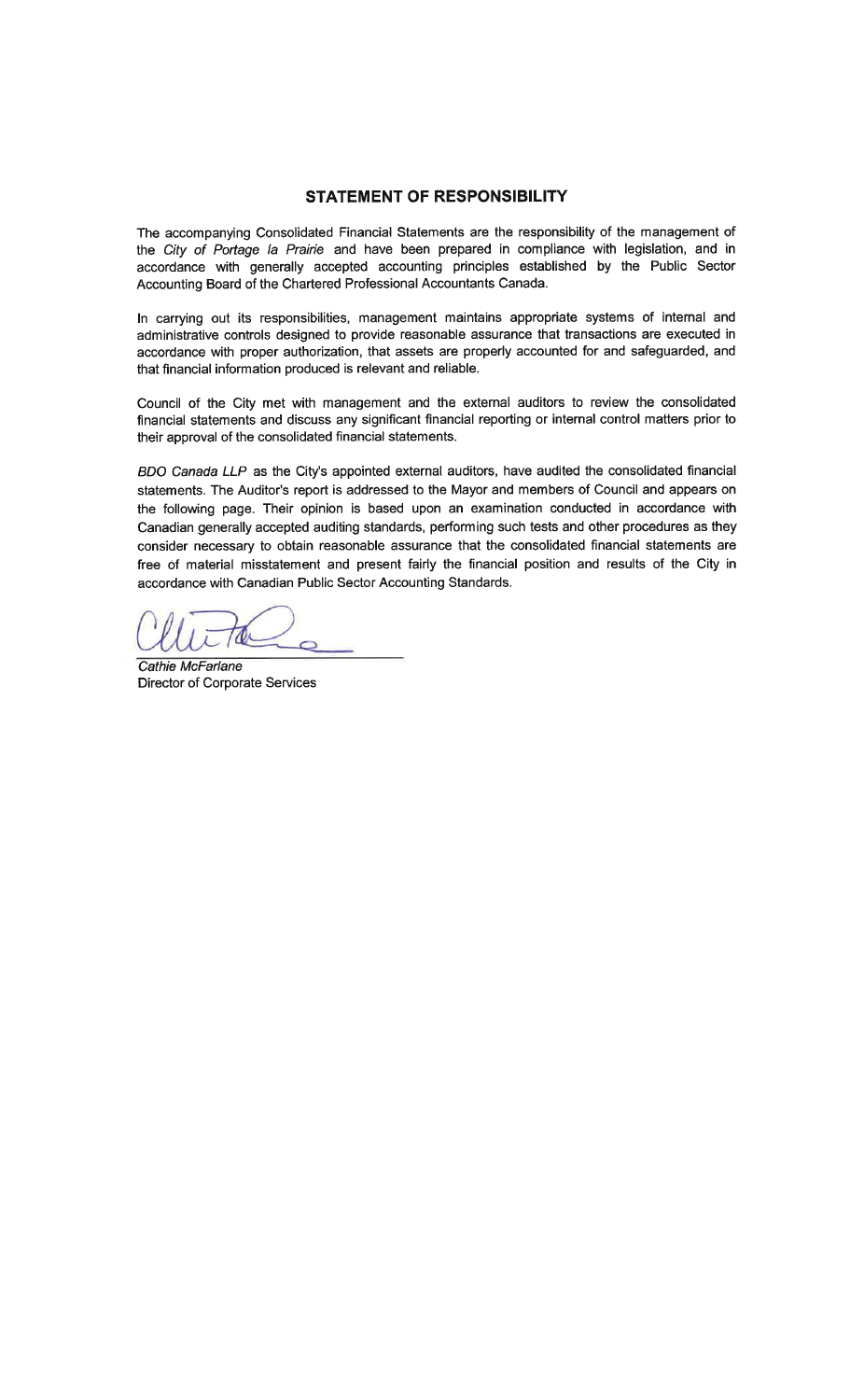

Tel: 204 727 0671 BDO Canada LLP<br>Fax: 204 726 4580 148 - 10<sup>th</sup> Street Fax: 204 726 4580 148 - 10<sup>th</sup> Street www.bdo.ca

### **INDEPENDENT AUDITOR'S REPORT**

To the Mayor and Council of the City of Portage la Prairie

### **Report on the Audit of the Consolidated Financial Statements**

We have audited the consolidated financial statements of the City of Portage la Prairie (the "City"), which comprise the consolidated statement of financial position as at December 31, 2021, and the consolidated statements of operations, change in net financial assets, cash flows and supporting schedules for the year then ended, and notes to the consolidated financial statements, including a summary of significant accounting policies.

In our opinion, the accompanying consolidated financial statements present fairly, in all material respects, the consolidated financial position of the City at December 31, 2021, and the results of its consolidated operations, change in net financial assets, cash flows and supporting schedules for the year then ended in accordance with Canadian Public Sector Accounting Standards.

#### **Basis for Opinion**

We conducted our audit in accordance with Canadian generally accepted auditing standards. Our responsibilities under those standards are further described in the Auditor's responsibilities for the Audit of the consolidated financial statements section of our report. We are independent of the City in accordance with the ethical requirements that are relevant to our audit of the consolidated financial statements in Canada, and we have fulfilled our other ethical responsibilities in accordance with these requirements. We believe that the audit evidence we have obtained is sufficient and appropriate to provide a basis for our opinion.

#### **Restated Comparative Information**

Without modifying our opinion we draw attention to Note 24 of the consolidated financial statements, which describes that certain comparative financial information presented for the year ended December 31, 2020 have been restated.

### **Responsibilities of Management and Those Charged with Governance for the Consolidated Financial Statements**

Management is responsible for the preparation and fair presentation of the consolidated financial statements in accordance with Canadian Public Sector Accounting Standards, and for such internal control as management determines is necessary to enable the preparation of consolidated financial statements that are free from material misstatement, whether due to fraud or error.

In preparing the consolidated financial statements, management is responsible for assessing the City's ability to continue as a going concern, disclosing, as applicable, matters related to going concern and using the going concern basis of accounting unless management either intends to liquidate the City to cease operations, or has no realistic alternative but to do so.

Those charged with governance are responsible for overseeing the City's financial reporting process.

### **Auditor's Responsibilities for the Audit of the Consolidated Financial Statements**

Our objectives are to obtain reasonable assurance about whether the consolidated financial statements as a whole are free from material misstatement, whether due to fraud or error, and to issue an Auditor's report that includes our opinion. Reasonable assurance is a high level of assurance, but is not a guarantee that an audit conducted in accordance with Canadian generally accepted auditing standards will always detect a material misstatement when it exists. Misstatements can arise from fraud or error and are considered material if, individually or in the aggregate, they could reasonably be expected to influence the economic decisions of users taken on the basis of these consolidated financial statements.

As part of an audit in accordance with Canadian generally accepted auditing standards, we exercise professional judgement and maintain professional skepticism throughout the audit. We also: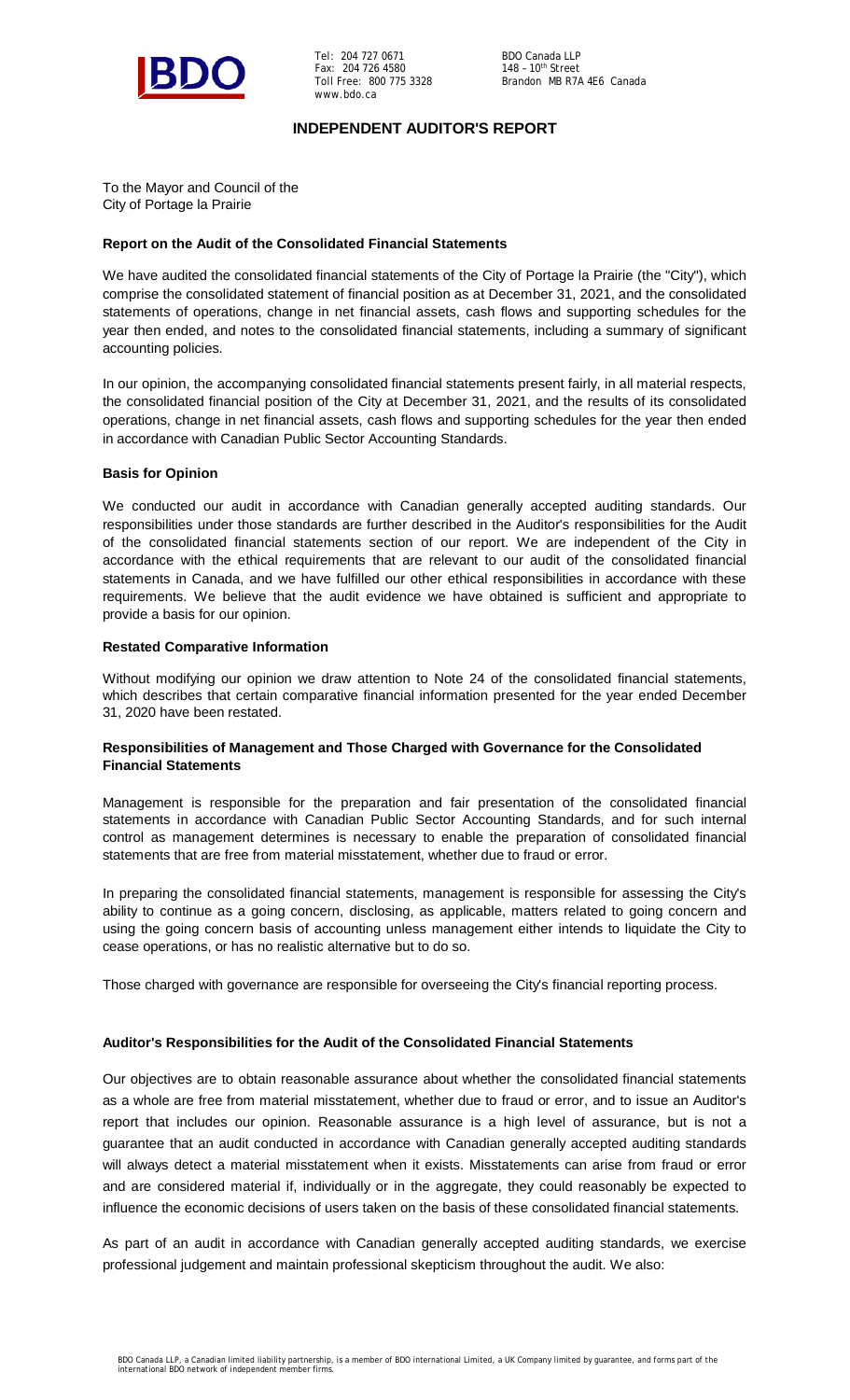

- Identify and assess the risks of material misstatement of the consolidated financial statements, whether due to fraud or error, design and perform audit procedures responsive to those risks, and obtain audit evidence that is sufficient and appropriate to provide a basis for our opinion. The risk of not detecting a material misstatement resulting from fraud is higher than for one resulting from error, as fraud may involve collusion, forgery, intentional omissions, misrepresentations, or the override of internal control.
- Obtain an understanding of internal control relevant to the audit in order to design audit procedures that are appropriate in the circumstances, but not for the purpose of expressing an opinion on the effectiveness of the City's internal control.
- Evaluate the appropriateness of accounting policies used and the reasonableness of accounting estimates and related disclosures made by management.
- Conclude on the appropriateness of management's use of the going concern basis of accounting and, based on the audit evidence obtained, whether a material uncertainty exists related to events or conditions that may cast significant doubt on the City's ability to continue as a going concern. If we conclude that a material uncertainty exists, we are required to draw attention in our Auditor's report to the related disclosures in the consolidated financial statements or, if such disclosures are inadequate, to modify our opinion. Our conclusions are based on the audit evidence obtained up to the date of our Auditor's report. However, future events or conditions may cause the City to cease to continue as a going concern.
- Evaluate the overall presentation, structure and content of the consolidated financial statements, including the disclosures, and whether the consolidated financial statements represent the underlying transactions and events in a manner that achieves fair presentation.
- Obtain sufficient appropriate audit evidence regarding the financial information of the entities or business activities within the City to express an opinion on the consolidated financial statements. We are responsible for the direction, supervision, and performance of the group audit. We remain solely responsible for the audit opinion.

We communicate with those charged with governance regarding, among other matters, the planned scope and timing of the audit and significant audit findings, including any significant deficiencies in internal control that we identify during our audit.

BDO Canada LLP

**Chartered Professional Accountants**

Brandon, Manitoba June 14, 2022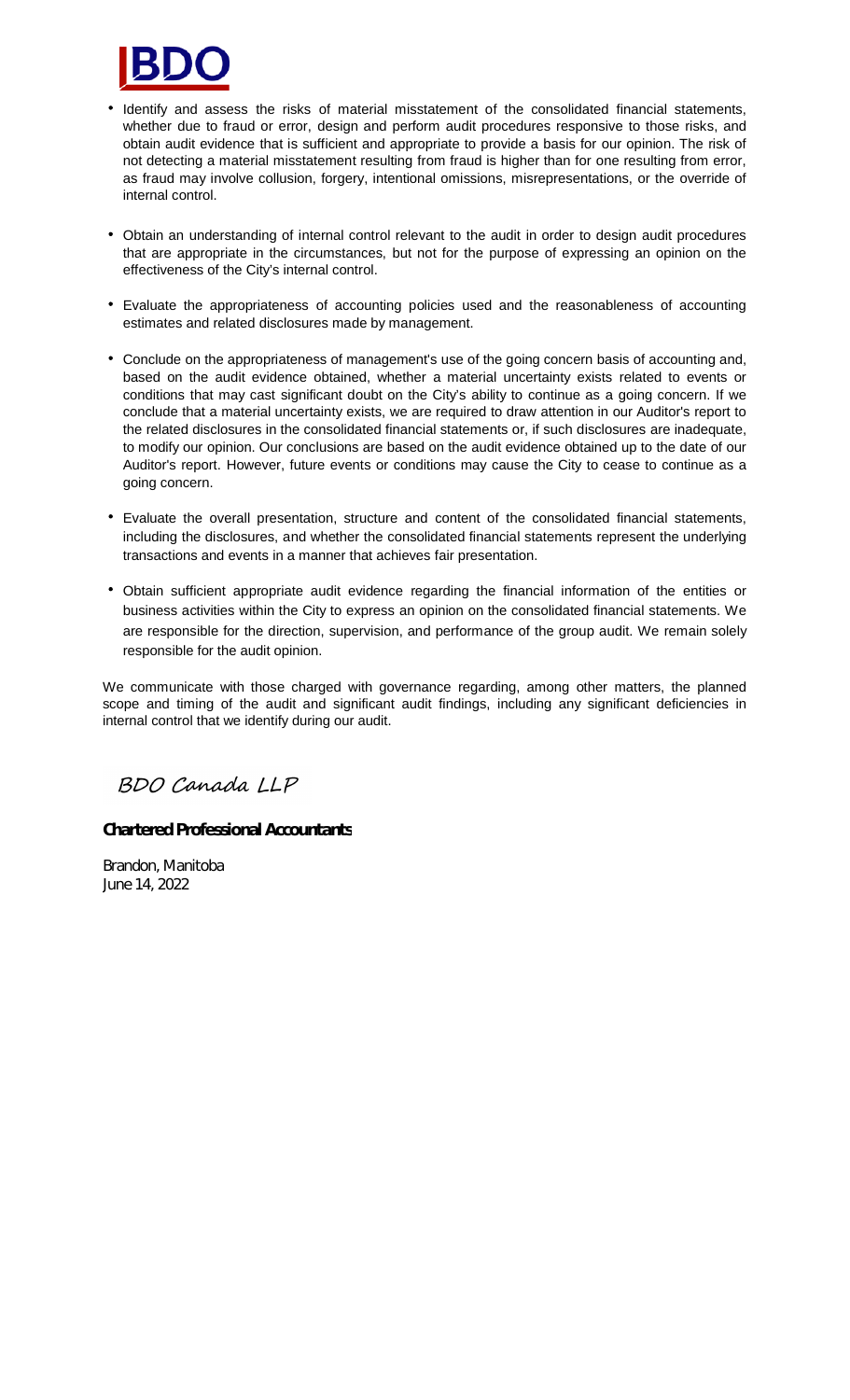## **City of Portage la Prairie**

**Consolidated Financial Statements For the Year Ended December 31, 2021**

| <b>Consolidated Statement of Financial Position</b>                             | 5  |
|---------------------------------------------------------------------------------|----|
| <b>Consolidated Statement of Operations</b>                                     | 6  |
| <b>Consolidated Statement of Change in Net Financial Assets</b>                 | 7  |
| <b>Consolidated Statement of Cash Flows</b>                                     | 8  |
| <b>Notes to the Consolidated Financial Statements</b>                           | 9  |
| Schedule 1 - Consolidated Schedule of Tangible Capital Assets                   | 20 |
| <b>Schedule 2 - Consolidated Schedule of Revenues</b>                           | 21 |
| <b>Schedule 3 - Consolidated Schedule of Expenses</b>                           | 22 |
| Schedule 4 - Consolidated Statement of Operations by Program                    | 24 |
| Schedule 5 - Consolidated Details and Reconciliation to Core Government Results | 26 |
| Schedule 6 - Schedule of Change in Reserve Fund Balances                        | 27 |
| Schedule 7 - Schedule of L.U.D. Operations                                      | 30 |
| <b>Schedule 8 - Schedule of Financial Position for Utilities</b>                | 31 |
| <b>Schedule 9 - Schedule of Utility Operations</b>                              | 32 |
| Schedule 10 - Reconciliation of the Financial Plan to the Budget                | 34 |
| <b>Schedule 11 - Analysis of Taxes on Roll</b>                                  | 35 |
| <b>Schedule 12 - Analysis of Tax Levy</b>                                       | 36 |
| <b>Schedule 13 - Schedule of General Operating Fund Expenses</b>                | 37 |
| <b>Schedule 14 - Reconciliation of Annual Surplus (Deficit)</b>                 | 39 |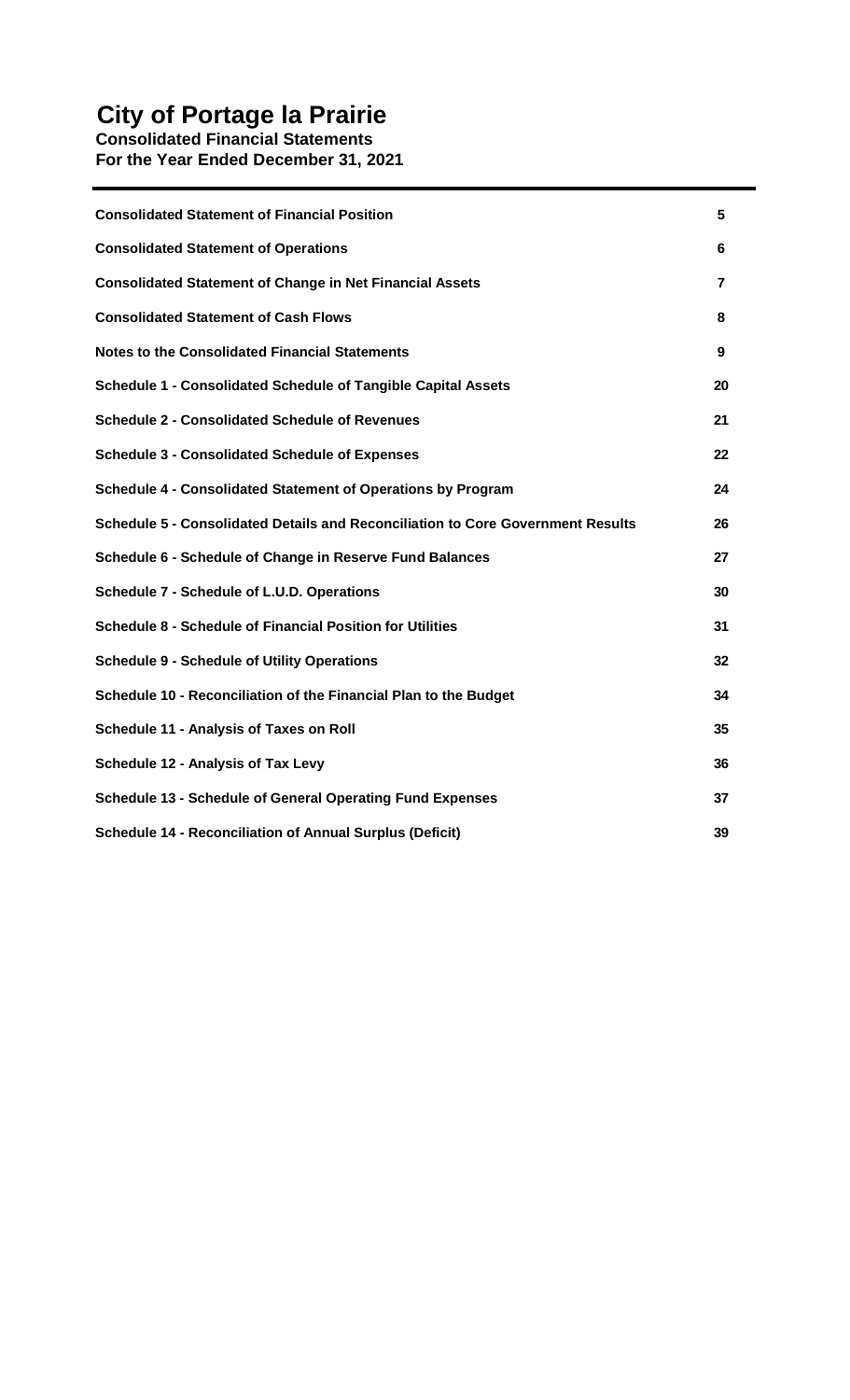### **City of Portage la Prairie CONSOLIDATED STATEMENT OF FINANCIAL POSITION** As at December 31, 2021

|                                                                         | 2020<br>2021     |                            |  |
|-------------------------------------------------------------------------|------------------|----------------------------|--|
|                                                                         |                  | (Restated -<br>Note 26)    |  |
| <b>FINANCIAL ASSETS</b><br>Cash and temporary investments (Note 3)      | 61,137,107<br>\$ | 49,750,254<br>\$           |  |
| Amounts receivable (Note 4)                                             | 13,529,035       | 5,044,814                  |  |
| Portfolio investments (Note 5)                                          | 267,084          | 118,948                    |  |
| Other inventories for sale (Note 6)                                     | 255              | 255                        |  |
|                                                                         | 74,933,481<br>\$ | $\mathbb{S}$<br>54,914,271 |  |
| <b>LIABILITIES</b><br>Accounts payable and accrued liabilities (Note 7) | 8,191,892<br>\$  | 7,235,087<br>\$            |  |
| Unearned revenue                                                        | 914,511          | 359,698                    |  |
| Landfill closure and post closure liabilities (Note 8)                  | 108,201          | 84,937                     |  |
| Long-term debt (Note 10)                                                | 7,475,754        | 5,742,887                  |  |
| Obligations under capital lease                                         |                  | 527                        |  |
|                                                                         | 16,690,358       | 13,423,136                 |  |
| <b>NET FINANCIAL ASSETS (NET DEBT)</b>                                  | 58,243,123       | 41,491,135<br>\$           |  |
| <b>NON-FINANCIAL ASSETS</b><br>Tangible capital assets (Schedule 1)     | \$129,761,177    | \$116,548,373              |  |
| Inventories (Note 6)                                                    | 363,754          | 362,873                    |  |
| Real estate properties for sale                                         | 373,411          | 373,411                    |  |
| Prepaid expenses                                                        | 237,632          | 517,663                    |  |
|                                                                         | 130,735,974      | 117,802,320                |  |
| <b>ACCUMULATED SURPLUS (DEFICIT) (Note 18)</b>                          | \$188,979,097    | \$159,293,455              |  |

### **COMMITMENTS AND CONTINGENCIES (NOTES 11 AND 12)**

Approved on behalf of Council:

ć

Mayor

Councillor

The accompanying notes and schedules are an integral part of this financial statement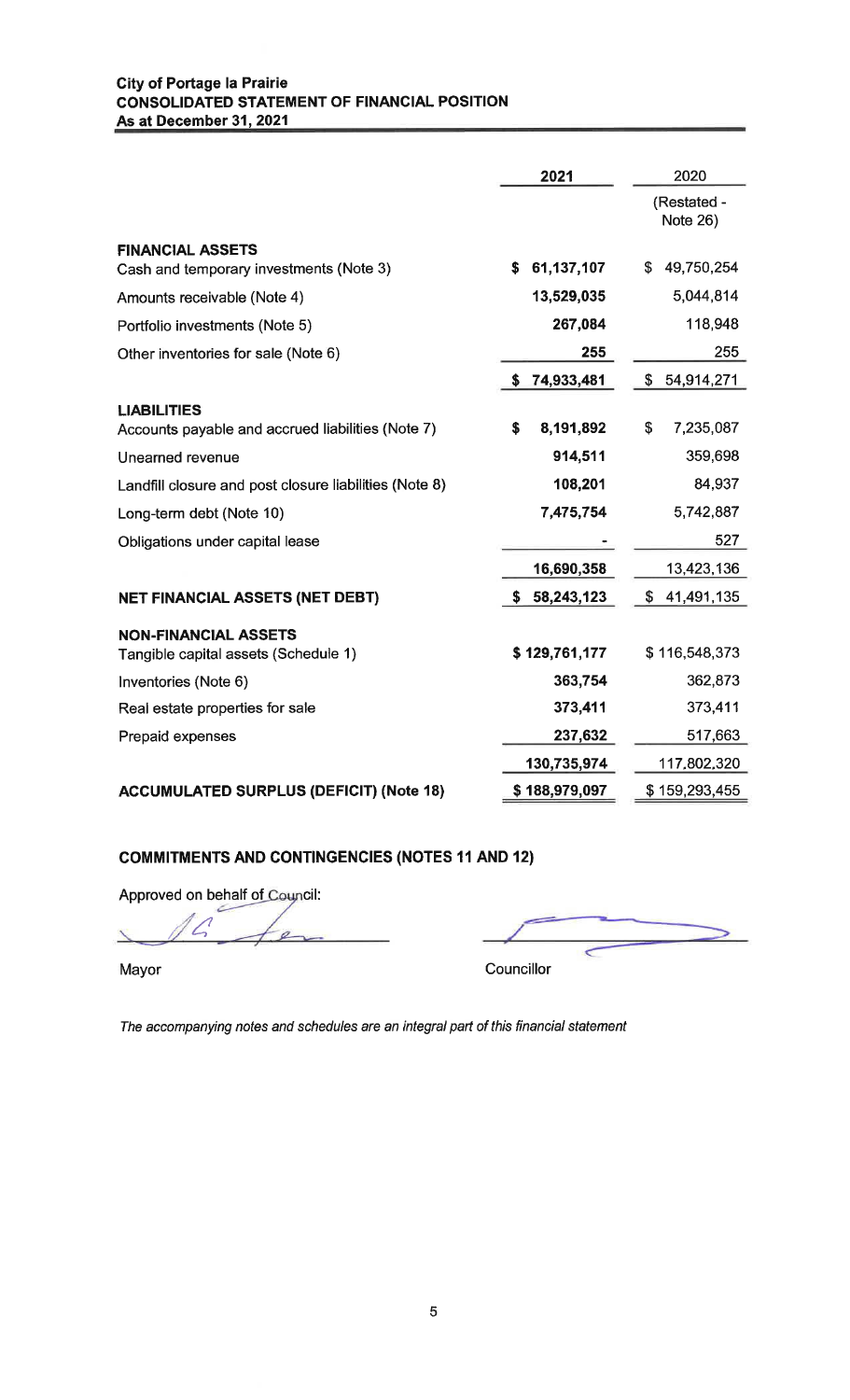### **City of Portage la Prairie CONSOLIDATED STATEMENT OF OPERATIONS For the Year Ended December 31, 2021**

|                                                                           | 2021<br><b>Budget</b> | 2021<br><b>Actual</b>  | 2020<br>Actual          |
|---------------------------------------------------------------------------|-----------------------|------------------------|-------------------------|
|                                                                           | (Note 16)             |                        | (Restated -<br>Note 26) |
| <b>REVENUE</b>                                                            |                       |                        |                         |
| Property taxes                                                            | \$11,374,776          | \$<br>11,549,155       | \$<br>11,653,932        |
| Grants in lieu of taxation                                                | 838,680               | 838,674                | 873,480                 |
| User fees                                                                 | 3,315,270             | 3,536,420              | 3,897,181               |
| Permits, licences and fines                                               | 333,375               | 561,847                | 395,047                 |
| Investment income                                                         | 178,759               | 864,829                | 788,215                 |
| Other revenue                                                             | 1,108,554             | 1,577,361              | 830,846                 |
| Water and sewer                                                           | 12,837,925            | 26,505,509             | 12,947,897              |
| Grants - Province of Manitoba                                             | 3,559,964             | 10,567,600             | 4,275,308               |
| Grants - other                                                            | 1,712,167             | 2,332,424              | 1,716,258               |
| Total revenue (Schedules 2, 4 and 5)                                      | 35,259,470            | 58,333,819             | 37,378,164              |
|                                                                           |                       |                        |                         |
| <b>EXPENSES</b>                                                           | 2,632,560             |                        | 2,198,201               |
| General government services<br>Protective services                        | 6,406,507             | 2,731,480<br>6,886,877 | 6,413,016               |
| <b>Transportation services</b>                                            | 3,139,169             | 2,360,255              | 2,312,082               |
| <b>Environmental health services</b>                                      | 1,328,697             | 1,268,400              | 1,251,754               |
| Public health and welfare services                                        | 331,704               | 227,134                | 253,928                 |
| Regional planning and development                                         | 765,020               | 641,663                | 754,269                 |
| Resource conservation and industrial                                      |                       |                        |                         |
| development                                                               | 1,373,125             | 225,165                | 227,042                 |
| Recreation and cultural services                                          | 6,040,827             | 5,620,166              | 5,541,958               |
| Water and sewer services                                                  | 8,601,599             | 8,687,037              | 8,317,220               |
|                                                                           |                       |                        |                         |
| Total expenses (Schedules 3, 4 and 5)                                     | 30,619,209            | 28,648,177             | 27,269,470              |
| <b>ANNUAL SURPLUS (DEFICIT)</b>                                           | \$4,640,261           | 29,685,642             | 10,108,694              |
| <b>ACCUMULATED SURPLUS, BEGINNING OF YEAR</b><br>(as previously reported) |                       | 159,293,455            | 149,683,199             |
| <b>Prior Period Adjustment (Note 26)</b>                                  |                       |                        | (498,438)               |
| <b>ACCUMULATED SURPLUS, BEGINNING OF YEAR</b><br>(Restated)               |                       | 159,293,455            | 149, 184, 761           |
| <b>ACCUMULATED SURPLUS, END OF YEAR</b>                                   |                       | 188,979,097            | \$159,293,455           |

*The accompanying notes and schedules are an integral part of this financial statement*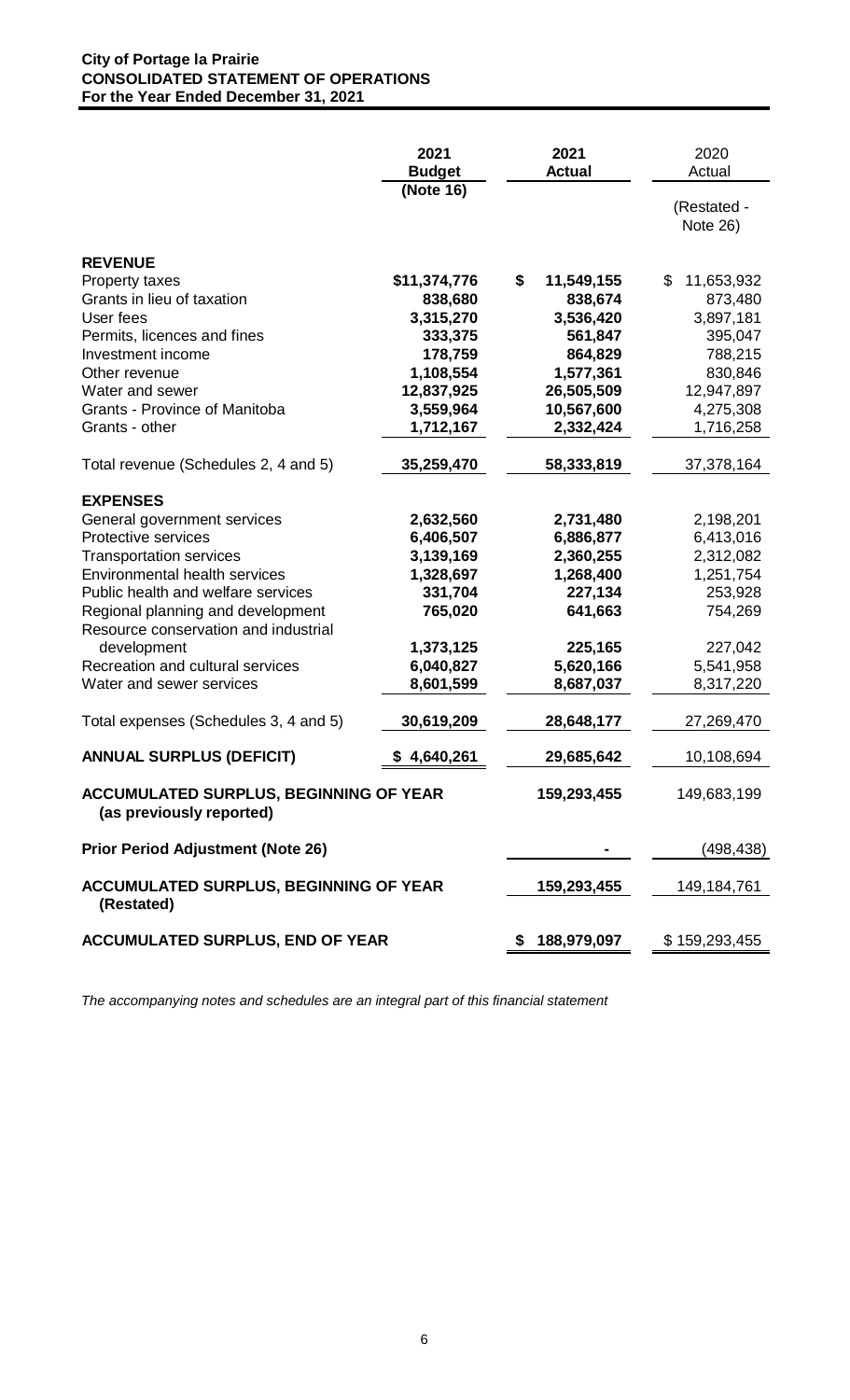|                                                                                               | 2021<br><b>Budget</b><br>(Note 17) | 2021<br><b>Actual</b>       | 2020<br>Actual           |
|-----------------------------------------------------------------------------------------------|------------------------------------|-----------------------------|--------------------------|
|                                                                                               |                                    |                             | (Restated -<br>Note 26)  |
| <b>ANNUAL SURPLUS (DEFICIT)</b>                                                               | \$4,640,261                        | \$29,685,642                | \$10,108,694             |
| Acquisition of tangible capital assets<br>Amortization of tangible capital assets             | (17, 738, 537)                     | (17, 578, 449)<br>4,040,248 | (8,905,601)<br>3,746,534 |
| Loss (Gain) on sale of tangible capital assets<br>Proceeds on sale of tangible capital assets |                                    | 278,810<br>46,586           | (549, 356)<br>768,830    |
| Decrease (increase) in inventories<br>Decrease (increase) in prepaid expense                  |                                    | (881)<br>280,031            | (57, 283)<br>(221,905)   |
|                                                                                               | (17,738,537)                       | (12,933,654)                | (5,218,781)              |
| <b>CHANGE IN NET FINANCIAL ASSETS</b>                                                         | (13,098,276)                       | 16,751,987                  | 4,889,913                |
| <b>Prior Period Adjustment</b>                                                                |                                    |                             | (498, 438)               |
| NET FINANCIAL ASSETS, BEGINNING OF YEAR                                                       |                                    | 41,491,135                  | 37,099,660               |
| NET FINANCIAL ASSETS, END OF YEAR                                                             |                                    | \$58,243,122                | \$41,491,135             |

*The accompanying notes and schedules are an integral part of this financial statement*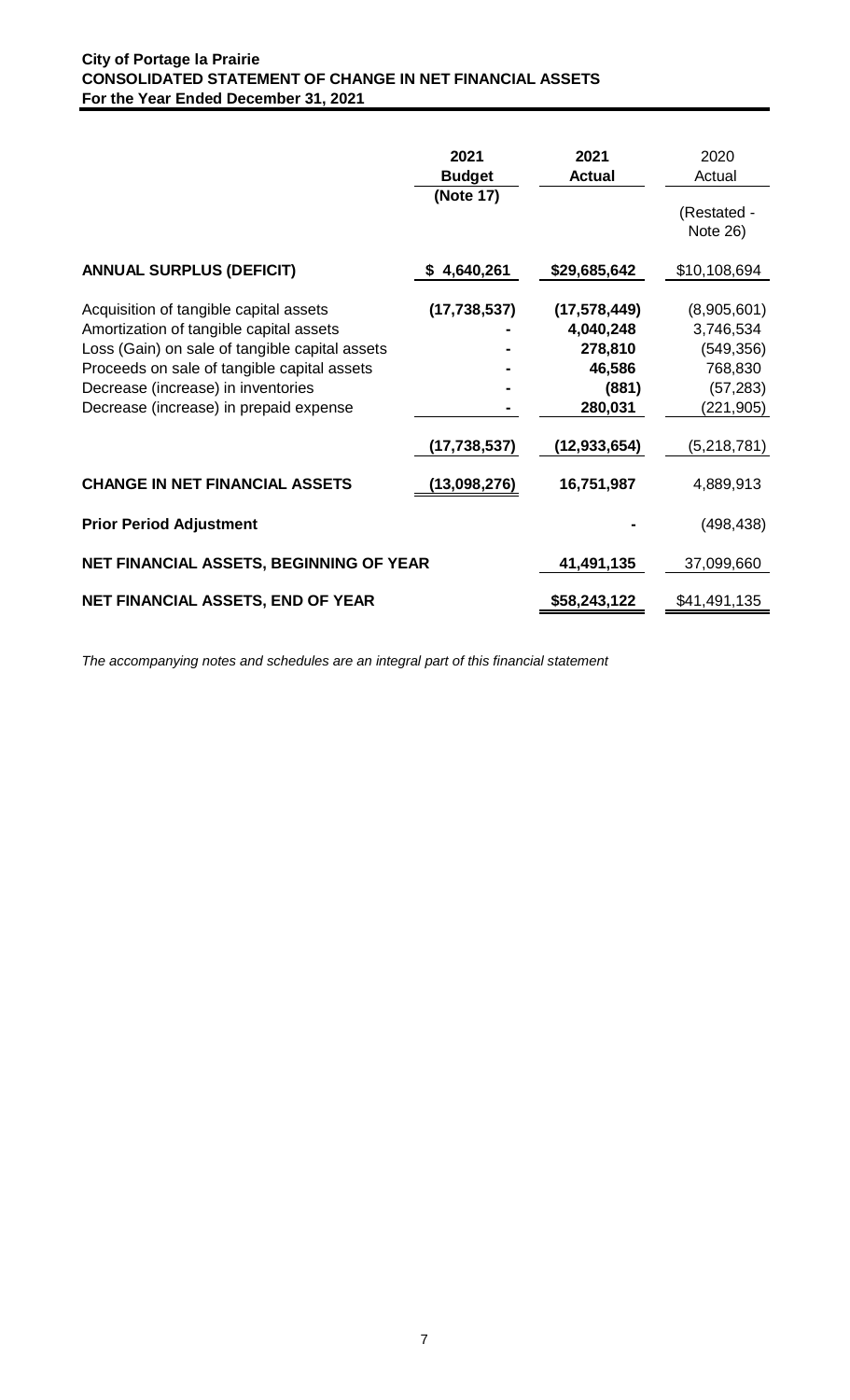### **City of Portage la Prairie CONSOLIDATED STATEMENT OF CASH FLOWS For the Year Ended December 31, 2021**

|                                                                              | 2021             | 2020                    |  |
|------------------------------------------------------------------------------|------------------|-------------------------|--|
|                                                                              |                  | (Restated -<br>Note 26) |  |
| <b>OPERATING TRANSACTIONS</b><br>Annual surplus (deficit)                    | \$<br>29,685,642 | \$10,108,694            |  |
| Changes in non-cash items:                                                   |                  |                         |  |
| Amounts receivable                                                           | (8,484,221)      | 1,038,553               |  |
| Inventories                                                                  | (881)            | (55, 730)               |  |
| Prepaids                                                                     | 280,031          | (221, 905)              |  |
| Other assets                                                                 |                  |                         |  |
| Accounts payable and accrued liabilities<br>Severance and sick leave payable | 956,805          | 792,355                 |  |
| Unearned revenue                                                             | 554,813          | 135,827                 |  |
| Landfill closure and post closure liabilities                                | 23,264           | 51,543                  |  |
| <b>Environmental liabilities</b>                                             |                  |                         |  |
| <b>Other liabilities</b>                                                     |                  |                         |  |
| Loss (Gain) on sale of tangible capital asset                                | 278,810          | (549, 356)              |  |
| Amortization                                                                 | 4,040,248        | 3,746,534               |  |
| Cash provided by operating transactions                                      | 27,334,511       | 15,046,515              |  |
| <b>CAPITAL TRANSACTIONS</b>                                                  |                  |                         |  |
| Proceeds on sale of tangible capital assets                                  | 46,586           | 768,830                 |  |
| Cash used to acquire tangible capital assets                                 | (17, 578, 449)   | (8,905,601)             |  |
|                                                                              |                  |                         |  |
| Cash applied to capital transactions                                         | (17, 531, 863)   | (8, 136, 771)           |  |
| <b>INVESTING TRANSACTIONS</b>                                                |                  |                         |  |
| Proceeds on sale of portfolio investments                                    | (148, 136)       | 3,017,934               |  |
| Proceeds on sale of real estate properties                                   |                  |                         |  |
| Loans and advances repaid                                                    |                  |                         |  |
| Purchase of portfolio investments<br>Acquisition of real estate properties   |                  |                         |  |
| Loans and advances issued                                                    |                  |                         |  |
|                                                                              |                  |                         |  |
| Cash applied to investing transactions                                       | (148, 136)       | 3,017,934               |  |
| <b>FINANCING TRANSACTIONS</b>                                                |                  |                         |  |
| Net (repayments) borrowings from revolving line of credit                    |                  |                         |  |
| Proceeds of long-term debt                                                   | 3,000,127        |                         |  |
| Debt repayment                                                               | (1, 267, 260)    | (1,203,571)             |  |
| Obligation under capital lease                                               | (527)            | (1,725)                 |  |
| Repayment of obligation under capital lease                                  |                  |                         |  |
| Cash applied to financing transactions                                       | 1,732,341        | (1,205,296)             |  |
| <b>INCREASE IN CASH AND TEMPORARY INVESTMENTS</b>                            | 11,386,853       | 8,722,382               |  |
| CASH AND TEMPORARY INVESTMENTS, BEGINNING OF YEAR                            | 49,750,254       | 41,027,872              |  |
| CASH AND TEMPORARY INVESTMENTS, END OF YEAR                                  | \$<br>61,137,107 | \$49,750,254            |  |

*The accompanying notes are an integral part of this financial statement*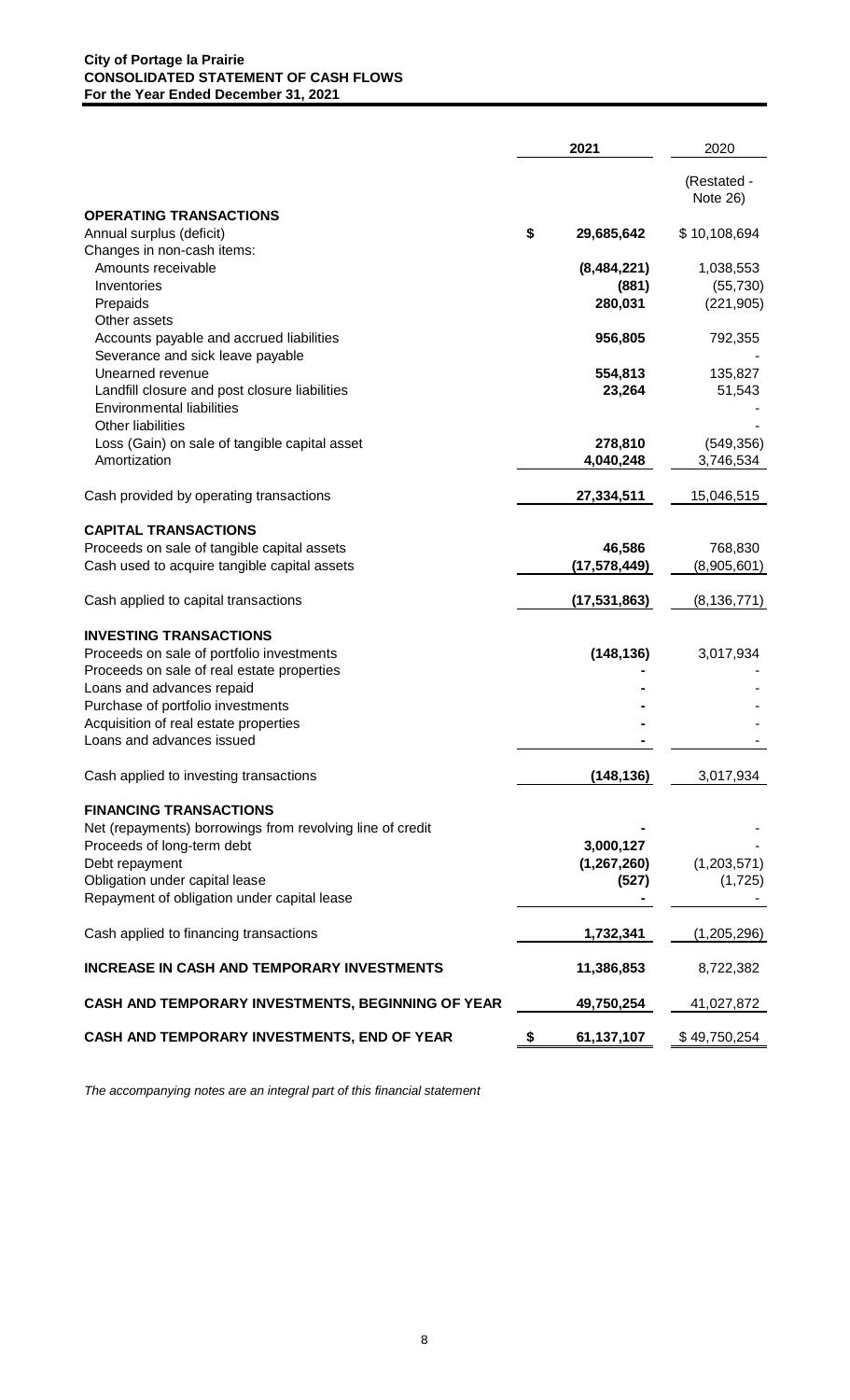#### **1. Status of the City of Portage la Prairie**

The incorporated City of Portage la Prairie (the "City") is a City that was created in 1907 pursuant to The Municipal Act. The City provides or funds municipal services such as police, fire, public works, planning, airport, parks and recreation, library and other general government operations. The City also owns one utility, has several designated special purpose reserves and provides funding support for other financial entities involved in economic development, recreation and tourism.

#### **2. Significant Accounting Policies**

The consolidated financial statements have been prepared in accordance with public sector accounting standards as recommended by the Public Sector Accounting Board (PSAB) of the Chartered Professional Accountants of Canada and reflect the following significant accounting policies:

#### **a) Reporting Entity**

The consolidated financial statements include the assets, liabilities, revenues and expenses of the reporting entity. The reporting entity is comprised of all the funds, agencies, local boards, and committees of the Council which are controlled by the City. Control is defined as the power to govern the financial and reporting policies of another organization with the expected benefits or risk of loss to the City. The controlled organizations are consolidated after adjusting their accounting policies to a basis consistent with the accounting policies of the City. Inter-fund and inter-company balances and transactions have been eliminated. The controlled organizations include:

*Portage Handivan Inc.*

- provides Handivan services to the residents of the City

The City has several partnership agreements in place, and as such, consistent with Canadian Public Sector Accounting Standards for government partnerships, the following local agencies, boards and commissions are accounted on a proportionate consolidation basis whereby the City's pro-rata share of each of the assets, liabilities, revenues and expenses are combined on a line by line basis in the financial statements. Inter-company balances and transactions have been eliminated. The government partnerships include:

*Portage la Prairie Planning District (66.67%) (2020 - 66.67%)* - provides development and sub-division planning services to the residents of the City. *Portage la Prairie Regional Landfill Authority (66.67%) (2020 - 66.67%)* - provides waste disposal services to the residents of the City *Portage la Prairie Regional Library (77.00%) (2020 - 77.00%)* - provides library services to the residents of the City *Portage Regional Recreation Authority Inc. (75.00%) (2020 - 75.00%)* - provides recreational, health and wellness services to the residents of the City *Portage Regional Economic Development (66.67%) (2020 - 66.67%)* - provides tourism, advertising and economic development services for the City

The taxation with respect to the operations of the school divisions are not reflected in the Municipal surplus of these consolidated financial statements.

Trust funds and their related operations administered by the City are not consolidated in these consolidated financial statements.

#### **b) Basis of Accounting**

The consolidated financial statements are prepared using the accrual basis of accounting. The accrual basis of accounting records revenue as it is earned and measurable. Expenses are recognized as they are incurred and measurable based upon the receipt of goods and services or the creation of an obligation to pay.

#### **c) Cash and Temporary Investments**

Cash and temporary investments include cash and short-term investments with maturities of three months or less from the date of acquisition.

#### **d) Investments**

Temporary investments are accounted for at the lower of cost and market.

Portfolio investments are accounted for at cost.

#### **e) Real Estate Properties Held for Sale**

Real estate properties held for sale are recorded at the lower of cost and net realizable value. Cost includes the amount of acquisition, legal fees, and improvements to prepare the properties for sale or servicing.

It is reasonably anticipated that real estate properties held for resale will be sold outside the reporting entity within one year of the balance sheet date.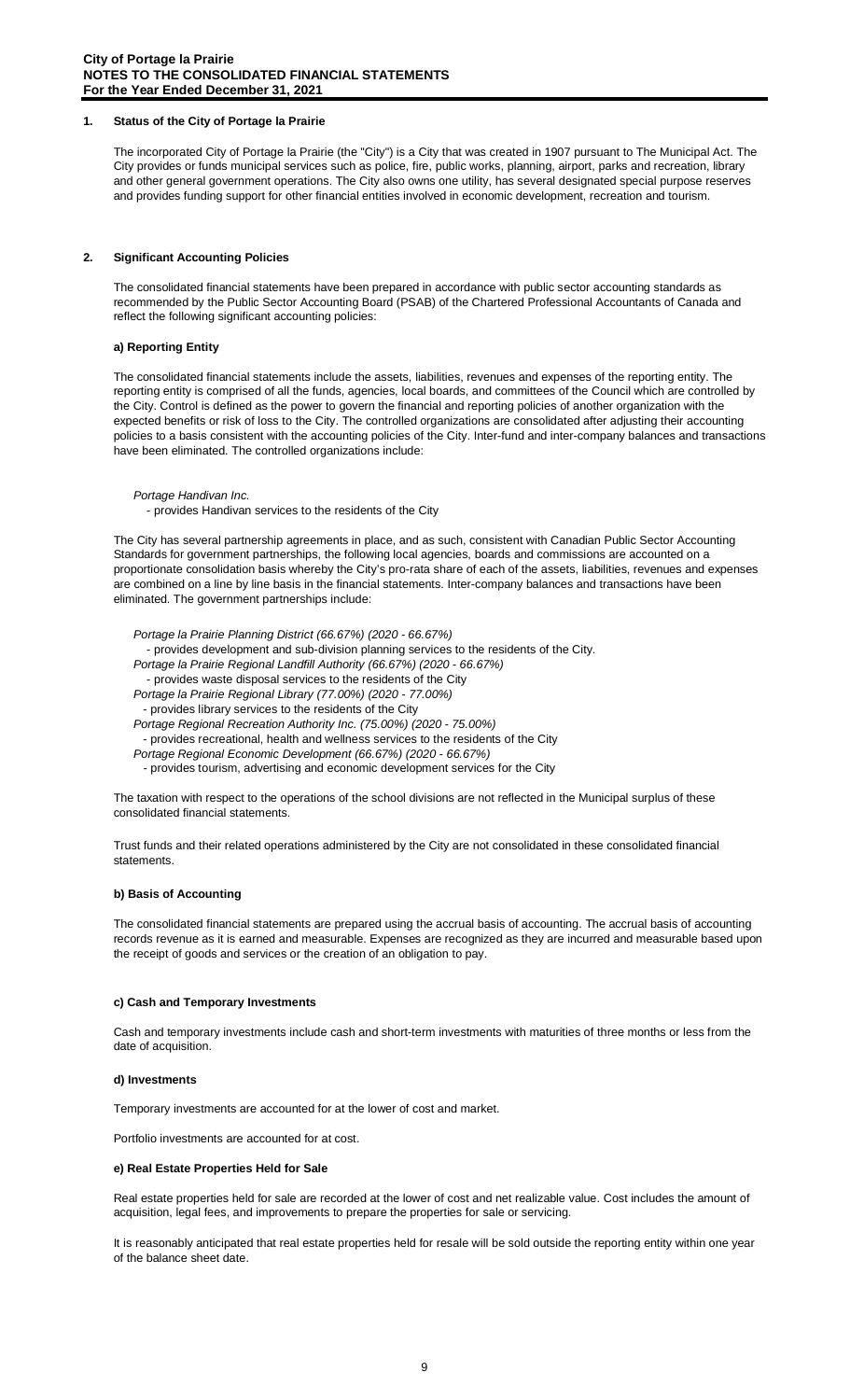#### **f) Landfill Closure and Post Closure Liabilities**

The estimated cost to close and maintain solid waste landfill sites are based on estimated future expenses, in current dollars, adjusted for estimated inflation, and are charged to expenses as the landfill capacity is used.

#### **g) Non-Financial Assets**

Non-financial assets are not available to discharge existing liabilities and are held for use in the provision of services. They have useful lives extending beyond the current year and are not intended for sale in the ordinary course of operations. The change in non-financial assets during the year, together with the excess of revenues over expenses, provides the change in net financial assets (debt) for the year.

Real estate properties and inventories held for sale are classified as non-financial assets if it is anticipated that the sale will not be completed within one year of the reporting date.

#### **h) Tangible Capital Assets**

Tangible capital assets are recorded at cost which includes all amounts that are directly attributable to the acquisition, construction, development or betterment of the asset. Donated assets are recorded at their estimated fair value upon acquisition. Certain tangible capital assets for which historical cost information was not available have been recorded at current fair market value at the determination date discounted by a relevant inflation factor. Certain assets are reported at a nominal value as the determination of current fair market value was not available. The City does not capitalize internal finance charges as part of the cost of its tangible capital assets.

#### **General Tangible Capital Assets**

| Land                                        | Indefinite     |
|---------------------------------------------|----------------|
| Land Improvements                           | 10 to 30 years |
| Buildings and leasehold improvements        |                |
| <b>Buildings</b>                            | 25 to 40 years |
| Leasehold improvements                      | Life of lease  |
| Vehicles and Equipment                      |                |
| Vehicles                                    | 5 years        |
| Machinery, equipment and furniture          | 10 years       |
| Maintenance and road construction equipment | 15 years       |
| <b>Computer Hardware and Software</b>       | 4 years        |
|                                             |                |

#### **Infrastructure Assets**

| Transportation                          |                |
|-----------------------------------------|----------------|
| Land                                    | Indefinite     |
| Road surface                            | 20 to 30 years |
| Road grade                              | 40 years       |
| <b>Bridges</b>                          | 25 to 50 years |
| Traffic lights and equipment            | 10 years       |
| Water and Sewer                         |                |
| Land                                    | Indefinite     |
| Land improvements                       | 30 to 50 years |
| <b>Buildings</b>                        | 25 to 40 years |
| Underground networks                    | 40 to 60 years |
| Machinery and equipment                 | 10 to 20 years |
| Dams and other surface water structures | 40 to 60 years |

Certain assets which have historical or cultural value including works of art, historical documents as well as historical and cultural artifacts are not recognized as tangible capital assets because a reasonable estimate of the future benefits associated with such property cannot be made. Intangibles, Crown lands that have not been purchased by the City, forests, water, and other natural resources are not recognized as tangible capital assets.

#### **i) Leases**

Leases are classified as capital or operating leases. Leases which transfer substantially all of the benefits and risks incidental to the ownership or property are accounted for as capital leases. All other leases are accounted for as operating leases and the related lease payments are charged to expenses as incurred.

#### **j) Inventories**

Inventories held for sale are recorded at the lower of cost and net realizable value.

Inventories held for consumption are recorded at the lower of cost and replacement value.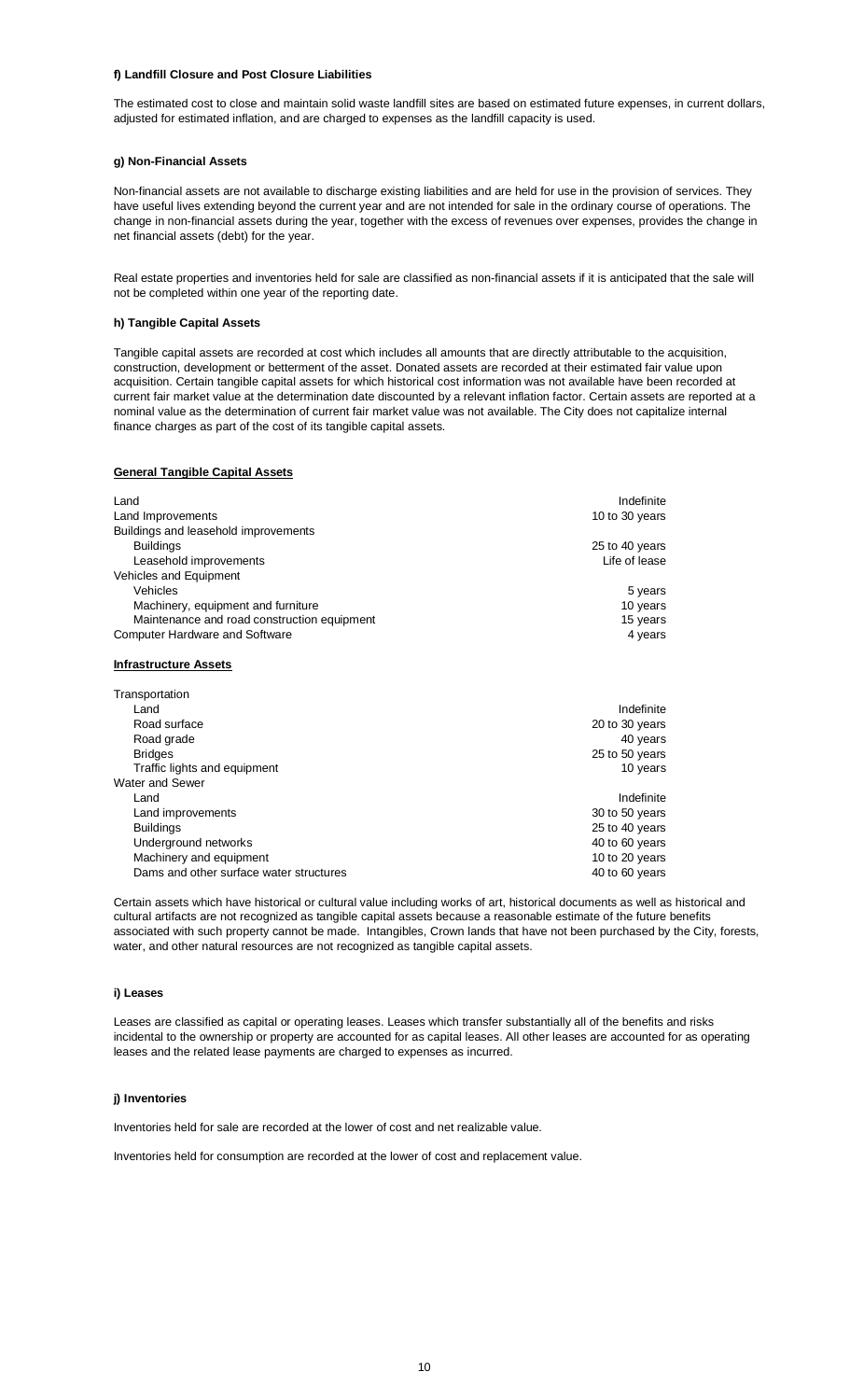#### **k) Revenue Recognition**

Revenues are recognized as they are earned and measurable.

Government transfers are recognized in the consolidated financial statements when the transfer is authorized and eligibility criteria are met except, when and to the extent, stipulations by the transferor gives rise to an obligation that meets the definition of a liability. Stipulations by the transferor may require that the funds only be used for providing specific services or the acquisition of tangible capital assets. For transfers with stipulations an equivalent amount of revenue is recognized as the liability is settled.

Taxes are recorded at estimated amounts when they meet the definition of an asset, have been authorized and the taxable event occurs. For property taxes, the taxable event is the period for which the tax is levied. As taxes recorded are initially based on management's best estimate of the taxes that will be received, it is possible that changes in future conditions, such as reassessments due to audits, appeals and court decisions, could result in a change in the amount of tax revenue recognized. Taxes receivable are recognized net of an allowance for anticipated uncollectable amounts.

Interest revenue is recognized when earned on the related investment balance.

Water and sewer revenue, permits, fees, fines and user fees are recognized when the related goods or service are provided to the customer and collection is reasonably assured.

Unearned revenue represents user charges and other fees which have been collected, for which the related services have yet to be provided. These amounts will be recognized as revenue in the fiscal year the services are provided.

#### **l) Measurement Uncertainty**

Estimates are used to accrue revenues and expenses in circumstances where the actual accrued amounts are unknown at the time the consolidated financial statements are prepared. Uncertainty in the determination of the amount at which an item is recognized in the consolidated financial statements is known as measurement uncertainty. Such uncertainty exists when there is a variance between the recognized amount and another reasonable possible amount, as there is whenever estimates are used.

Measurement uncertainty in these consolidated financial statements exists in the accrual of the landfill closure and post closure liabilities. The accrual of the landfill liabilities is based on estimated future cash flows discounted to the consolidated financial statement date. The estimate of the future cash flows and the closure date of the landfill are based upon the best estimates by management. The actual future cash flows and closure date may differ significantly.

#### **3. Cash and Temporary Investments**

Cash and temporary investments are comprised of the following:

|                               |    | 2020<br>2021                                                              |
|-------------------------------|----|---------------------------------------------------------------------------|
| Cash<br>Temporary investments |    | $$61,137,107$ $$49,750,254$<br>$\blacksquare$<br>$\overline{\phantom{a}}$ |
|                               | S. | 61,137,107<br>\$49,750,254                                                |

Temporary investments are comprised mainly of guaranteed investment certificates and term deposits and have a market value approximating cost. The City has designated \$50,276,433 (2020 - \$40,252,758) to reserves for debt principal repayments and tangible capital asset acquisitions. See Schedule 6 – Schedule of Change in Reserve Fund Balances.

#### **4. Amounts Receivable**

Amounts receivable are valued at their net realizable value.

|                                      | 2021            |    | 2020       |  |
|--------------------------------------|-----------------|----|------------|--|
| Taxes on roll (Schedule 11)          | \$<br>1,105,286 | \$ | 1,212,367  |  |
| Government grants                    | 3.017           |    | 205,365    |  |
| Utility customers                    | 3,475,655       |    | 2,299,477  |  |
| Organizations and individuals        | 8,493,092       |    | 1,160,849  |  |
| Other governments                    | 528,385         |    | 268,191    |  |
|                                      | 13,605,435      |    | 5,146,249  |  |
| Less allowances for doubtful amounts | (76, 400)       |    | (101, 435) |  |
|                                      | 13,529,035      |    | 5,044,814  |  |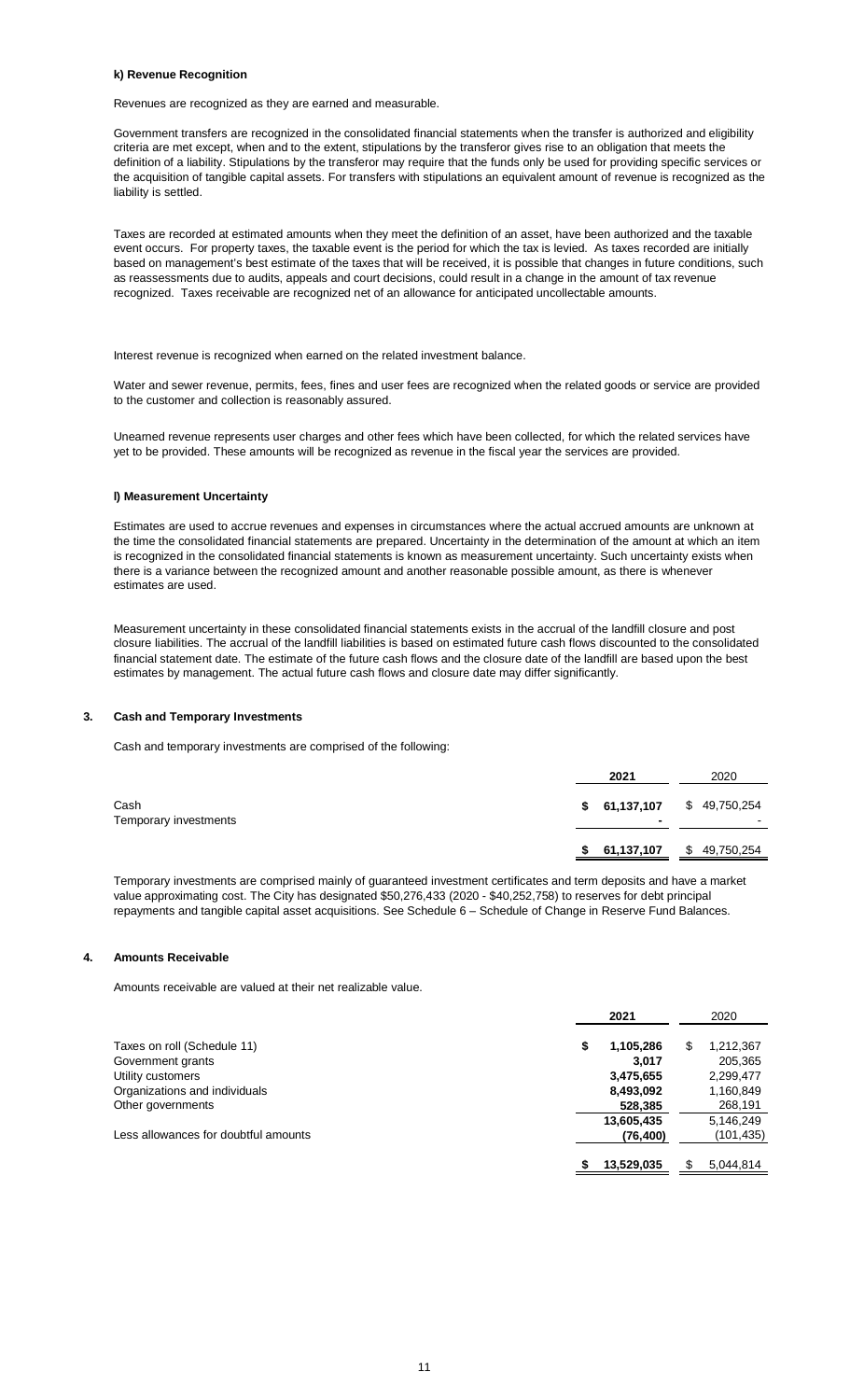#### **5. Portfolio Investments**

|                                                     | 2021 |         | 2020 |         |
|-----------------------------------------------------|------|---------|------|---------|
| Guaranteed investment certificate and term deposits |      | 267.084 |      | 118.948 |

The aggregate market value of the marketable securities at December 31, 2021 is \$267,084 (2020 - \$118,948). Portfolio investments earned \$4,140 in investment income during the year (2020 - \$32,945).

#### **6. Inventories**

| Inventories for sale:                                 |                 |                 |
|-------------------------------------------------------|-----------------|-----------------|
|                                                       | 2021            | 2020            |
| Food and beverages                                    | 255             | \$<br>255       |
| Inventories for use:                                  |                 |                 |
|                                                       | 2021            | 2020            |
| Chemicals, herbicides, insecticides                   | \$<br>302,102   | \$<br>283,258   |
| Fuel                                                  | 13,688          | 24,381          |
| Other supplies                                        | 47,964          | 55,234          |
|                                                       | 363,754         | \$<br>362,873   |
| 7.<br><b>Accounts Payable and Accrued Liabilities</b> |                 |                 |
|                                                       | 2021            | 2020            |
| Accounts payable                                      | \$<br>2,307,781 | \$<br>2,549,725 |
| Accrued expenses                                      | 1,827,810       | 1,806,903       |
| Accrued interest payable                              | 134,306         | 173,242         |
| School levies                                         |                 | 75              |
| Other governments                                     | 3,776,120       | 2,569,587       |
| Due to trusts                                         | 145,875         | 135,555         |
|                                                       | 8,191,892       | \$<br>7,235,087 |

#### **8. Landfill Closure and Post Closure Liabilities**

#### **a) Operating Landfill Site**

The City is currently operating a Class 1 landfill site in through the Portage la Prairie Regional Landfill Authority. Legislation requires closure and post-closure care of solid waste landfill sites. Closure costs include final covering and landscaping of the landfill and implementation of drainage and gas management plans. Post closure care requirements include cap maintenance, groundwater monitoring, gas management system operations, inspections and annual reports.

|                                                                                                 | 2021 |                                 | 2020                            |  |
|-------------------------------------------------------------------------------------------------|------|---------------------------------|---------------------------------|--|
| Estimated closure and post closure costs over the<br>next $3$ years (2020 - 4 years)            | \$   | 276,014                         | \$<br>226,011                   |  |
| Discount rate                                                                                   |      | 5.25%                           | 5.25%                           |  |
| <b>Discounted costs</b>                                                                         |      | 120,223                         | \$<br>99,926                    |  |
| Expected year capacity will be reached                                                          |      | 2024                            | 2024                            |  |
| Capacity (disclose in tonnes, volume, acreage, or years):<br>Used to date<br>Remaining<br>Total |      | 926,000<br>108,000<br>1,034,000 | 883,000<br>151,000<br>1,034,000 |  |
| Percent utilized                                                                                |      | 90%                             | 85%                             |  |
| Liability based on percentage                                                                   |      | 108,201                         | 84,937                          |  |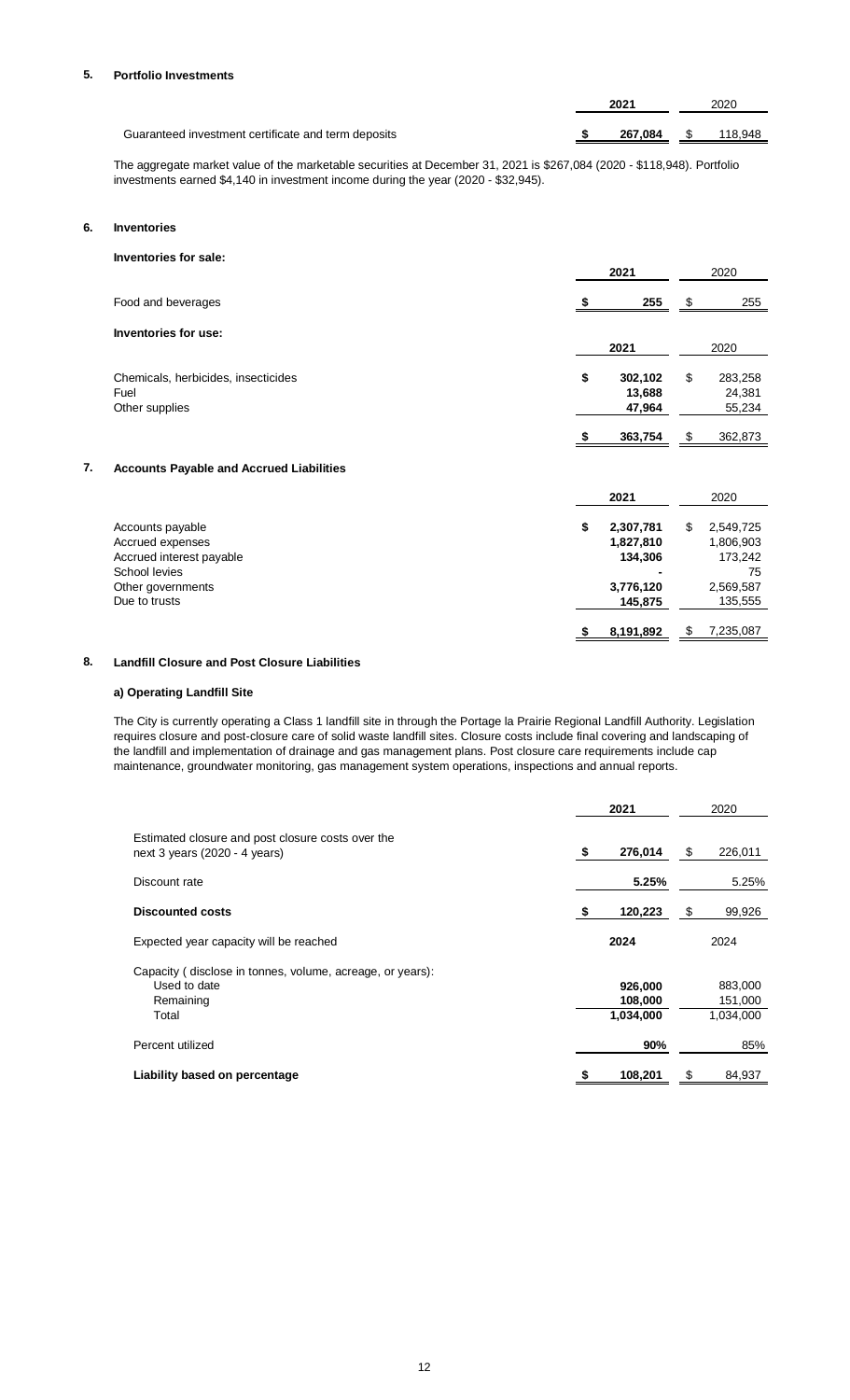#### **9. Liability for Contaminated Sites**

Contaminated sites are a result of contamination being introduced into air, soil, water or sediment of a chemical, organic or radioactive material or live organism that exceeds an environmental standard. The liability is recorded net of any expected recoveries. A liability for remediation of contaminated sites is recognized when all the following criteria are met:

- i. an environmental standard exists;
- ii. contamination exceeds the environmental standard;
- iii. The City:
- is directly responsible; or
- accepts responsibility; and
	- iv. a reasonable estimate of the amount can be made.

The City has no liabilities for contaminated sites.

#### **10. Long Term Debt**

|                                                                                                       | 2021            | 2020            |
|-------------------------------------------------------------------------------------------------------|-----------------|-----------------|
| <b>General Authority:</b>                                                                             |                 |                 |
| Debenture, interest at 5.500%, payable at \$697,379 annually including interest,<br>maturing 2024     | \$<br>1,881,483 | \$<br>2,444,419 |
| Debenture, interest at 5.500%, payable at \$298,877 annually including interest,<br>maturing 2024     | 806,350         | 1,047,608       |
| Debenture, interest at 5.500%, payable at \$159,400 annually including interest,<br>maturing 2025     | 558,724         | 680,687         |
| Debenture, interest at 5.250%, payable at \$146,966 annually including interest,<br>maturing 2025     | 518,121         | 631,911         |
| Debenture, interest at 5.500%, payable at \$145,952 annually including interest,<br>maturing 2024     | 393,767         | 511,582         |
| Debenture, interest at 5.250%, payable at \$19,595 annually including interest, maturing<br>2025      | 69,083          | 84,255          |
| Debenture, interest at 5.250%, payable at \$19,595 annually including interest, maturing<br>2025      | 69,083          | 84,255          |
| Debenture, interest at 5.500%, payable at \$9,963 annually including interest, maturing<br>2025       | 34,920          | 42,543          |
| Debenture, interest at 5.500%, payable at \$9,963 annually including interest, maturing<br>2025       | 34,920          | 42,543          |
| Debenture, interest at 5.250%, payable at \$9,798 annually including interest, maturing<br>2025       | 34,541          | 42,128          |
| Debenture, interest at 5.500%, payable at \$8,468 annually including interest, maturing<br>2024       | 22,847          | 29,682          |
| Loan payable, interest at 5.000%, payable at \$1,685 monthly including interest,<br>maturing 2024     | 43,666          | 61,288          |
| Loan payable, interest at 4.890%, payable at \$554 monthly including interest, maturing<br>2023       | 8,123           | 14,202          |
| Debenture, interest at 1.950%, payable at \$616,000 annually including interest,<br>maturing 2023     | 1,000,000       |                 |
| Debenture, interest at 2.600%, payable at \$170,860 annually including interest,<br>maturing 2036     | 2,000,127       |                 |
| Debenture, interest at 5.375%, payable at \$19,760 annually including interest, repaid in<br>the year |                 | 18,752          |
| Debenture, interest at 5.375%, payable at \$7,410 annually including interest, repaid in              |                 |                 |
| the year                                                                                              |                 | 7,032           |
|                                                                                                       | 7,475,754<br>\$ | \$<br>5,742,887 |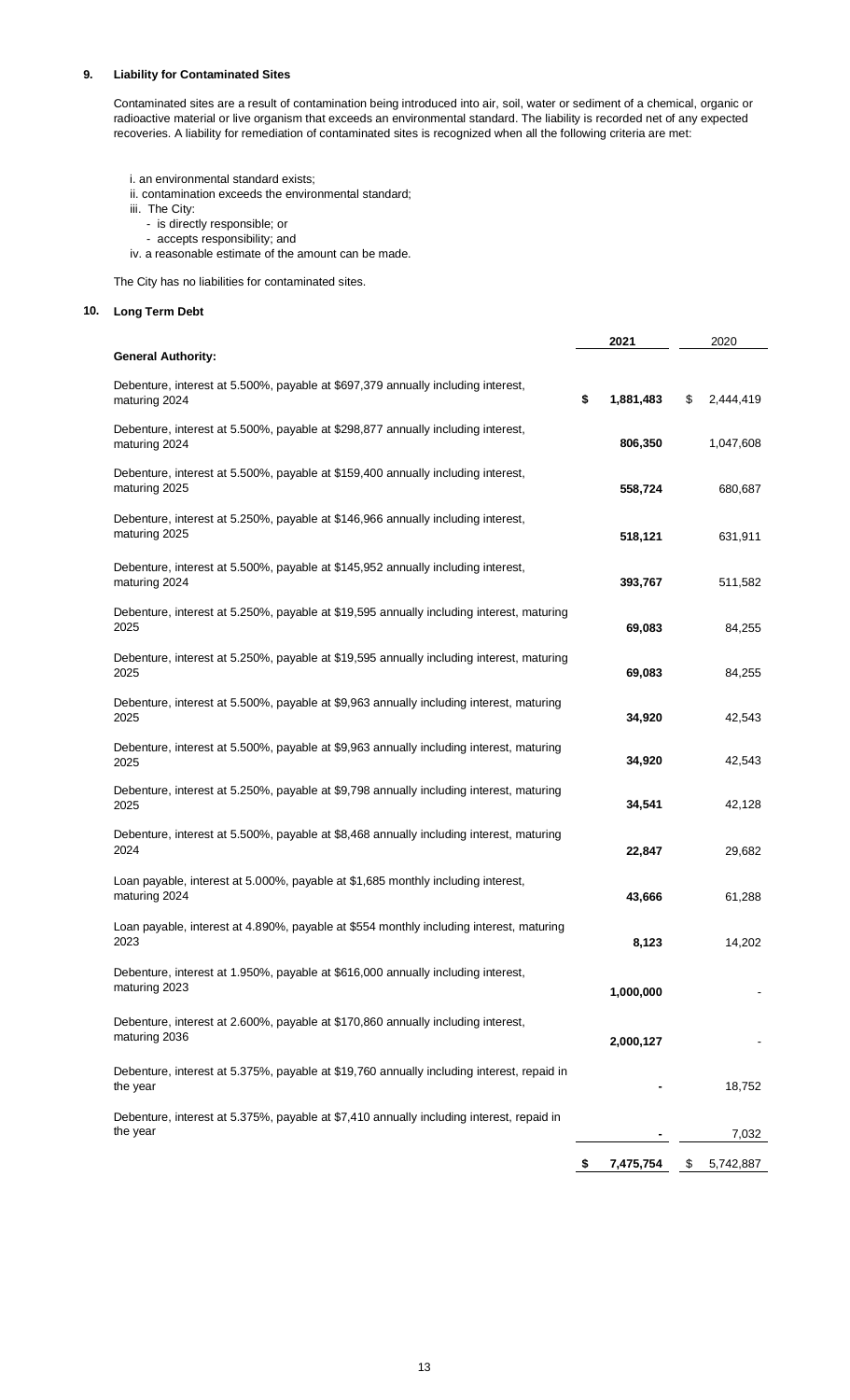#### **10. Long Term Debt Continued**

Principal payments required in each of the next five years and thereafter are as follows:

| 2022       | \$ | 2,022,018 |
|------------|----|-----------|
| 2023       | \$ | 1,898,562 |
| 2024       |    | 1,556,816 |
| 2025       | S  | 481,723   |
| 2026       | \$ | 128,830   |
| Thereafter |    | 1,387,805 |
|            |    | 7,475,754 |

#### **11. Commitments**

The City has a contract for janitorial services of approximately \$161,920 for 1 year ending September 1, 2022.

The City has a contract for the collection of residential solid waste of approximately \$1,574,134 for the period of August 1, 2019 to July 31, 2022.

The City has a contract for the provision of SCADA and PLC maintenance services for 1 year ending November 30, 2022.

The City has a contract for building maintenance services for 1 year ending November 30, 2022.

The City has a contract for the maintenance of green areas of approximately \$438,079 for 2 years ending October 31, 2023.

The City has a contract for by-law enforcement services of approximately \$111,090 for 2 years ending July 30, 2023.

The City has a contract for cell phone services for 3 years ending October 30, 2024.

The City has a contract for external audit services for 1 year ending December 31, 2022.

The City has a contract for a partnership funding agreement in respect of Portage Regional Economic Development to fund operating costs and IT services for 3 years ending December 31, 2024. The total value of the commitment is unknown until such time as the operating costs are incurred.

The City has a contract for banking services agreement for 2 years ending December 31, 2023.

The City has a contract for by-law, parking and animal control enforcement agreement of approximately \$257,220 for 2 years ending July 2023.

### **12. Contingencies**

The City is in the process of negotiating a P3 project with the Federal and Provincial governments and various private industry partners to fund upgrades to the wastewater plant in order to improve higher standards for the management of effluent discharge. The agreement terms have not yet been finalized as of the financial statement date and discussions are ongoing.

During the year correspondence was received from the RCMP quantifying the value of backpay owing by the City, related to their contracted police services. The liability has been recorded at its estimated value however due to ongoing discussions and other uncertainties the final value of the payment required may differ from management's best estimate.

#### **13. Retirement Benefits**

The majority of the employees of the City are members of the Municipal Employees' Pension Plan (MEPP), which is a multiemployer defined benefit pension plan. MEPP members will receive benefits based on 1.5% of their final average yearly Canada Pension Plan (CPP) earnings times years of service, plus 2% of their final average yearly non-CPP earnings times years of service. The costs of the retirement plan are not allocated to the individual entities within the related group. As a result, individual entities within the related group are not able to identify their share of the underlying assets and liabilities. Therefore, the plan is accounted for as a defined contribution plan in accordance with the requirements of the Chartered Professional Accountants of Canada Handbook section PS3250.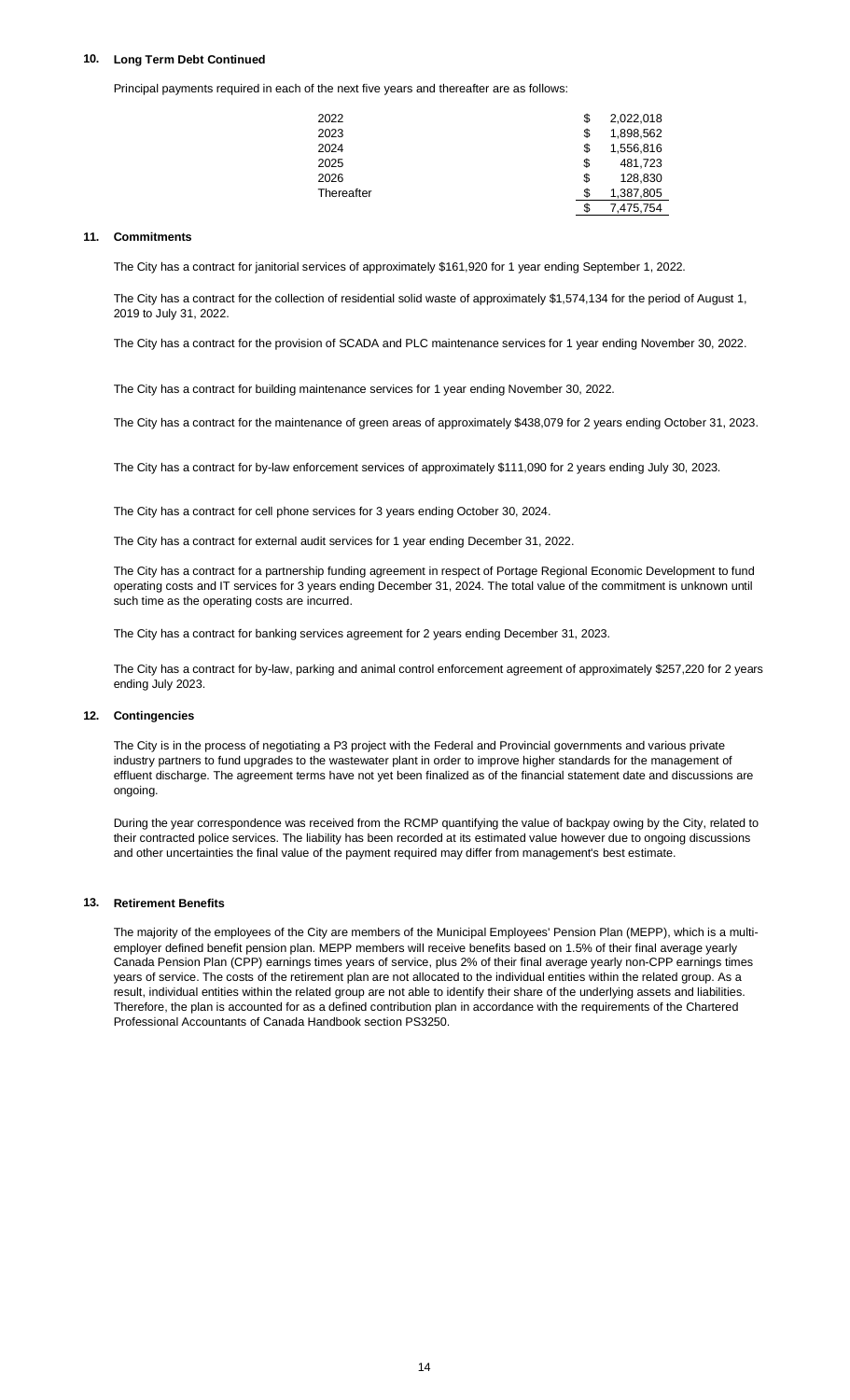Pension assets consist of investment grade securities. Market and credit risk on these securities are managed by MEPP by placing plan assets in trust and through MEPP investment policy. The pension expense is based on the contribution rate. The MEPP required that employees contribute 8.3% of basic annual earnings up to the CPP ceiling plus 9.5% of basic annual earnings in excess of the CPP ceiling, plus an additional 0.1% of earnings below and in excess of the CPP ceiling from employees that are not members of the Municipal Disability Income Plan. The employers are required to match the employee contributions to the MEPP. Actual contributions to MEPP made during the year by the City on behalf of its employees are expected to be \$613,652 (2020 - \$597,658) and are included in the statement of operations.

Subject to the following paragraph, any unfunded liabilities are to be funded by the participating employers. The most recent actuarial valuation as of December 31, 2019 indicated the plan was 99.7% funded on a going concern basis and had an unfunded solvency liability of \$288.8 million. The solvency position of the plan is determined by comparing the plan assets to the actuarial present value of the benefits accrued in respect of credited service up to the valuation date, calculated as if the plan were wound up on December 31, 2019.

In 2010, the Government of Manitoba enacted a regulation which permits sponsors of public sector pension plans, including MEPP, to elect permanent exemption from solvency funding requirements subject to certain conditions stated in the regulation. MEPP has elected permanent exemption from solvency funding requirements. As a result, solvency funding is no longer required by MEPP.

#### **14. Financial Instruments**

The City as part of its operations carries a number of financial instruments. It is management's opinion that the City is not exposed to significant interest, currency or credit risk arising from these financial instruments, except as otherwise disclosed. Unless otherwise noted, the fair value of these financial instruments approximates their carrying values.

#### **15. Subsequent Events**

Subsequent to the year-end, the City contracted for engineering services for Phase 1 of the Saskatchewan Ave West project. Municipal Board approval for Phase 1 and 2 of the project have been received. Government grant funding approval is pending.

Subsequent to the year-end, the City contracted a partnership organization servicing agreement for 3 years ending March 31, 2024.

Subsequent to the year-end, the City received Province of Manitoba funding approval for upgrade work at the Water Pollution Control Plant.

#### **16. Budget**

The financial plan is prepared on a revenue and expenditure basis. For comparative purposes, the City has modified its financial plan to prepare a budget that is consistent with the scope and accounting principles used to report the actual results. The budget figures used in these financial statements have been approved by Council.

The reconciliation between the financial plan and the budget figures used in these statements is disclosed in Schedule 10 -Reconciliation of the Financial Plan to the Budget.

#### **17. Accumulated Surplus**

|                                                                                                                                                        | 2021                                                      | 2020                                                     |  |  |
|--------------------------------------------------------------------------------------------------------------------------------------------------------|-----------------------------------------------------------|----------------------------------------------------------|--|--|
|                                                                                                                                                        |                                                           | (Restated -<br>Note 26)                                  |  |  |
| Accumulated surplus consists of the following:                                                                                                         |                                                           |                                                          |  |  |
| General operating fund - Nominal surplus<br>Utility operating fund(s) - Nominal surplus<br>TCA net of related borrowings<br>Reserve funds (Schedule 6) | \$<br>8,970,183<br>3,195,934<br>120,079,737<br>50,276,430 | S<br>1,531,017<br>3.350.287<br>108,592,836<br>40,252,755 |  |  |
| Accumulated surplus of municipality unconsolidated                                                                                                     | 182,522,284                                               | 153,726,895                                              |  |  |
| Accumulated surpluses of consolidated entities                                                                                                         | 6,456,813                                                 | 5,566,560                                                |  |  |
| Accumulated surplus per Consolidated Statement of Financial Position                                                                                   | 188,979,097                                               | \$159,293,455                                            |  |  |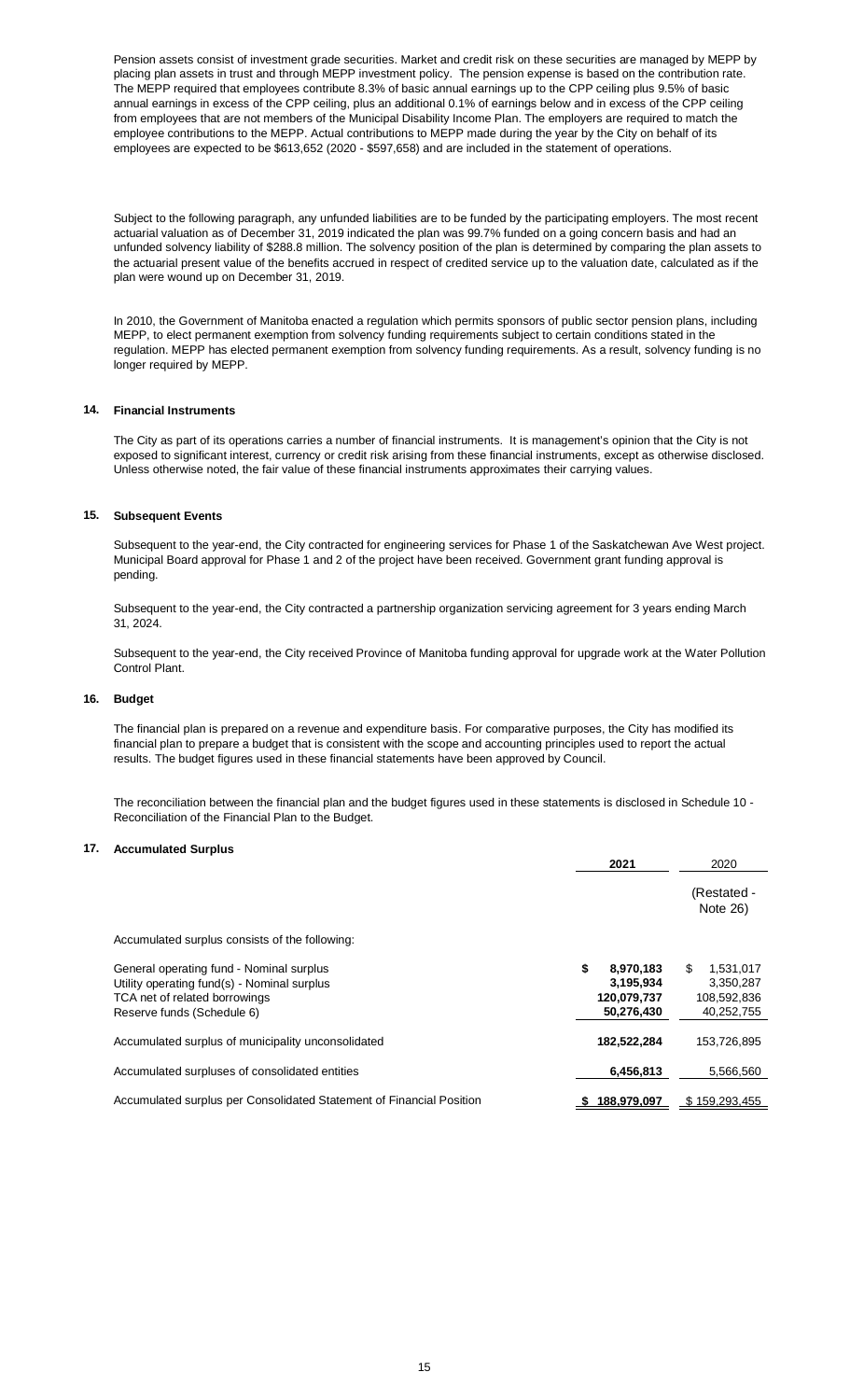#### **18. Trust Funds** The City of Portage la Prairie administers the following trusts:

Balance, beg. of the year Balance, end of the year *Affordable Housing* \$ - \$ 1,139,055 \$ 1,139,055 *Bear Clan Donation* - 3,764 3,764 *Cemetery Perpetual Trust* 335,732 13,676 349,408 **Centennial Community Club Inc.** 1,000 1,000 2,000 **Central Park Surplus** 100,511 **DARE Program** 1,075 *Fire Equipment* 13,710 1,005 14,715 *Golf Island Park* 6,921 (6,921) - *Heritage Committee Book Sales* 6,900 1,996 8,896 *Manitoba Hydro* 46,424 1,074 47,498 *Misc City Contributions Northeast Community Family Care* 1,747 32 1,779 **West-end Development Trust** 24 23 *Willow Bay Paving In Trust* **4.626** 4,676 4,676 4,676 4,761 4,761 4,761 4,761 4,761 4,761 4,761 4,761 4,761 4,761 4,761 4,761 4,761 4,761 4,761 4,761 4,761 4,761 4,761 4,761 4,761 4,761 4,761 4,761 4,761 4,761 4,761 4,761  $1,156,303$  \$ Excess (deficiency) of Receipts over **Disbursements** 

#### **19. Segmented Information**

The City of Portage la Prairie is a diversified municipal government institution that provides a wide ranges of services to its residents. Distinguishable functional segments have been separately disclosed in the segmented information. The nature of the segments and the activities they encompass are as follows with detailed financial data presented in Schedule 4.

#### **General Government**

General government relates to the revenue and expenses of the operations of the City itself that cannot be directly attributed to a specific segment. General Government includes Council indemnities, administration, legal, audit, assessment, taxation, elections, conventions, damage claims, liability insurance, and other government sundry.

#### Protective Services

Protection is comprised of fire protection, police contract, building inspection, emergency operations and animal control services.

#### Transportation Services

Transportation services is responsible for snow clearing, street cleaning and grading, dust abatement and maintenance of boulevards and parks as well as street lights and drainage along municipal roads.

#### Environmental Health

Environmental health includes services for waste disposal and pickup of materials for recycling.

#### Public Health and Welfare Services

Public health and welfare services provides social assistance to the residents of the City.

#### Regional Planning and Development

Regional planning and development includes operations of Portage la Prairie Planning District, which reviews development plans and makes recommendations on subdivision applications.

#### Resources Conservation and Industrial Development

Resource conservation and industrial development includes the operations of Portage Regional Economic Development, which is responsible for developing and marketing of the City, and tourism development.

#### Recreation and Cultural Services

Recreation and cultural services encompasses library and recreation authority operations to improve the health and development of local citizens.

#### Water and Sewer Services

The City provides utility services to its residents in the form of sales of water and wastewater treatment. The department also maintains the water and sewer utility, processing and cleaning sewage and ensuring the water and sewer systems meet all provincial standards.

Revenues and expenses represent amounts that are directly attributable to the segment and amounts that are allocated on a reasonable basis. The accounting policies of the segments are consistent with those followed in the preparation of the consolidated financial statements as described in the summary of significant accounting policies.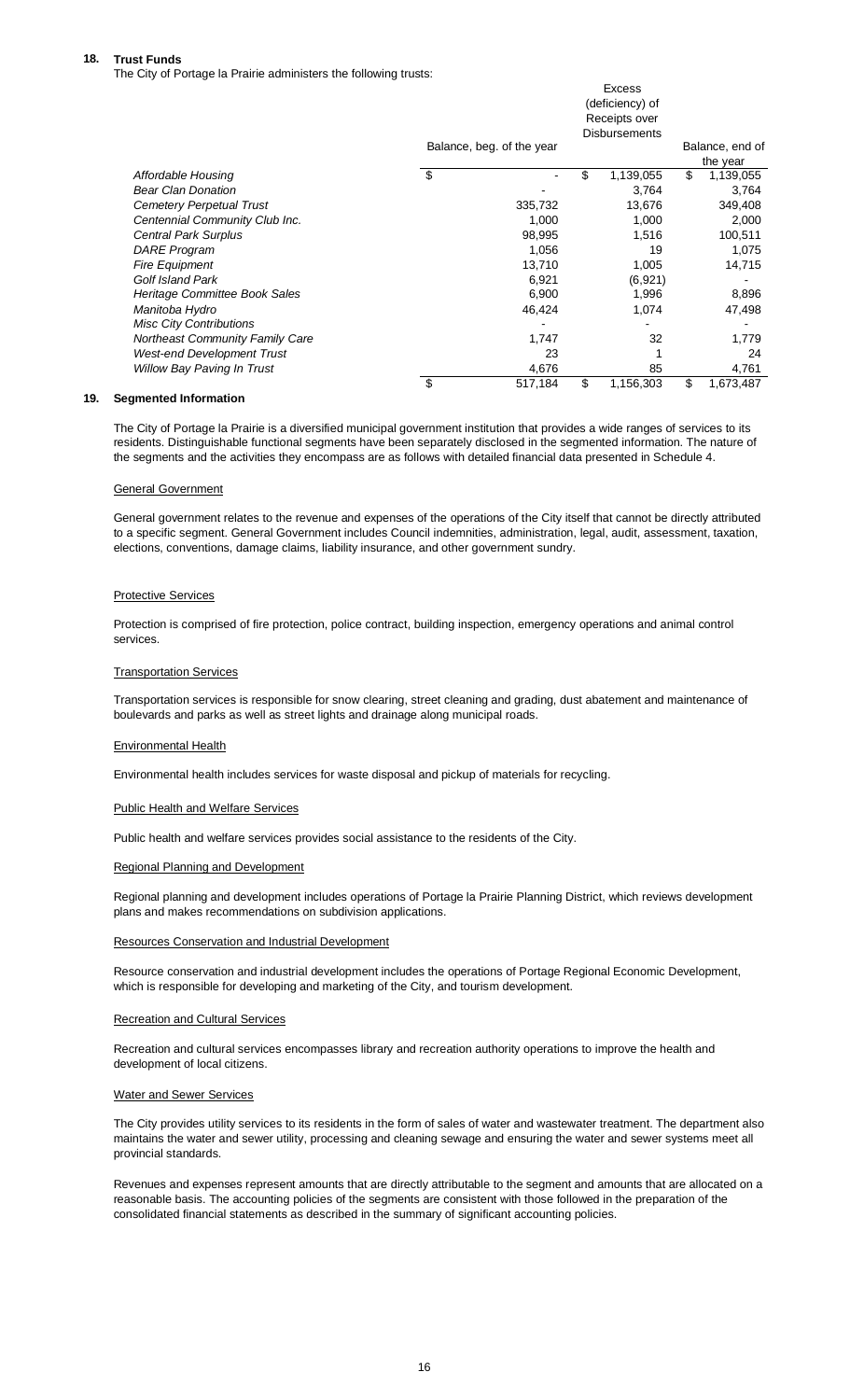#### **20. Government Partnerships**

The City has several partnership agreements for municipal services. The consolidated financial statements include the City's proportionate interest, as disclosed in note 2(a). The aggregate financial statements of the government partnerships, in condensed summary, are as follows:

|                                    | 2021            |     |           |  |
|------------------------------------|-----------------|-----|-----------|--|
| <b>Financial Position</b>          |                 |     |           |  |
| <b>Financial assets</b>            | \$<br>5,171,535 | S   | 3,905,597 |  |
| <b>Financial liabilities</b>       | 829,296         |     | 713,569   |  |
| Net financial assets (liabilities) | 4,342,239       |     | 3,192,028 |  |
| Non-financial assets               | 1,958,112       |     | 2,241,839 |  |
|                                    |                 |     |           |  |
| Accumulated surplus                | 6,300,351       |     | 5,433,867 |  |
|                                    |                 |     |           |  |
| <b>Result of Operations</b>        |                 |     |           |  |
| Revenues                           | 3,317,613       |     | 3,280,266 |  |
| <b>Expenses</b>                    | 2,451,129       |     | 2,318,625 |  |
|                                    |                 |     |           |  |
| Annual surplus                     | 866,484         | \$. | 961,641   |  |
|                                    |                 |     |           |  |

#### **21. Contingent assets** (*PS 3320* )

Contingent assets are possible assets arising from existing conditions or situations involving uncertainty. That uncertainty will ultimately be resolved when one or more future events not wholly within the public sector entity's control occurs or fails to occur. Resolution of the uncertainty will confirm the existence or non-existence of an asset (*PS 3320.03* ).

The existence of a contingent asset at the date of the consolidated financial statements must be disclosed when the occurrence of the confirming future event is likely, respecting that the sensitivity or confidentiality of the information is to be considered to avoid possible adverse effect.

Disclosures of the contingent assets should include the nature, including a description of the circumstances giving rise to the uncertainty and information about the anticipated resolution of the uncertainty; the extent, including an estimate of the amount or a range of passible amounts; the reason(s), if the extent can't be disclosed; and the basis for the estimate.

The Portage Regional Recreation Authority Inc. was awarded a settlement for the repairs required on the roof replacement, dehumidifier system and ensuring the steel beams are up to code of the Shindleman Aquatic Centre in conjunction with the City of Portage la Prairie and the Rural Municipality of Portage la Prairie. The portion of the settlement related to the consolidated entity has been reflected as other income in the consolidated financial statements.

#### **22. Related party disclosures** *(PS 2200)*

A related party exists when one party has the ability to exercise control or shared control over the other. Two or more parties are related when they are subject to common control or shared control. Related parties also include key management personnel and close family members and the entities they control.

Related Party Transactions are transfer of economic resources or obligations between related parties, or the provision of services by one party to a related party. These transfers are related party transactions whether or not there is an exchange of considerations or transactions have been given accounting recognition. The parties to the transaction are related prior to the transaction. When the relationship arises as a result of the transaction, the transaction is not one between related parties.

Disclosure is generally required when:

• A transaction occurs between related parties at a value different from that which would have been arrived at if the

- parties were unrelated; and
- The transaction has or could have a material financial effect on the consolidated financial statements.

Determining which items to disclose is based on an assessment of the terms and conditions underlying the transactions, the financial materiality of the transactions, relevance of the information to the decisions of users, and the need for the information to enable users' understanding of the consolidated financial statements and for making comparisons to other entities.

As per *PS 2200.17,* the City should disclose the following where transaction meets the requirements for disclosure.

- Adequate information about the nature of the relationship with related parties involved in related party transactions;
- The types of related party transactions that have been recognized;
- The amounts of the transactions recognized classified by financial statement category;
- The basis of measurement used:
- The amount of outstanding balances and the terms and conditions attached to them;
- Contractual obligations with related parties, separate from other contractual obligations;
- Contingent liabilities involving related parties, separate from other contingent liabilities; and
- The types of related party transactions that have occurred for which no amount has been recognized.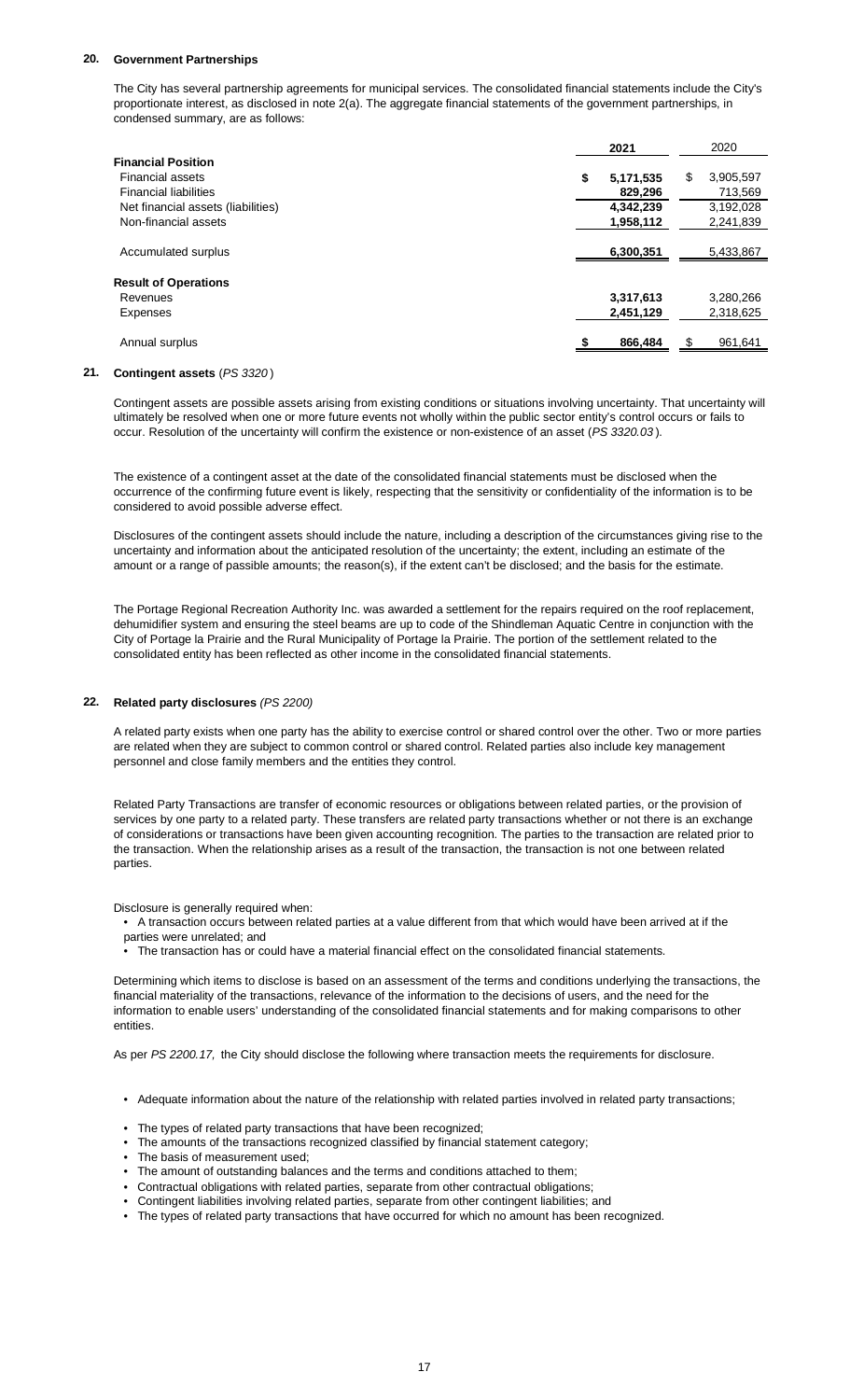#### **23. Public Utilities Board**

The Public Utilities Board (PUB) regulates the rates charged by all water and wastewater utilities, except the City of Winnipeg Utility and wholesale water rates set by the Manitoba Water Services Board. The PUB has the authority to order any owner of a utility to adopt uniform and prescribed accounting policies. The PUB's prescribed accounting policies on tangible or contributed capital assets and government transfers allow for adjustments to be made, for rate setting purposes, which do not meet PSAB standards.

For information purposes, the City has deferred the capital grants and/or contributed assets it has received in the past for its utilities and amortized them over the useful life of the related tangible or contributed capital asset.

No capital grants have been deferred and amortized in these consolidated financial statements.

The following table provides historical information on capital grants for tangible or contributed capital assets with a remaining Net Book Value.

#### **Water services:**

| Description of Utility        | Unamortized<br>Opening<br>Balance | Additions<br>During Year |    | Amortization<br>During Year | Unamortized<br><b>Balance</b><br>Ending |           |  |
|-------------------------------|-----------------------------------|--------------------------|----|-----------------------------|-----------------------------------------|-----------|--|
| Air Release/Yellowquill       | \$<br>54.022                      | \$                       | \$ | 1,102                       | \$                                      | 52,920    |  |
| Industrial Park Watermain     | 384.979                           |                          |    | 8,555                       |                                         | 376,424   |  |
| Industrial Watermain & WTP    | 760.805                           |                          |    | 15.527                      |                                         | 745.278   |  |
| McKay Reservoir               | 282,827                           |                          |    | 11.091                      |                                         | 271,736   |  |
| Miscellaneous equipment       | 41.844                            |                          |    | 4.650                       |                                         | 37,194    |  |
| Water Study Pre-design        | 85.414                            |                          |    | 1,817                       |                                         | 83,597    |  |
| <b>Water Supply Upgrades</b>  | 778.027                           |                          |    | 16.554                      |                                         | 761,473   |  |
| <b>Water Treatment Plant</b>  | 1,734,433                         |                          |    | 44.473                      |                                         | 1,689,960 |  |
| Water Treatment Plant Upgrade | 320.025                           |                          |    | 17,779                      |                                         | 302.246   |  |
|                               | 4,442,376                         | \$                       | \$ | 121.548                     | \$.                                     | 4,320,828 |  |

| Sewer services:              |                                   |                          |     |                             |                                         |            |  |
|------------------------------|-----------------------------------|--------------------------|-----|-----------------------------|-----------------------------------------|------------|--|
| Description of Utility       | Unamortized<br>Opening<br>Balance | Additions<br>During Year |     | Amortization<br>During Year | Unamortized<br><b>Balance</b><br>Ending |            |  |
|                              |                                   |                          |     |                             |                                         |            |  |
| Phase 1 WPCF (LRAR)          | \$26,883,086                      | \$                       | \$  | 545,849                     | \$                                      | 26,337,237 |  |
| Phase 2 WPCF (LRAR)          | 710.064                           | 3,500,000                |     |                             |                                         | 4.210.064  |  |
| Phase 2 WPCF (Plant Upgrade) |                                   | 9,000,000                |     |                             |                                         | 9,000,000  |  |
| Sask Ave W Phase 1 Utility   |                                   | 1,401,264                |     |                             |                                         | 1,401,264  |  |
| <b>SBR Lift Station</b>      | 1,370,843                         |                          |     | 39.167                      |                                         | 1,331,676  |  |
| Wastewater Plant Study       | 101,700                           |                          |     | 2,164                       |                                         | 99,536     |  |
|                              |                                   |                          |     |                             |                                         |            |  |
|                              | \$29,065,693                      | \$<br>13,901,264         | \$. | 587,180                     |                                         | 42,379,777 |  |

#### **24. Comparative Figures**

Certain comparative figures have been restated to conform to current year's presentation.

#### **25. Financial Impact of COVID-19**

During the fiscal year, the impact of COVID-19 in Canada and on the global economy increased significantly.COVID-19 has had a significant impact on businesses through the restrictions put in place by the Canadian federal, provincial and municipal governments regarding travel, business operations and isolation/quarantine orders. At this time, it is unknown the extent of the impact of the COVID-19 outbreak may have on the City as this will depend on future developments that are highly uncertain and that cannot be predicted with confidence. These uncertainties arise from the inability to predict the ultimate geographic spread of the disease, and the duration of the outbreak, including the duration of travel restrictions, business closures or disruptions, and quarantine/isolation measures that are currently, or may be put, in place by Canada and other countries to fight the virus.

#### **26. Prior Period Adjustment**

During the year information was received in regards to contract settlement and required backpay related to police services that the City contracts with the RCMP. This liability affects prior years and had not previously been accrued. Accordingly payroll and accounts payable were understated. The impact of this adjustment has been reflected as described below for the year ended December 31, 2020.

|                               |                             |             |    | paianvu       |
|-------------------------------|-----------------------------|-------------|----|---------------|
|                               | <b>Prior to Restatement</b> | Restatement |    | Restated      |
| <b>Accounts Payable</b>       | 6.555.399                   | 679.688     |    | 7.235.087     |
| Accumulated Surplus - Opening | 149.683.199                 | (498.438)   |    | \$149,184,762 |
| Protective Services - Police  | 3.594.354                   | 181.250     | S. | 3.775.604     |

Balance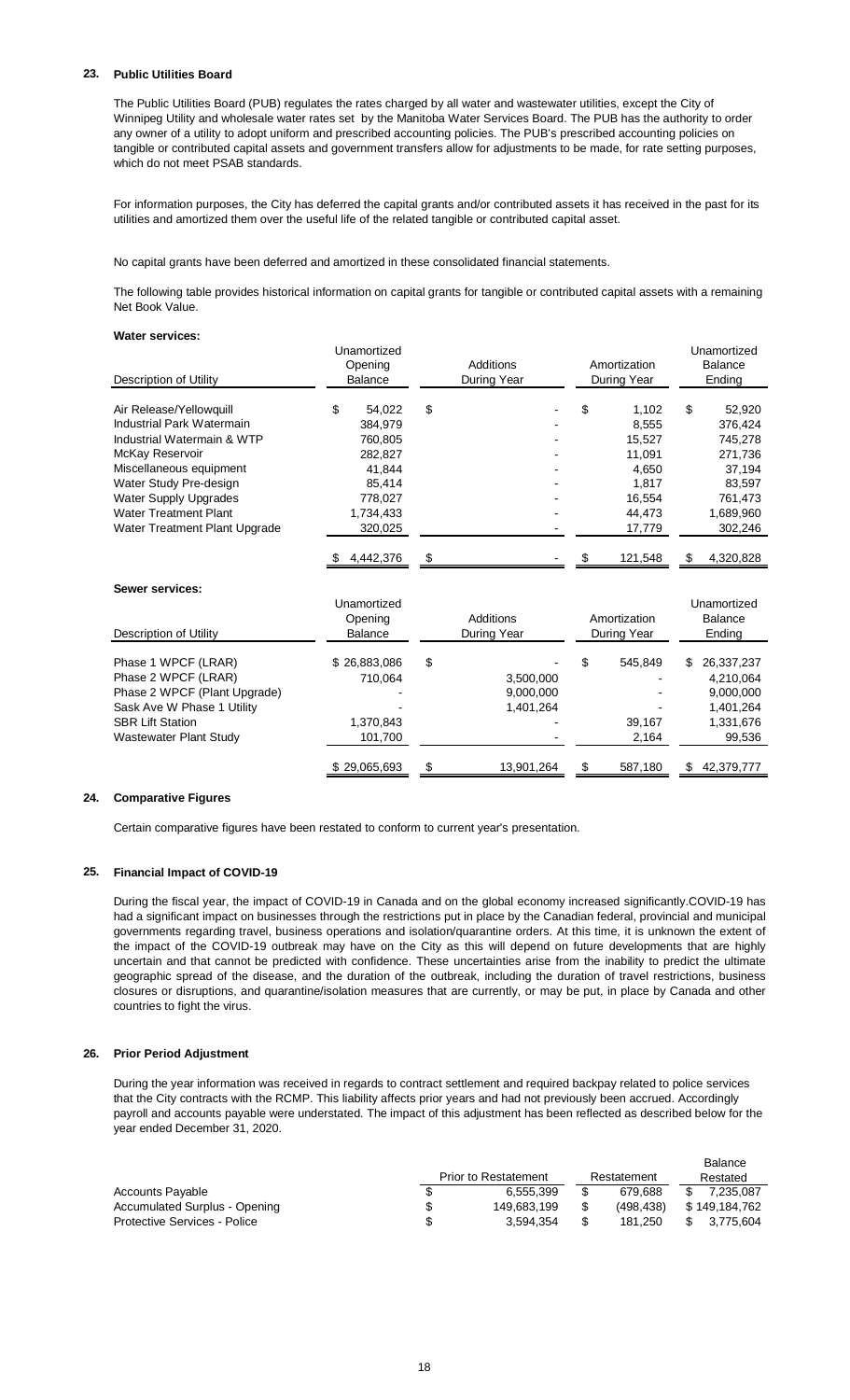#### **27. Public-Private Partnerships**

A public-private partnership ("P3s") is a contractual agreement between a public authority and a private entity for the provision of infrastructure and/or services. The City's P3s are assessed based on the substance of the underlying agreement and are accounted as follows:

Costs incurred during construction or acquisition are recognized in the work-in-progress and liability balances based on the estimated percentage complete;

Construction costs, as well as the combined total of future payments, are recognized as a tangible capital asset and amortized over the useful life once the asset is in service; and

Sources of funds used in finance the tangible capital assets and future payments are classified based on the nature of the funds such as debt, grants and/or reserves.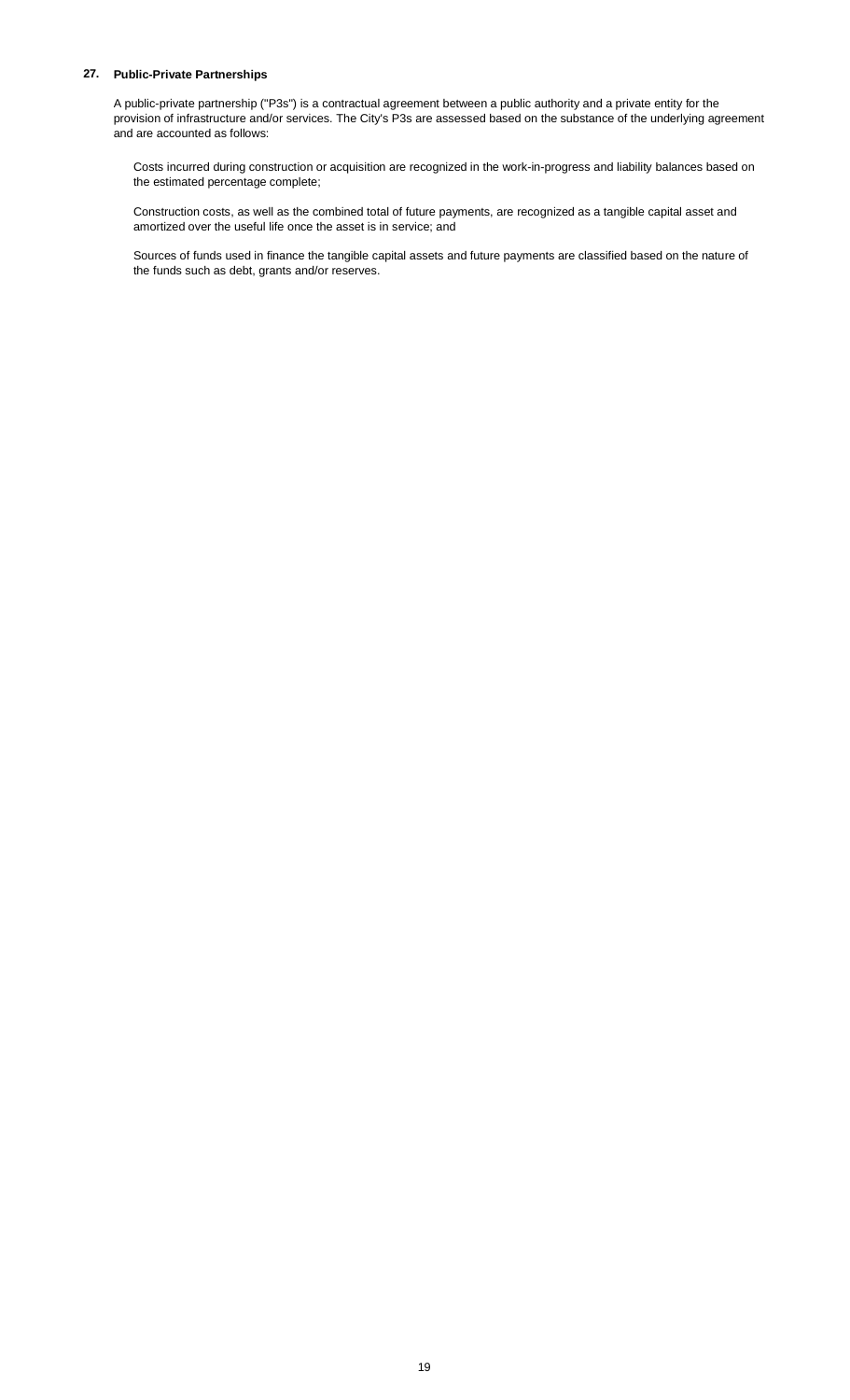### **City of Portage la Prairie SCHEDULE 1 CONSOLIDATED SCHEDULE OF TANGIBLE CAPITAL ASSETS Year Ended December 31, 2021**

|                                              |    | <b>General Capital Assets</b> |    |                                                      |      |                              |    |                                         |    |                                |    | Infrastructure                           |      |                       |     |                                 | Totals |             |     |              |
|----------------------------------------------|----|-------------------------------|----|------------------------------------------------------|------|------------------------------|----|-----------------------------------------|----|--------------------------------|----|------------------------------------------|------|-----------------------|-----|---------------------------------|--------|-------------|-----|--------------|
| Cost                                         |    | Land and Land<br>Improvements |    | <b>Buildings</b><br>and<br>Leasehold<br>Improvements |      | Vehicles<br>and<br>Equipment |    | Computer<br>Hardware<br>and<br>Software |    | Asset<br>Under<br>Construction |    | Roads, Streets,<br>and<br><b>Bridges</b> |      | Water<br>and<br>Sewer |     | Assets<br>Under<br>Construction |        | 2021        |     | 2020         |
| Opening costs                                | S. | 9,797,229                     | \$ | 47,519,199                                           | - \$ | 8,319,709                    | \$ | 661,046                                 | \$ | 2,817,237                      | \$ | 21,690,121                               | - \$ | 137,673,513           | -\$ | 4,255,013                       | -S     | 232,733,067 | -\$ | 220,540,475  |
| Additions during the year                    |    | 586,706                       |    | 65,460                                               |      | 1,059,632                    |    | 68,880                                  |    | 7,399,757                      |    | 480,836                                  |      | 3,501,867             |     | 6,289,345                       |        | 19,452,484  |     | 43,271,336   |
| Transfer during the year                     |    |                               |    |                                                      |      |                              |    |                                         |    |                                |    |                                          |      |                       |     |                                 |        |             |     |              |
| Disposals and write downs                    |    | (340, 017)                    |    | (154, 062)                                           |      | (472, 374)                   |    | (63, 278)                               |    | (554, 095)                     |    |                                          |      | (88, 277)             |     | (1,319,940)                     |        | (2,992,044) |     | (31,078,719) |
| Closing costs                                |    | 10,043,918                    |    | 47,430,598                                           |      | 8,906,967                    |    | 666,647                                 |    | 9,662,899                      |    | 22,170,957                               |      | 141,087,103           |     | 9,224,418                       |        | 249,193,508 |     | 232,733,092  |
| <b>Accumulated Amortization</b>              |    |                               |    |                                                      |      |                              |    |                                         |    |                                |    |                                          |      |                       |     |                                 |        |             |     |              |
| Opening accum'd amortization                 |    | 3,948,604                     |    | 15,820,612                                           |      | 4,495,822                    |    | 550,796                                 |    | $\sim$                         |    | 3,909,694                                |      | 87,459,187            |     |                                 |        | 116,184,714 |     | 112,459,529  |
| Amortization                                 |    | 235,008                       |    | 1,089,034                                            |      | 677,528                      |    | 59,860                                  |    |                                |    | 315,569                                  |      | 1,663,250             |     |                                 |        | 4,040,248   |     | 3,746,535    |
| Disposals and write downs                    |    | (123, 066)                    |    | (110,092)                                            |      | (424, 775)                   |    | (63, 278)                               |    |                                |    |                                          |      | (71, 421)             |     |                                 |        | (792, 633)  |     | (21, 345)    |
| Closing accum'd amortization                 |    | 4,060,546                     |    | 16,799,554                                           |      | 4,748,575                    |    | 547,377                                 |    |                                |    | 4,225,262                                |      | 89,051,016            |     |                                 |        | 119,432,330 |     | 116,184,719  |
| Net Book Value of<br>Tangible Capital Assets |    | 5,983,372                     | \$ | 30,631,044                                           | - \$ | 4,158,392                    | \$ | 119,270                                 | \$ | 9,662,899                      | \$ | 17,945,695                               |      | 52,036,087            | -S  | 9,224,418                       | -S     | 129,761,177 | -S  | 116,548,373  |

The City has 107 km of roads that are capitalized at a nominal value of \$1,920,487.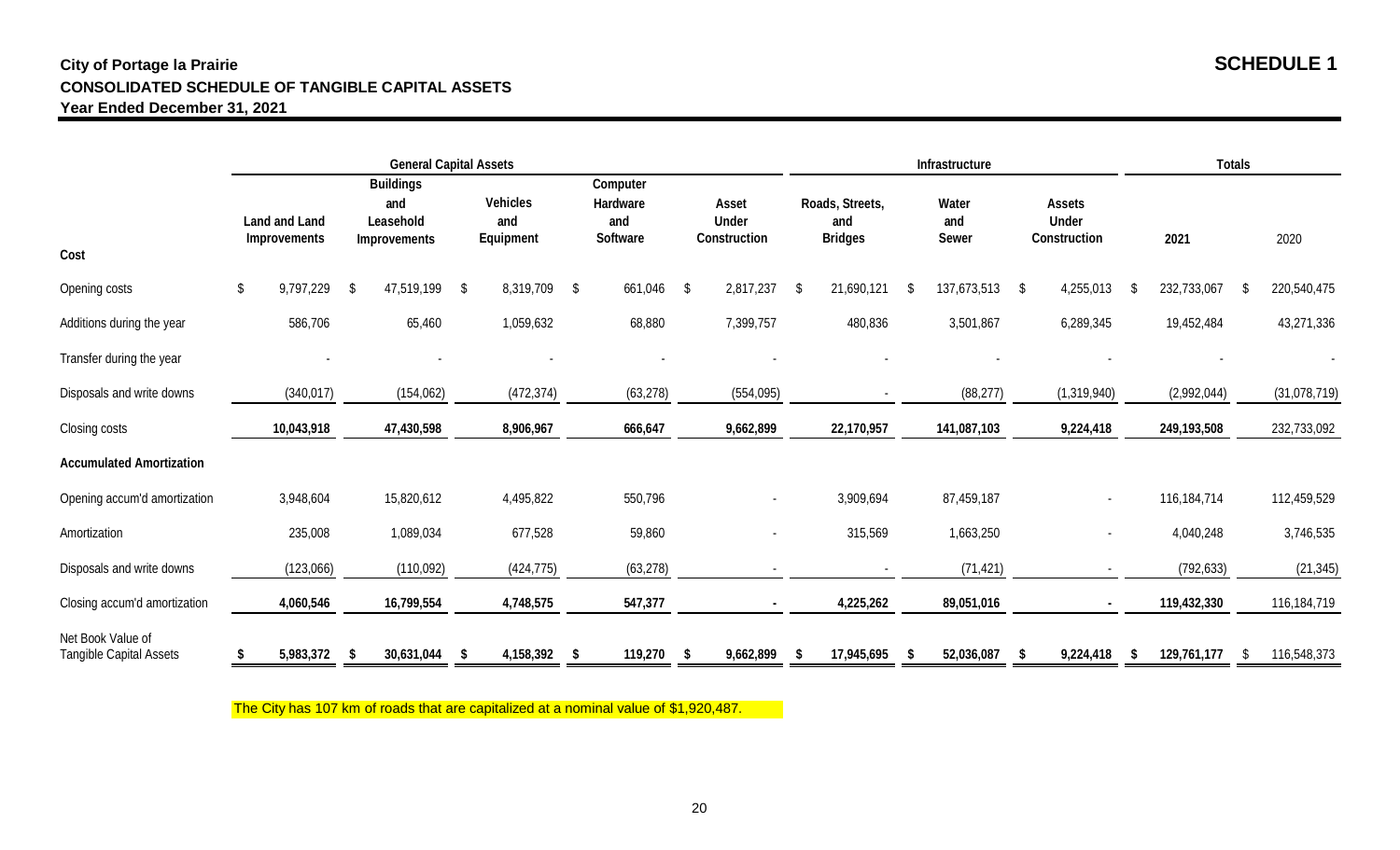### **City of Portage la Prairie SCHEDULE 2 CONSOLIDATED SCHEDULE OF REVENUES For the Year Ended December 31, 2021**

|                                                                                                                                                             | 2021<br><b>Actual</b>                                 | 2020<br>Actual                                   |
|-------------------------------------------------------------------------------------------------------------------------------------------------------------|-------------------------------------------------------|--------------------------------------------------|
| <b>Property taxes:</b><br>Municipal taxes levied (Schedule 12)<br>Taxes added<br>Taxes discount                                                             | \$<br>11,374,857<br>179,596<br>(5, 298)<br>11,549,155 | \$11,068,092<br>590,792<br>(4,952)<br>11,653,932 |
| <b>Grants in lieu of taxation:</b><br>Federal government                                                                                                    | 44,783                                                | 46,655                                           |
| Federal government enterprises<br>Provincial government<br>Provincial government enterprises<br>Other municipal governments<br>Non-government organizations | 559,880<br>234,011                                    | 548,281<br>278,544                               |
| <b>User fees</b>                                                                                                                                            | 838,674                                               | 873,480                                          |
| Parking meters<br>Sales of service<br>Sales of goods<br>Rentals<br>Development charges<br>Facility use fees                                                 | 36,058<br>3,197,476<br>134,169<br>168,717             | 48,025<br>3,595,372<br>91,652<br>162,132         |
| Other (specify):                                                                                                                                            | 3,536,420                                             | 3,897,181                                        |
| Permits, licences and fines<br>Permits<br>Licences<br>Fees<br>Fines<br>Other (specify):                                                                     | 134,596<br>275,745<br>151,506                         | 130,258<br>105,668<br>159,121                    |
| <b>Investment income:</b>                                                                                                                                   | 561,847                                               | 395,047                                          |
| Cash and temporary investments<br>Marketable securities<br>Municipal debentures                                                                             | 864,829                                               | 788,215                                          |
| Other (specify):                                                                                                                                            | 864,829                                               | 788,215                                          |
| <b>Other revenue:</b><br>Gain (loss) on sale of tangible capital assets<br>Gain on sale of real estate held for sale<br>Contributed assets                  | (293, 954)                                            | (1, 116)<br>550,472                              |
| Penalties and interest<br>Miscellaneous (specify): lawsuit proceeds<br>Other (specify):                                                                     | 95,331<br>1,775,984                                   | 71,980<br>209,510                                |
|                                                                                                                                                             | 1,577,361                                             | 830,846                                          |
| <b>Water and sewer</b><br>Municipal utility(ies) (Schedule 9)<br>Consolidated water co-operatives                                                           | 26,505,509                                            | 12,947,897                                       |
| <b>Grants - Province of Manitoba</b>                                                                                                                        | 26,505,509                                            | 12,947,897                                       |
| Municipal operating grants<br>Other unconditional grants                                                                                                    | 1,084,947                                             | 1,881,354                                        |
| Conditional grants                                                                                                                                          | 9,482,653                                             | 2,393,954                                        |
| Other (specify):                                                                                                                                            | 10,567,600                                            | 4,275,308                                        |
| <b>Grants - other</b><br>Federal government - gas tax funding<br>Federal government - other<br>Other municipal governments                                  | 1,464,497<br>310,549<br>557,378                       | 715,976<br>458,708<br>541,574                    |
| Other (specify):                                                                                                                                            | 2,332,424                                             | 1,716,258                                        |
| <b>Total revenue</b>                                                                                                                                        | 58,333,819<br>\$                                      | \$37,378,164                                     |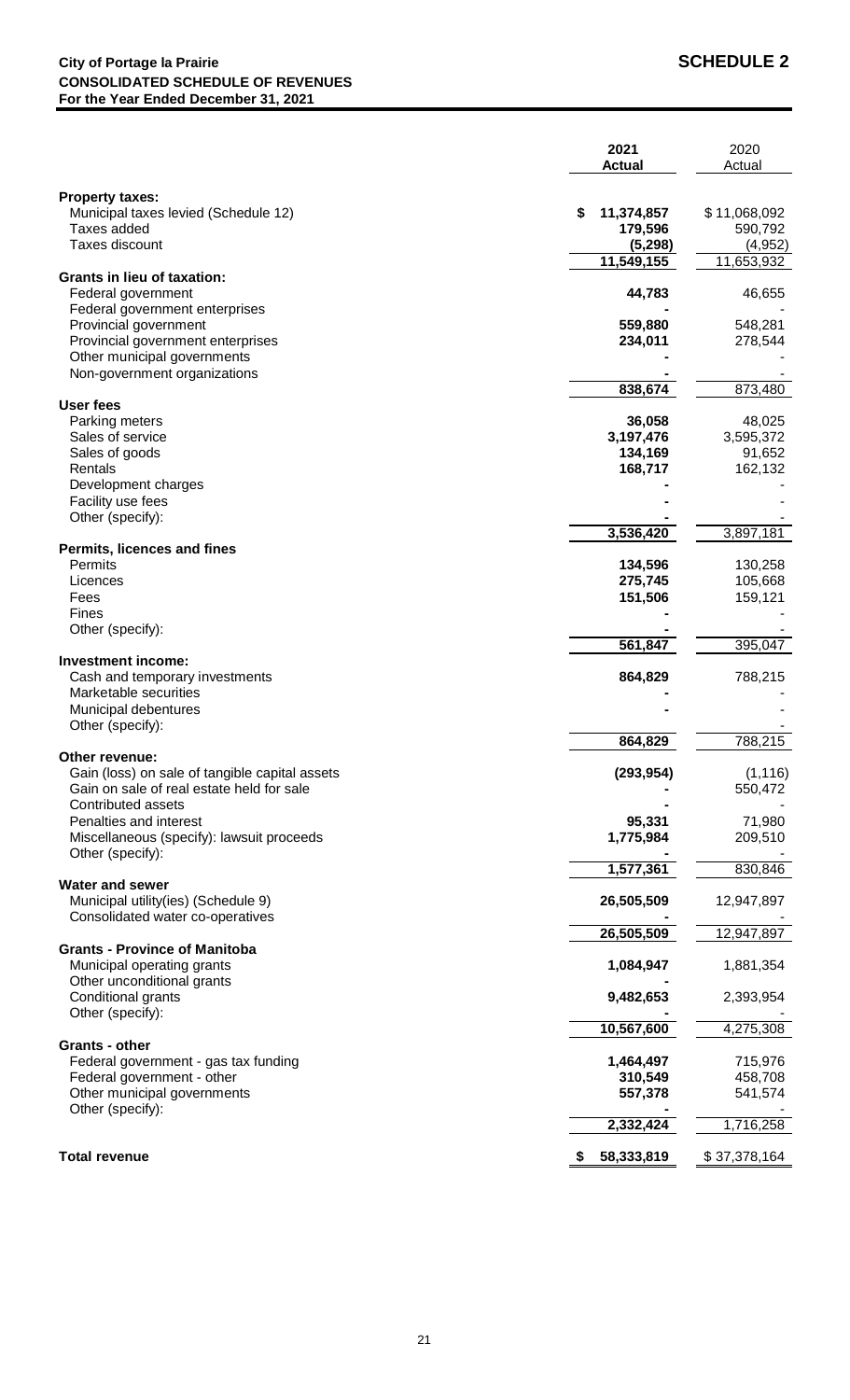### **City of Portage la Prairie SCHEDULE 3 CONSOLIDATED SCHEDULE OF EXPENSES For the Year Ended December 31, 2021**

|                                                                   | 2021                | 2020                           |
|-------------------------------------------------------------------|---------------------|--------------------------------|
|                                                                   | <b>Actual</b>       | Actual<br>(Restated - Note 26) |
| <b>General government services:</b>                               |                     |                                |
| Legislative                                                       | \$<br>260,410       | \$<br>265,121                  |
| General administrative                                            | 2,107,628           | 2,056,476                      |
| Other (specify):                                                  | 363,442             | (123, 396)                     |
|                                                                   | 2,731,480           | 2,198,201                      |
| <b>Protective services:</b>                                       |                     |                                |
| Police                                                            | 4,303,615           | 3,775,604                      |
| Fire                                                              | 2,438,856           | 2,447,220                      |
| <b>Emergency measures</b>                                         | 77,984              | 120,961                        |
| Other (specify):                                                  | 66,422<br>6,886,877 | 69,231<br>6,413,016            |
| <b>Transportation services:</b>                                   |                     |                                |
| Road transport                                                    |                     |                                |
| Administration and engineering                                    | 208,506             | 255,821                        |
| Road and street maintenance                                       | 1,752,229           | 1,679,944                      |
| Bridge maintenance                                                |                     |                                |
| Sidewalk and boulevard maintenance                                | 74,187              | 64,792                         |
| <b>Street lighting</b>                                            | 278,355             | 253,481                        |
| Other (specify):                                                  |                     |                                |
| Air transport                                                     |                     |                                |
| <b>Public transit</b>                                             | 46,978              | 58,044                         |
| Other (specify):                                                  | 2,360,255           | 2,312,082                      |
| <b>Environmental health services:</b>                             |                     |                                |
| Waste collection and disposal                                     | 1,008,989           | 1,009,289                      |
| Recycling                                                         | 259,411             | 242,465                        |
| Other (specify):                                                  |                     |                                |
|                                                                   | 1,268,400           | 1,251,754                      |
| <b>Public health and welfare services:</b>                        |                     |                                |
| Public health<br>Medical care                                     | 156,413             | 183,207                        |
| Social assistance                                                 | 70,721              | 70,721                         |
| Other (specify):                                                  |                     |                                |
|                                                                   | 227,134             | 253,928                        |
| <b>Regional planning and development</b>                          |                     |                                |
| Planning and zoning                                               | 342,971             | 380,078                        |
| Urban renewal                                                     |                     |                                |
| Beautification and land rehabilitation<br>Urban area weed control | 172,009             | 195,435                        |
| Other (specify):                                                  | 126,683             | 178,756                        |
|                                                                   | 641,663             | $\overline{754}$ , 269         |
| <b>Resource conservation and industrial development</b>           |                     |                                |
| Rural area weed control                                           |                     |                                |
| Drainage of land                                                  |                     |                                |
| Veterinary services                                               |                     |                                |
| Water resources and conservation                                  |                     |                                |
| Regional development                                              | 208,899             | 162,825                        |
| Industrial development<br>Tourism                                 | 4,336               | 68,711<br>952                  |
| Other (specify):                                                  | 1,915<br>10,015     | (5, 446)                       |
|                                                                   | 225,165             | $\overline{227,}042$           |
|                                                                   |                     |                                |
| <b>Sub-totals forward</b>                                         | \$14,340,974        | \$13,410,292                   |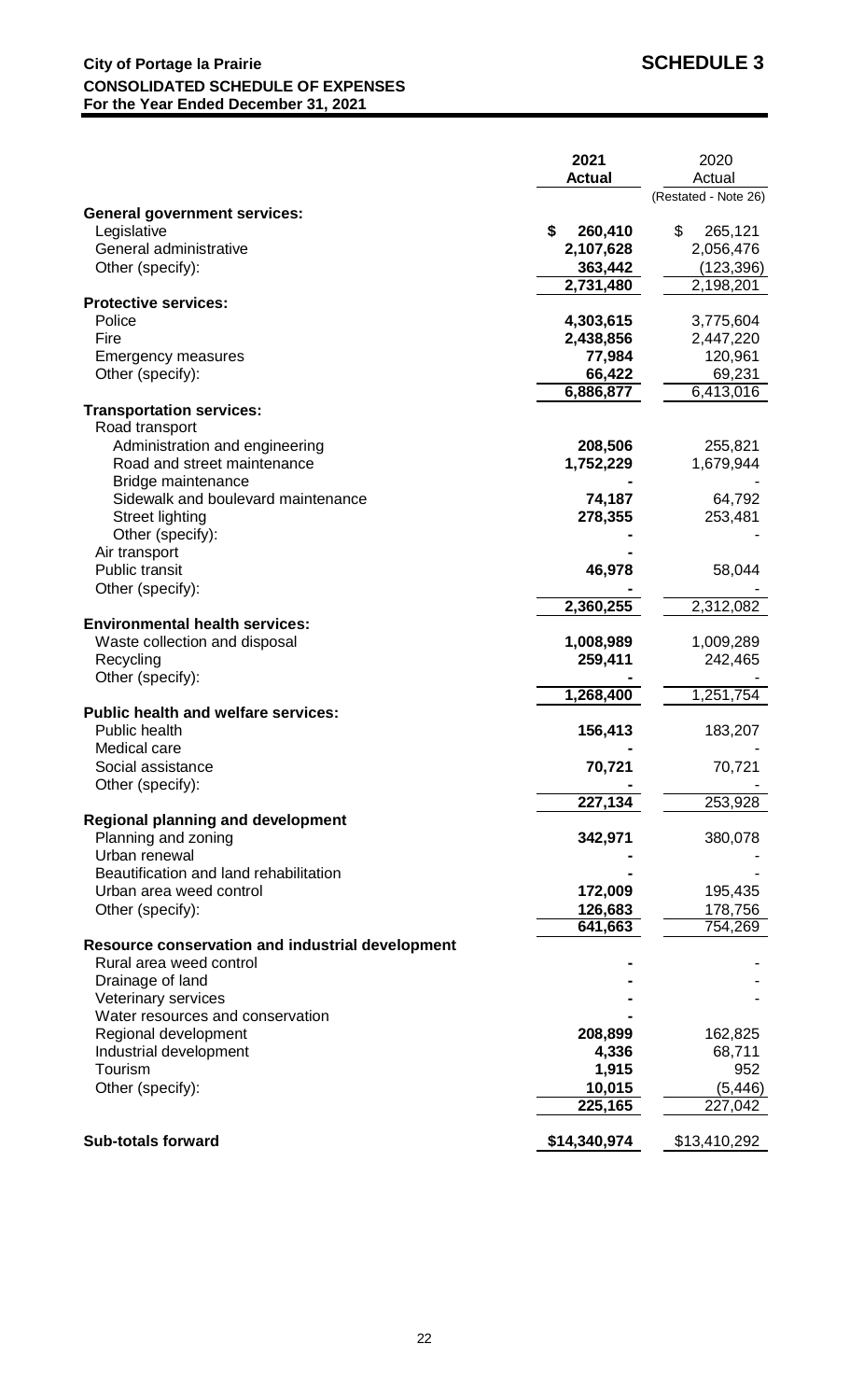### **City of Portage la Prairie SCHEDULE 3 CONSOLIDATED SCHEDULE OF EXPENSES For the Year Ended December 31, 2021**

| <b>Sub-totals forward</b>                                                                                                                                                                                                                                                           | 2021<br><b>Actual</b><br>\$14,340,974                                                  | 2020<br>Actual<br>(Restated - Note 26)<br>\$13,410,292                                 |
|-------------------------------------------------------------------------------------------------------------------------------------------------------------------------------------------------------------------------------------------------------------------------------------|----------------------------------------------------------------------------------------|----------------------------------------------------------------------------------------|
|                                                                                                                                                                                                                                                                                     |                                                                                        |                                                                                        |
| <b>Recreation and cultural services:</b><br>Administration<br>Community centers and halls<br>Swimming pools and beaches<br>Golf courses<br>Skating and curling rinks<br>Parks and playgrounds<br>Other recreational facilities<br>Museums<br>Libraries<br>Other cultural facilities | 3,115,745<br>72,900<br>6,040<br>479,062<br>1,543,335<br>323,617<br>79,467<br>5,620,166 | 2,960,320<br>72,900<br>5,449<br>441,141<br>1,536,328<br>466,070<br>59,750<br>5,541,958 |
| <b>Water and sewer services</b><br>Municipal utility (Schedule 9)<br>Consolidated water co-operatives                                                                                                                                                                               | 8,687,037<br>8,687,037                                                                 | 8,317,220<br>8,317,220                                                                 |
| <b>Total expenses</b>                                                                                                                                                                                                                                                               | \$28,648,177                                                                           | \$27,269,470                                                                           |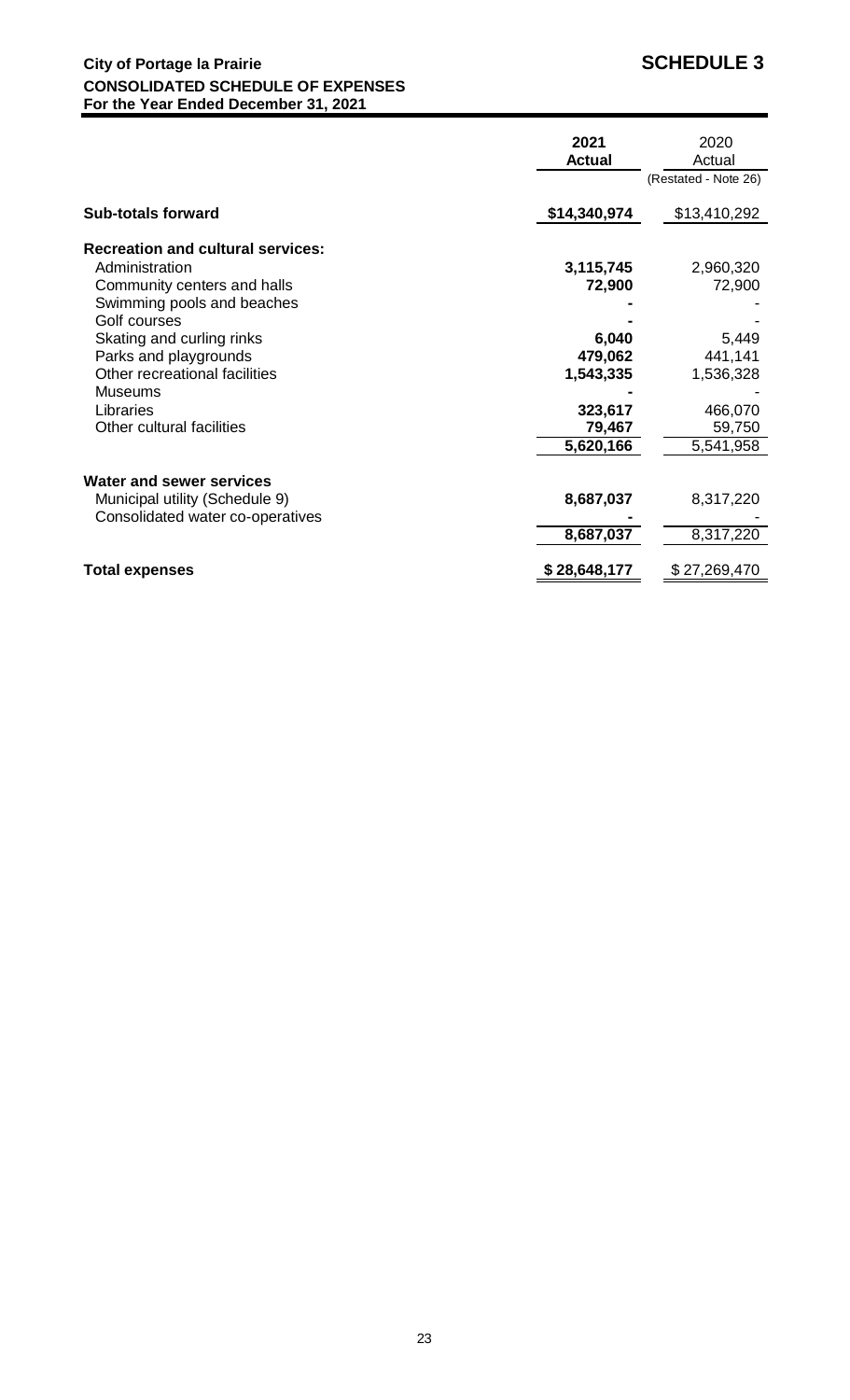### **City of Portage la Prairie SCHEDULE 4 CONSOLIDATED STATEMENT OF OPERATIONS BY PROGRAM For the Year Ended December 31, 2021**

|                                    | General<br>Government* |              | <b>Protective</b><br><b>Services</b> |                |                  | <b>Transportation</b><br><b>Services</b> | <b>Environmental Health</b><br><b>Services</b> | <b>Public Health and</b><br><b>Welfare Services</b> |                 |       |            |
|------------------------------------|------------------------|--------------|--------------------------------------|----------------|------------------|------------------------------------------|------------------------------------------------|-----------------------------------------------------|-----------------|-------|------------|
|                                    | 2021                   | 2020         | 2021                                 | 2020           | 2021             | 2020                                     | 2021                                           | 2020                                                | 2021            |       | 2020       |
| <b>REVENUE</b>                     |                        |              |                                      |                |                  |                                          |                                                |                                                     |                 |       |            |
| Property taxes                     | \$11,549,155           | \$11,653,932 | S<br>$\blacksquare$                  | -\$            | £.               | S.                                       | S                                              | \$                                                  | \$              | \$    |            |
| Grants in lieu of taxation         | 838,674                | 873,480      |                                      |                |                  |                                          |                                                |                                                     |                 |       |            |
| User fees                          | 133,531                | 191,950      | 793,315                              | 707,579        | 22,923           | 16,000                                   | 1,371,195                                      | 1,507,792                                           | 84,753          |       | 48,252     |
| Grants - other                     |                        |              |                                      |                | 1,503,099        | 756,031                                  |                                                |                                                     |                 |       |            |
| Permits, licences and fines        | 176,627                | 182,113      | 385,220                              | 212,934        |                  |                                          |                                                |                                                     |                 |       |            |
| Investment income                  | 826,070                | 756,212      |                                      |                | 173              | 213                                      |                                                |                                                     |                 |       |            |
| Other revenue                      | 707,078                | 790,736      | 278,935                              |                | 268              | 549                                      | 3,944                                          | 3,507                                               |                 |       |            |
| Water and sewer                    |                        |              |                                      |                |                  |                                          |                                                |                                                     |                 |       |            |
| Prov of MB - Unconditional Grants  | 1,084,947              | 1,881,354    |                                      |                |                  |                                          |                                                |                                                     |                 |       |            |
| Prov of MB - Conditional Grants    | 9,220,088              | 2,201,805    |                                      |                | 54,046           | 43,887                                   |                                                |                                                     |                 |       |            |
| Total revenue                      | \$24,536,170           | \$18,531,582 | \$1,457,470                          | 920,513<br>\$. | 1,580,509<br>S.  | 816,680<br>S.                            | 1,375,139<br>S.                                | 1,511,299<br>\$                                     | 84,753<br>- \$  | \$    | 48,252     |
| <b>EXPENSES</b>                    |                        |              |                                      |                |                  |                                          |                                                |                                                     |                 |       |            |
| Personnel services                 | 1,537,873              | ,535,102     | 2,667,386<br>S.                      | \$2,619,088    | 746,733<br>S     | \$<br>741,399                            | 290,371<br>S                                   | 289,192<br>\$.                                      | 78,404<br>S.    | \$    | 91,122     |
| Contract services                  | 279,723                | 213,680      | 3,782,825                            | 3,286,137      | 70,400           | 14,456                                   | 689,295                                        | 685,775                                             | 84,411          |       | 84,574     |
| <b>Utilities</b>                   | 47,929                 | 54,098       | 60,461                               | 65,924         | 318,583          | 299,710                                  |                                                |                                                     |                 | 5,822 | 6,069      |
| Maintenance materials and supplies | 322,140                | 201,398      | 156,637                              | 175,006        | 564,851          | 502,966                                  | 80,007                                         | 85,754                                              | 50,537          |       | 69,276     |
| Grants and contributions           | 255,005                | 240,475      | 1,674                                | 1,912          | (33, 400)        | (28,000)                                 | 46,805                                         | 2,025                                               |                 | 7,960 | 2,887      |
| Amortization                       | 47,252                 | 46,120       | 202,555                              | 203,870        | 685,607          | 779,137                                  | 122,268                                        | 122,914                                             |                 |       |            |
| Interest on long term debt         |                        |              |                                      |                |                  |                                          |                                                |                                                     |                 |       |            |
| Other                              | 241,558                | (92, 672)    | 15,339                               | 61,079         | 7,481            | 2,414                                    | 39,654                                         | 66,094                                              |                 |       |            |
| Total expenses                     | 2,731,480              | 2,198,201    | 6,886,877                            | \$6,413,016    | \$2,360,255      | \$2,312,082                              | ,268,400<br>S.                                 | ,251,754<br>S.                                      | 227,134<br>- 55 | - \$  | 253,928    |
| <b>Surplus (Deficit)</b>           | 21,804,690             | \$16,333,381 | \$ (5,429,407)                       | \$ (5,492,503) | (779, 746)<br>-5 | \$(1,495,402)                            | 106,739                                        | 259,545                                             | (142, 381)      | - \$  | (205, 676) |

\* The general government category includes revenues and expenses that cannot be attributed to a particular sector.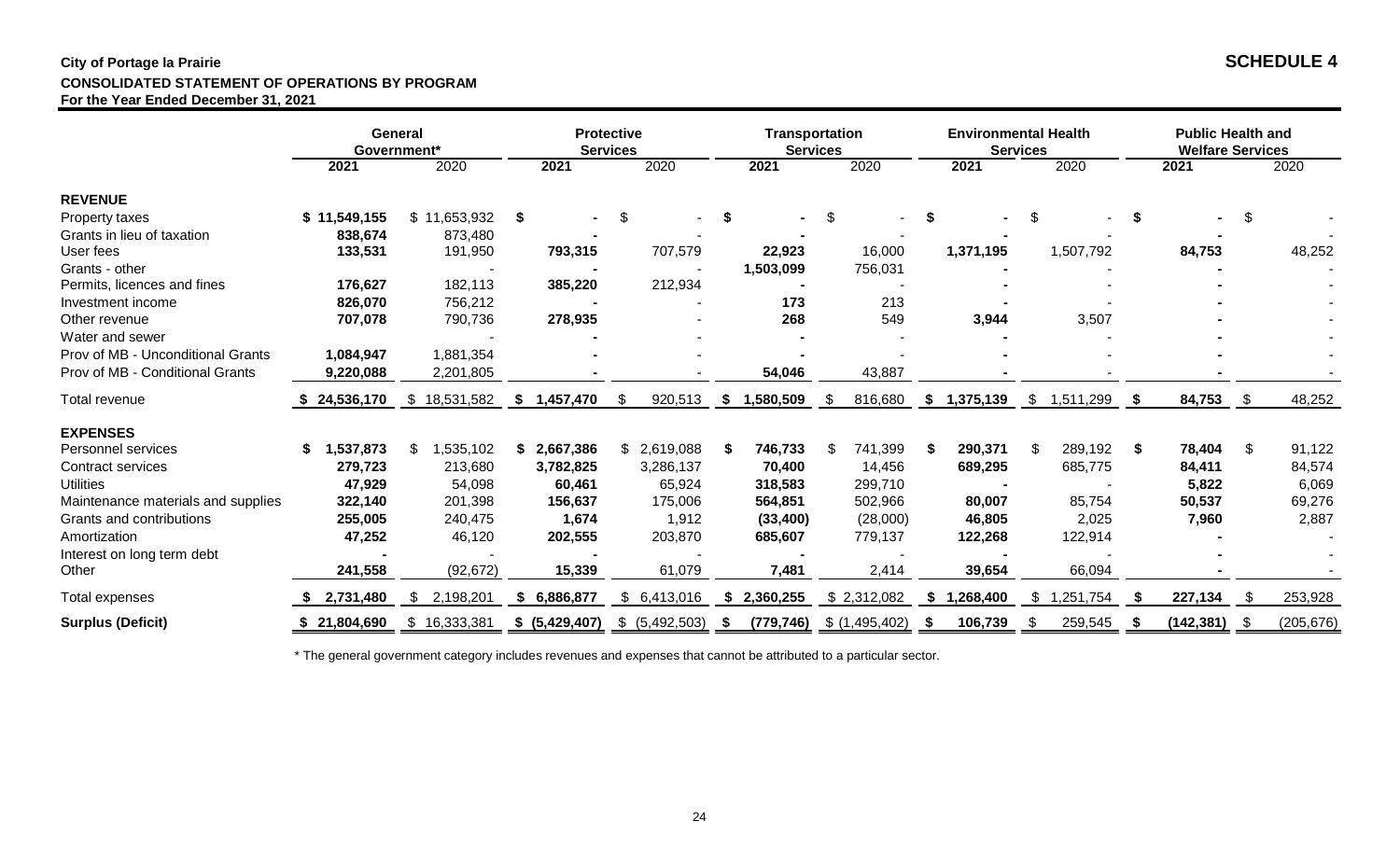### **City of Portage la Prairie SCHEDULE 4 CONSOLIDATED STATEMENT OF OPERATIONS BY PROGRAM For the Year Ended December 31, 2021**

|                                    | <b>Regional Planning</b><br>and Development |            |     | <b>Resource Conservation</b><br>and Industrial Dev |     |                |     |            | <b>Recreation and</b><br><b>Cultural Services</b> |                | <b>Water and</b> | <b>Sewer Services</b> | <b>Total</b> |                  |    |               |
|------------------------------------|---------------------------------------------|------------|-----|----------------------------------------------------|-----|----------------|-----|------------|---------------------------------------------------|----------------|------------------|-----------------------|--------------|------------------|----|---------------|
|                                    |                                             | 2021       |     | 2020                                               |     | 2021           |     | 2020       |                                                   | 2021           | 2020             | 2021                  | 2020         | 2021             |    | 2020          |
| <b>REVENUE</b>                     |                                             |            |     |                                                    |     |                |     |            |                                                   |                |                  |                       |              |                  |    |               |
| Property taxes                     | \$                                          |            | \$  |                                                    | \$  | $\blacksquare$ | \$  |            | \$                                                |                | \$               | \$<br>$\blacksquare$  | \$<br>۰      | 11,549,155       | \$ | 11,653,932    |
| Grants in lieu of taxation         |                                             |            |     |                                                    |     |                |     |            |                                                   |                |                  |                       |              | 838,674          |    | 873,480       |
| User fees                          |                                             | 395,808    |     | 592,940                                            |     | 10,001         |     | 18,497     |                                                   | 724,894        | 814,171          |                       |              | 3,536,420        |    | 3,897,181     |
| Grants - other                     |                                             |            |     |                                                    |     | 37,369         |     | 33,368     |                                                   | 791,956        | 926,859          |                       |              | 2,332,424        |    | 1,716,258     |
| Permits, licences and fines        |                                             |            |     |                                                    |     |                |     |            |                                                   |                |                  |                       |              | 561,847          |    | 395,047       |
| Investment income                  |                                             | 17,208     |     | 18,407                                             |     |                |     |            |                                                   | 21,378         | 13,383           |                       |              | 864,829          |    | 788,215       |
| Other revenue                      |                                             |            |     |                                                    |     |                |     |            |                                                   | 587,136        | 36,054           |                       |              | 1,577,361        |    | 830,846       |
| Water and sewer                    |                                             |            |     |                                                    |     |                |     |            |                                                   |                |                  | 26,505,509            | 12,947,897   | 26,505,509       |    | 12,947,897    |
| Prov of MB - Unconditional Grants  |                                             |            |     |                                                    |     |                |     |            |                                                   |                |                  |                       |              | 1,084,947        |    | 1,881,354     |
| Prov of MB - Conditional Grants    |                                             |            |     |                                                    |     |                |     |            |                                                   | 208,519        | 148,262          |                       |              | 9,482,653        |    | 2,393,954     |
| Total revenue                      |                                             | 413,016    | . Պ | 611,347                                            |     | 47,370         | -SS | 51,865     |                                                   | 2,333,883      | 1,938,729<br>\$  | \$26,505,509          | \$12,947,897 | 58,333,819<br>£. | S. | 37,378,164    |
| <b>EXPENSES</b>                    |                                             |            |     |                                                    |     |                |     |            |                                                   |                |                  |                       |              |                  |    |               |
| Personnel services                 | \$                                          | 355,043    | \$  | 340,642                                            | S.  | 110,103        | \$  | 73,068     |                                                   | ,807,944<br>\$ | \$1,759,277      | \$2,345,790           | 2,395,004    | 9,939,647        | \$ | 9,843,894     |
| Contract services                  |                                             | 189,235    |     | 247,343                                            |     | 34,118         |     | 83,060     |                                                   | 767,418        | 770,252          | 2,087,023             | 2,209,305    | 7,984,448        |    | 7,594,582     |
| <b>Utilities</b>                   |                                             | 5,917      |     | 5,768                                              |     | 1,393          |     | 919        |                                                   | 353,735        | 326,633          | 1,161,042             | 1,028,583    | 1,954,882        |    | 1,787,704     |
| Maintenance materials and supplies |                                             | 68,010     |     | 114,006                                            |     | 5,264          |     | 2,743      |                                                   | 364,841        | 417,594          | 1,429,932             | 1,393,495    | 3,042,219        |    | 2,962,238     |
| Grants and contributions           |                                             |            |     |                                                    |     | 59,430         |     | 50,045     |                                                   | 642,286        | 604,219          |                       |              | 979,760          |    | 873,563       |
| Amortization                       |                                             | 17,879     |     | 34,120                                             |     | 825            |     | 222        |                                                   | 1,300,612      | 1,269,318        | 1,663,250             | 1,290,833    | 4,040,248        |    | 3,746,534     |
| Interest on long term debt         |                                             |            |     |                                                    |     |                |     |            |                                                   | 274,134        | 339,101          |                       |              | 274,134          |    | 339,101       |
| Other                              |                                             | 5,579      |     | 12,390                                             |     | 14,032         |     | 16,985     |                                                   | 109,196        | 55,564           |                       |              | 432,839          |    | 121,854       |
| Total expenses                     |                                             | 641,663    |     | 754,269                                            | -55 | 225,165        | -85 | 227,042    | S                                                 | 5,620,166      | \$5,541,958      | \$8,687,037           | \$8,317,220  | 28,648,177<br>æ. |    | \$ 27,269,470 |
| <b>Surplus (Deficit)</b>           |                                             | (228, 647) |     | (142, 922)                                         |     | (177,795)      |     | (175, 177) |                                                   | \$ (3,286,283) | $$$ (3,603,229)  | \$17,818,472          | \$4,630,677  | 29,685,642<br>S. | S. | 10,108,694    |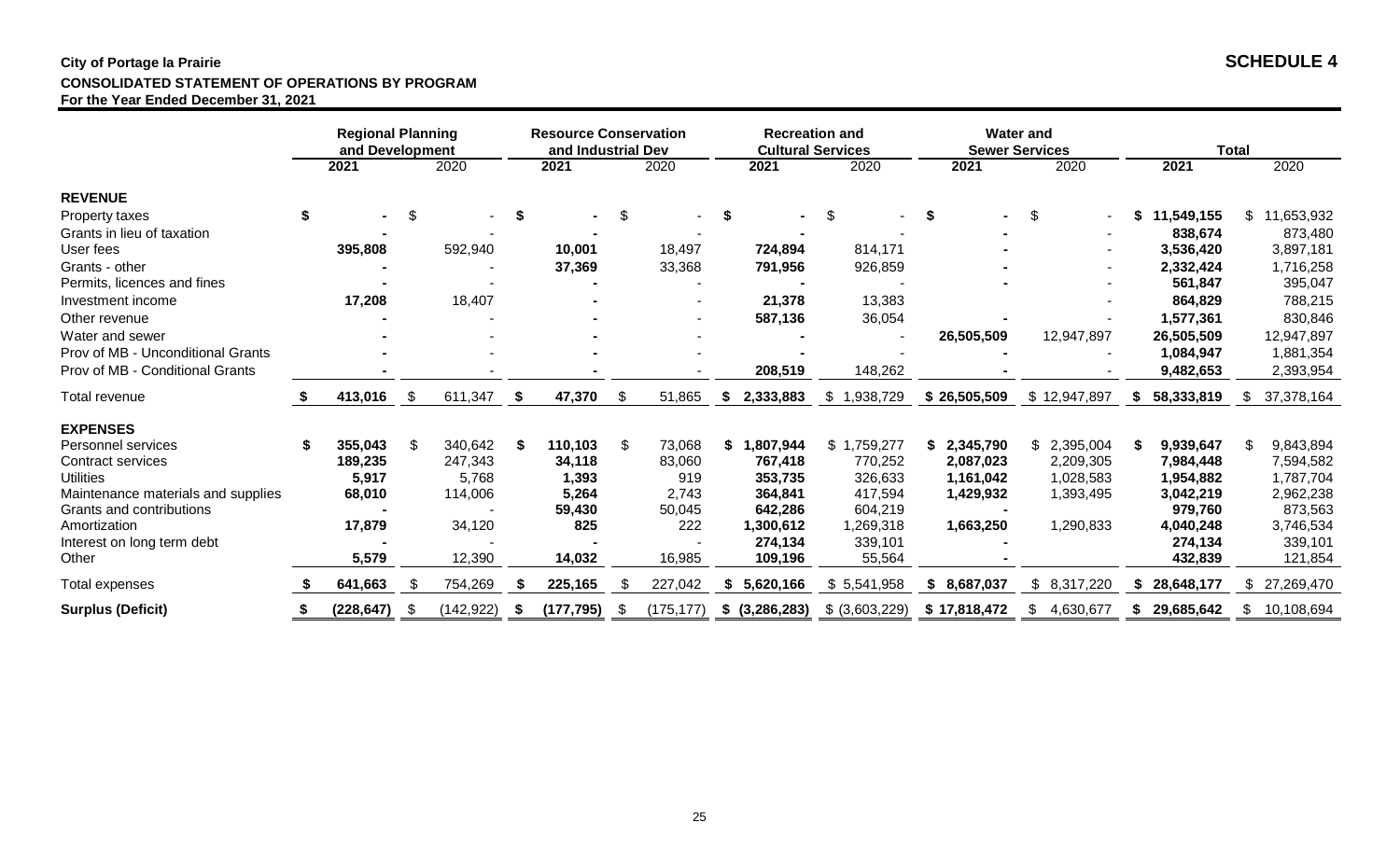### **City of Portage la Prairie SCHEDULE 5 CONSOLIDATED DETAILS AND RECONCILIATION TO CORE GOVERNMENT RESULTS For the Year Ended December 31, 2021**

|                                    | Core<br><b>Government</b> |                 |     | <b>Controlled</b><br><b>Entities</b> |                |          | <b>Government</b><br><b>Partnerships</b> |             | <b>Total</b>    |                  |                  |  |
|------------------------------------|---------------------------|-----------------|-----|--------------------------------------|----------------|----------|------------------------------------------|-------------|-----------------|------------------|------------------|--|
|                                    | 2021                      | 2020            |     | 2021                                 |                | 2020     |                                          | 2021        | 2020            | 2021             | 2020             |  |
| <b>REVENUE</b>                     |                           |                 |     |                                      |                |          |                                          |             |                 |                  |                  |  |
| Property taxes                     | \$11,549,155              | \$11,653,932    | \$  |                                      | \$             |          | \$                                       |             | \$              | 11,549,155<br>\$ | \$11,653,932     |  |
| Grants in lieu of taxation         | 838,674                   | 873,480         |     |                                      |                |          |                                          |             |                 | 838,674          | 873,480          |  |
| User fees                          | 1,871,117                 | 1,782,190       |     | 15,200                               |                | 14,565   |                                          | 1,650,103   | 2,100,426       | 3,536,420        | 3,897,181        |  |
| Grants - other                     | 1,502,043                 | 752,275         |     | 1,056                                |                | 3,756    |                                          | 829,325     | 960,227         | 2,332,424        | 1,716,258        |  |
| Permits, licences and fines        | 561,847                   | 395,047         |     |                                      |                |          |                                          |             |                 | 561,847          | 395,047          |  |
| Investment income                  | 826,070                   | 756,212         |     | 173                                  |                | 213      |                                          | 38,586      | 31,790          | 864,829          | 788,215          |  |
| Other revenue                      | 986,013                   | 790,736         |     | 268                                  |                | 549      |                                          | 591,080     | 39,561          | 1,577,361        | 830,846          |  |
| Water and sewer                    | 26,505,509                | 12,947,897      |     |                                      |                |          |                                          |             |                 | 26,505,509       | 12,947,897       |  |
| Prov of MB - Unconditional Grants  | 1,084,947                 | 1,881,354       |     |                                      |                |          |                                          |             |                 | 1,084,947        | 1,881,354        |  |
| Prov of MB - Conditional Grants    | 9,220,088                 | 2,201,805       |     | 54,046                               |                | 43,887   |                                          | 208,519     | 148,262         | 9,482,653        | 2,393,954        |  |
| Total revenue                      | 54,945,463                | \$34,034,928    | -SG | 70,743                               | $\mathfrak{L}$ | 62,970   | S.                                       | 3,317,613   | 3,280,266       | \$58,333,819     | \$37,378,164     |  |
| <b>EXPENSES</b>                    |                           |                 |     |                                      |                |          |                                          |             |                 |                  |                  |  |
| <b>Personnel services</b>          | 7,808,260<br>S            | 7,788,228       | \$  | 37,057                               | $\mathfrak{L}$ | 43,296   | S                                        | 2,094,331   | \$<br>2,012,371 | 9,939,648<br>S.  | 9,843,895<br>\$. |  |
| <b>Contract services</b>           | 7,250,550                 | 6,839,705       |     | 3,203                                |                | 5,435    |                                          | 730,695     | 749,441         | 7,984,448        | 7,594,581        |  |
| <b>Utilities</b>                   | 1,641,713                 | 1,486,197       |     | 1,830                                |                | 2,624    |                                          | 311,338     | 298,883         | 1,954,881        | 1,787,704        |  |
| Maintenance materials and supplies | 2,517,655                 | 2,698,885       |     | 13,532                               |                | 14,999   |                                          | 259,297     | 244,611         | 2,790,484        | 2,958,495        |  |
| Grants and contributions           | 2,547,058                 | 2,324,657       |     | (33, 400)                            |                | (28,000) |                                          | (1,404,111) | (1,419,351)     | 1,109,547        | 877,306          |  |
| Amortization                       | 3,730,133                 | 3,448,810       |     | 17,275                               |                | 17,275   |                                          | 292,840     | 280,449         | 4,040,248        | 3,746,534        |  |
| Interest on long term debt         | 270,683                   | 336,348         |     |                                      |                |          |                                          | 3,451       | 2,753           | 274,134          | 339,101          |  |
| Other                              | 384,018                   | (30,029)        |     | 7,481                                |                | 2,415    |                                          | 163,288     | 149,468         | 554,787          | 121,854          |  |
| Total expenses                     | \$26,150,070              | \$24,892,801    |     | 46,978                               | \$             | 58,044   |                                          | 2,451,129   | \$<br>2,318,625 | \$28,648,177     | \$27,269,470     |  |
| <b>Surplus (Deficit)</b>           | 28,795,393                | 9,142,127<br>\$ |     | 23,765                               |                | 4,926    |                                          | 866,484     | 961,641         | \$29,685,642     | \$10,108,694     |  |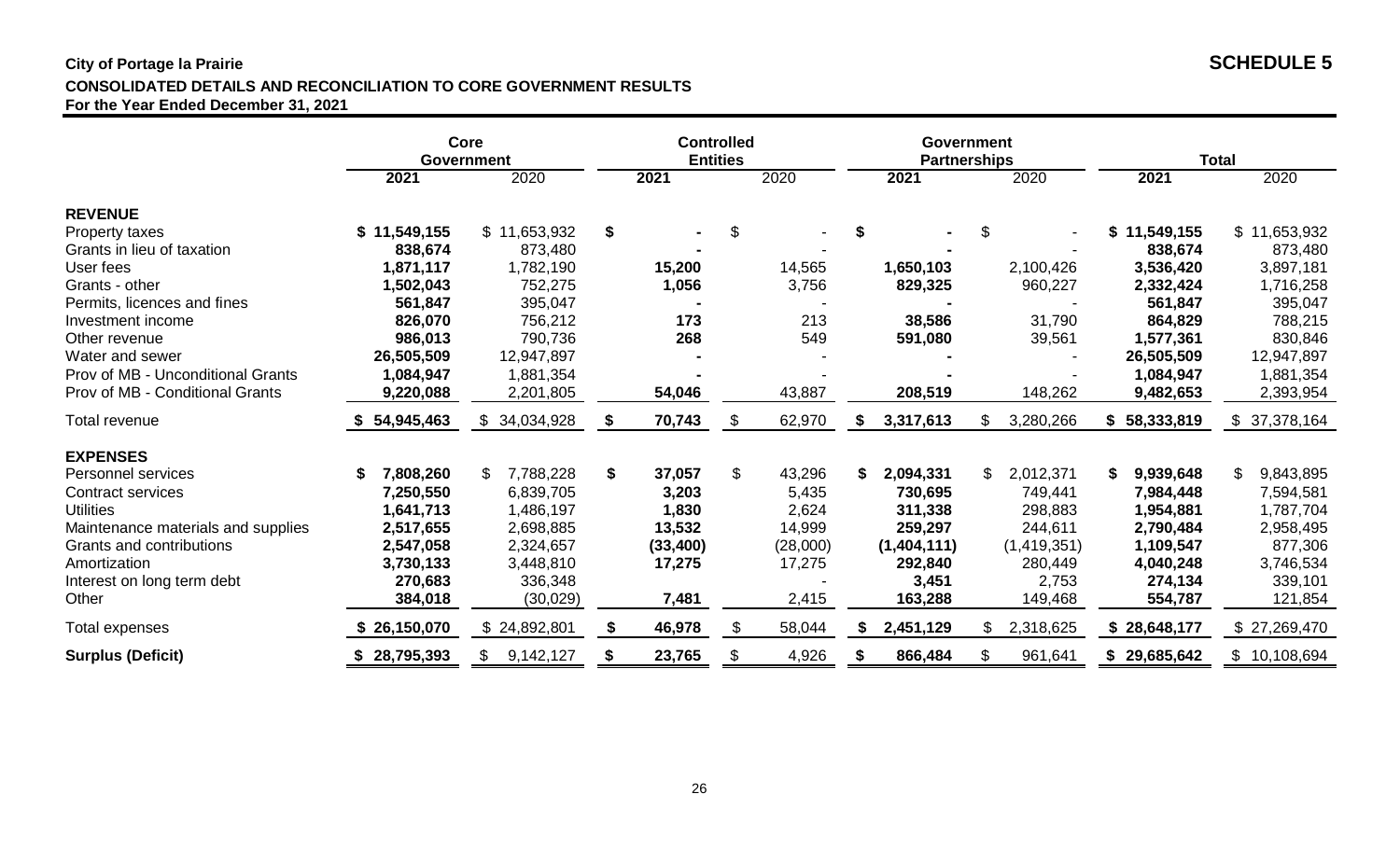### **City of Portage la Prairie SCHEDULE 6 SCHEDULE OF CHANGE IN RESERVE FUND BALANCES For the Year Ended December 31, 2021**

|                                                                                                                   |                           |            |                                 | Equipment  |                               |            |                                   |       |                                   |         |                                     |            | <b>Handicap</b>                 |         | Land                                 |             |                                 |           |
|-------------------------------------------------------------------------------------------------------------------|---------------------------|------------|---------------------------------|------------|-------------------------------|------------|-----------------------------------|-------|-----------------------------------|---------|-------------------------------------|------------|---------------------------------|---------|--------------------------------------|-------------|---------------------------------|-----------|
|                                                                                                                   | General<br><b>Reserve</b> |            | <b>Infastructure</b><br>Reserve |            | Replacement<br><b>Reserve</b> |            | <b>Cemetary</b><br><b>Reserve</b> |       | <b>Policing</b><br><b>Reserve</b> |         | <b>Fire Truck</b><br><b>Reserve</b> |            | <b>Access</b><br><b>Reserve</b> |         | <b>Development</b><br><b>Reserve</b> |             | Environmental<br><b>Reserve</b> |           |
| <b>REVENUE</b><br>Investment income<br>Other income                                                               | \$                        | 53,304     | $\boldsymbol{\mathsf{S}}$       | 1,494      | \$                            | 2,986      | \$                                | 13    | $\boldsymbol{\mathsf{S}}$         | 721     | $\boldsymbol{\mathsf{S}}$           | 3,097      | $\mathfrak{F}$                  | 785     | \$                                   | 11,485      | - S                             | 3,728     |
| Total revenue                                                                                                     |                           | 53,304     |                                 | 1,494      |                               | 2,986      |                                   | 13    |                                   | 721     |                                     | 3,097      |                                 | 785     |                                      | 11,485      |                                 | 3,728     |
| <b>EXPENSES</b><br>Investment charges<br>Other expenses                                                           |                           | 112,970    |                                 |            |                               |            |                                   |       |                                   |         |                                     |            |                                 |         |                                      | 72          |                                 |           |
| Total expenses                                                                                                    |                           | 112,970    |                                 |            |                               |            |                                   |       |                                   |         |                                     |            |                                 |         |                                      | 72          |                                 |           |
| <b>NET REVENUES</b>                                                                                               |                           | (59,666)   |                                 | 1,494      |                               | 2,986      |                                   | 13    |                                   | 721     |                                     | 3,097      |                                 | 785     |                                      | 11,413      |                                 | 3,728     |
| <b>TRANSFERS</b><br>Debt payments<br>Transfers from general operating fund<br>Transfers to general operating fund |                           | 370,100    |                                 |            |                               | 100,000    |                                   |       |                                   |         |                                     | 150,000    |                                 | 50,000  |                                      | 26,500      |                                 |           |
| Transfer from nominal surplus<br>Transfers from utility operating fund<br>Transfers to utility operating fund     |                           |            |                                 | 796,500    |                               |            |                                   |       |                                   | 200,000 |                                     |            |                                 |         |                                      |             |                                 |           |
| Transfers from reserve fund<br>Transfers to reserve fund<br>Acquisition of tangible capital assets                |                           | (371, 427) |                                 | (796, 500) |                               | (275, 182) |                                   |       |                                   |         |                                     | (387, 025) |                                 |         |                                      | (350, 506)  |                                 | (51, 365) |
| <b>CHANGE IN RESERVE FUND BALANCES</b>                                                                            |                           | (60, 993)  |                                 | 1,494      |                               | (172, 196) |                                   | 13    |                                   | 200,721 |                                     | (233, 928) |                                 | 50,785  |                                      | (312, 593)  |                                 | (47, 637) |
| <b>FUND SURPLUS, BEGINNING OF YEAR</b>                                                                            |                           | 8,576,646  |                                 | 250,772    |                               | 474,903    |                                   | 2,088 |                                   |         |                                     | 505,766    |                                 | 100,472 |                                      | 2,033,821   |                                 | 629,652   |
| <b>FUND SURPLUS, END OF YEAR</b>                                                                                  | \$8,515,653               |            | \$.                             | 252,266    | S.                            | 302,707    | - \$                              | 2,101 | S.                                | 200,721 | \$                                  | 271,838    | \$                              | 151,257 |                                      | \$1,721,228 |                                 | 582,015   |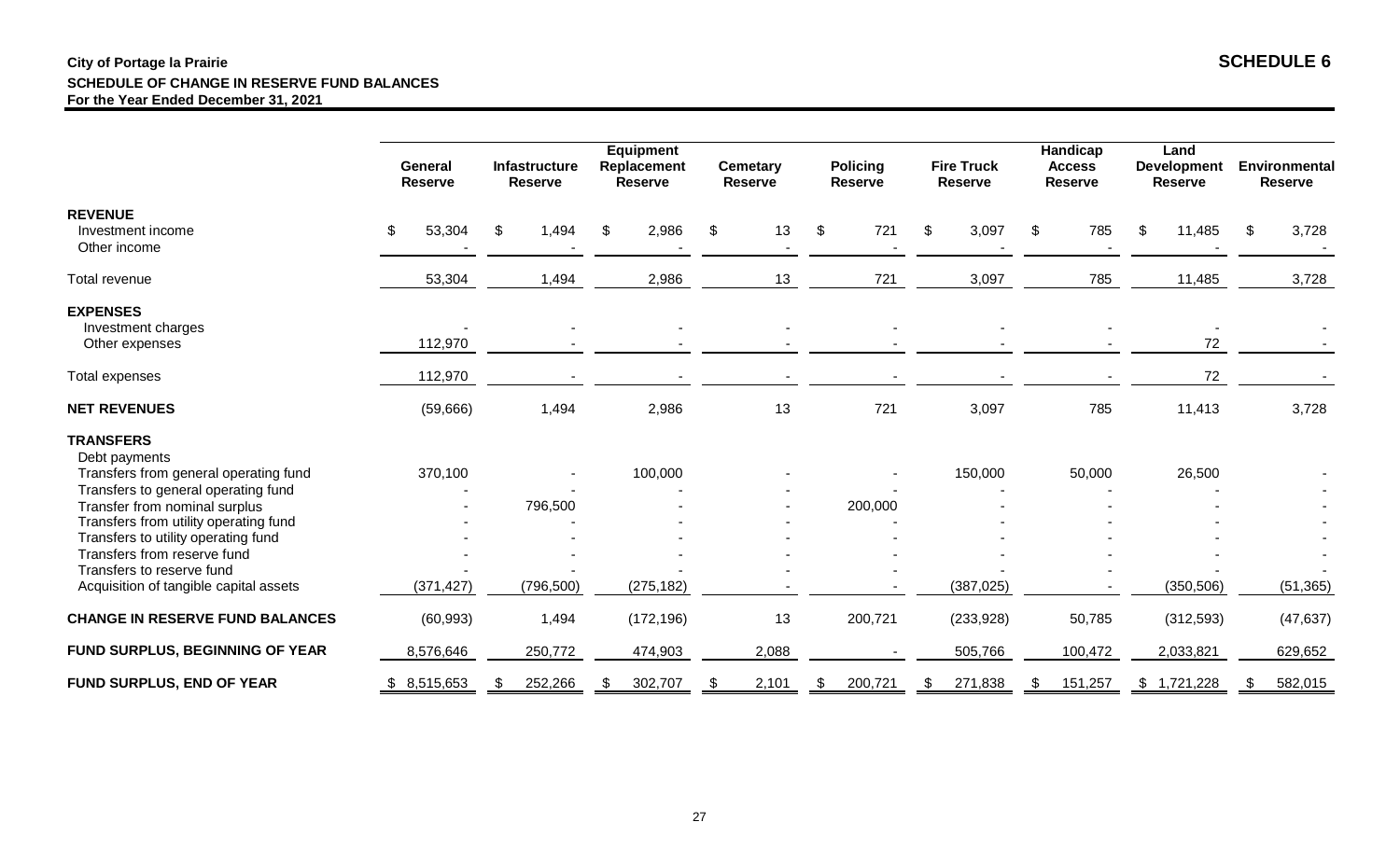|                     |           |               |                                           |                         |                |                            |        |               |                            |            |                                                    | 2021          |                                   |               |                                                               |               |                                   |                            |                |                                  |  |  |                                           |                                            |
|---------------------|-----------|---------------|-------------------------------------------|-------------------------|----------------|----------------------------|--------|---------------|----------------------------|------------|----------------------------------------------------|---------------|-----------------------------------|---------------|---------------------------------------------------------------|---------------|-----------------------------------|----------------------------|----------------|----------------------------------|--|--|-------------------------------------------|--------------------------------------------|
| Computer<br>Reserve |           |               | <b>Crescent</b><br>Lake<br><b>Reserve</b> |                         |                |                            |        |               | Handivan<br><b>Reserve</b> |            | <b>Special</b><br>Administration<br><b>Reserve</b> |               | Capital<br>Levy<br><b>Reserve</b> |               | <b>Recreation</b><br><b>Dedication Fees</b><br><b>Reserve</b> |               | <b>Sidewalk</b><br><b>Reserve</b> | <b>Softball</b><br>Reserve |                | <b>Gas Tax</b><br><b>Reserve</b> |  |  | Glesby<br><b>Centre</b><br><b>Reserve</b> | Accomm.<br><b>Tax Marketing</b><br>Reserve |
| \$                  | 937       | $\sqrt[6]{2}$ | 147                                       | $\sqrt[6]{\frac{1}{2}}$ | $\overline{4}$ | $\boldsymbol{\mathsf{\$}}$ | 601    | $\mathcal{S}$ | 603                        | $\sqrt{3}$ | 143                                                | $\mathcal{S}$ | 961                               | $\frac{1}{2}$ | 212                                                           | $\sqrt[6]{3}$ | 47,639                            | $\sqrt[6]{3}$              | $\blacksquare$ | \$                               |  |  |                                           |                                            |
|                     | 937       |               | 147                                       |                         | 4              |                            | 601    |               | 603                        |            | 143                                                |               | 961                               |               | 212                                                           |               | 47,639                            |                            |                |                                  |  |  |                                           |                                            |
|                     | 56        |               |                                           |                         |                |                            |        |               |                            |            |                                                    |               |                                   |               |                                                               |               |                                   |                            |                | 50,000                           |  |  |                                           |                                            |
|                     | 56        |               |                                           |                         |                |                            |        |               |                            |            |                                                    |               |                                   |               |                                                               |               |                                   |                            |                | 50,000                           |  |  |                                           |                                            |
|                     | 881       |               | 147                                       |                         | $\overline{4}$ |                            | 601    |               | 603                        |            | 143                                                |               | 961                               |               | 212                                                           |               | 47,639                            |                            |                | (50,000)                         |  |  |                                           |                                            |
|                     |           |               | 1,644                                     |                         |                |                            |        |               |                            |            |                                                    |               | 170,000                           |               |                                                               |               | 1,464,497                         |                            | 20,000         | 43,207                           |  |  |                                           |                                            |
|                     | 18,000    |               |                                           |                         |                |                            |        |               |                            |            |                                                    |               |                                   |               |                                                               |               |                                   |                            |                |                                  |  |  |                                           |                                            |
|                     |           |               |                                           |                         |                |                            |        |               |                            |            |                                                    |               |                                   |               |                                                               |               |                                   |                            |                |                                  |  |  |                                           |                                            |
|                     | (13, 027) |               |                                           |                         |                |                            |        |               |                            |            |                                                    |               | (240,000)                         |               |                                                               |               | (4, 247, 169)                     |                            | (11,004)       | (5,500)                          |  |  |                                           |                                            |
|                     | 5,854     |               | 1,791                                     |                         | 4              |                            | 601    |               | 603                        |            | 143                                                |               | (69, 039)                         |               | 212                                                           |               | (2,735,033)                       |                            | 8,996          | (12, 293)                        |  |  |                                           |                                            |
| 146,897             |           |               | 23,834                                    |                         | 633            |                            | 97,481 |               | 97,902                     |            | 23,207                                             |               | 186,512                           |               | 11,692                                                        |               | 3,342,806                         |                            | 128,090        | 101,852                          |  |  |                                           |                                            |
| $\frac{1}{2}$       | 152,751   |               | 25,625                                    | \$                      | 637            | \$                         | 98,082 | \$            | 98,505                     |            | 23,350                                             |               | 117,473                           |               | 11,904                                                        |               | 607,773                           | P.                         | 137,086        | \$<br>89,559                     |  |  |                                           |                                            |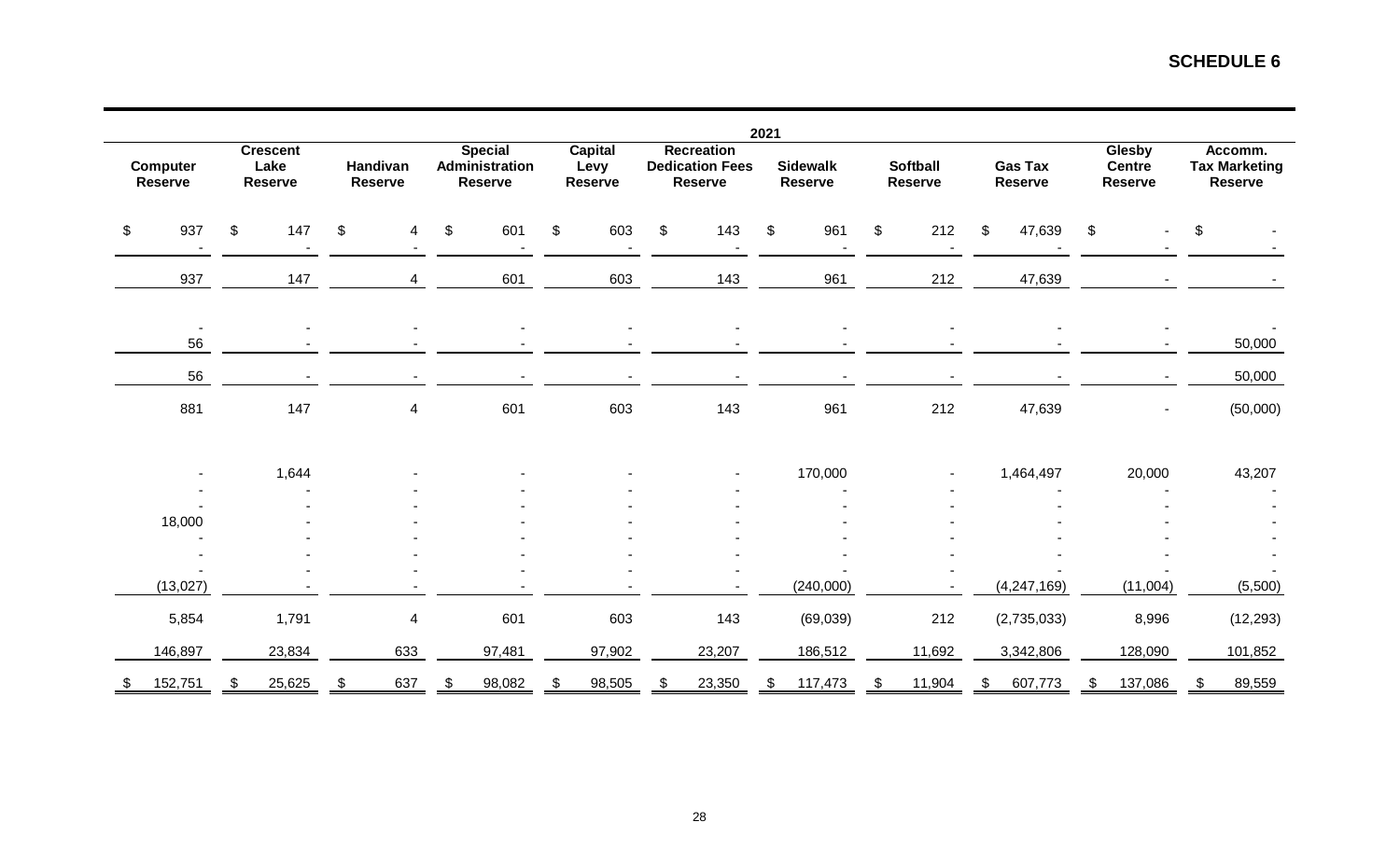## **SCHEDULE 6**

| Accom<br><b>Tax Sask Ave</b> | <b>BDO</b><br>Library<br><b>Capital</b><br><b>Capital</b> |                |                                     | <b>Utility Nutrient</b><br>Removal | <b>Utility</b> | $\overline{IP}$<br><b>Capital</b> | <b>Advance CIP</b> | <b>WPCF Upgrade WPCF Upgrade</b><br><b>MB</b> |                | 2020               |
|------------------------------|-----------------------------------------------------------|----------------|-------------------------------------|------------------------------------|----------------|-----------------------------------|--------------------|-----------------------------------------------|----------------|--------------------|
| <b>Reserve</b>               | <b>Reserve</b>                                            | <b>Reserve</b> | <b>Reserve</b>                      | <b>Reserve</b>                     | <b>Reserve</b> | <b>Reserve</b>                    | <b>Reserve</b>     | <b>Reserve</b>                                | <b>Total</b>   | Total              |
| \$<br>$\blacksquare$         | \$                                                        | \$<br>$\sim$   | $\boldsymbol{\mathsf{S}}$<br>16,668 | 152,726<br>\$                      | 124,184<br>\$  | \$                                | 44,608<br>\$       | 114,707<br>\$                                 | 581,753<br>S.  | 488,037<br>\$      |
|                              |                                                           |                | 16,668                              | 152,726                            | 124,184        |                                   | 44,608             | 114,707                                       | 581,753        | 488,037            |
|                              |                                                           |                |                                     |                                    |                |                                   |                    |                                               | 163,098        |                    |
|                              |                                                           |                |                                     |                                    |                |                                   |                    |                                               | 163,098        |                    |
|                              |                                                           |                | 16,668                              | 152,726                            | 124,184        |                                   | 44,608             | 114,707                                       | 418,655        | 488,037            |
| 43,207                       | 10,000                                                    | 6,793          |                                     |                                    |                |                                   |                    |                                               | 2,455,948      | 3,467,422          |
|                              |                                                           |                | 700,000                             |                                    |                |                                   |                    |                                               | 1,696,500      | (315, 103)         |
|                              |                                                           |                |                                     |                                    |                | 237,632                           |                    |                                               | 255,632        | 4,000,578          |
|                              |                                                           |                |                                     |                                    | 3,441,832      |                                   | 3,500,000          | 9,000,000                                     | 15,941,832     | (79, 078)          |
|                              |                                                           |                |                                     |                                    |                |                                   |                    |                                               |                | 234,078            |
| (280,000)                    |                                                           |                | (7, 438)                            | (285, 608)                         | (3, 423, 142)  |                                   |                    |                                               | (10, 744, 892) | (6,508,629)        |
| (236, 793)                   | 10,000                                                    | 6,793          | 709,230                             | (132, 882)                         | 142,874        | 237,632                           | 3,544,608          | 9,114,707                                     | 10,023,675     | 1,287,305          |
| 448,301                      | 20,000                                                    | 9,636          | 905,066                             | 12,089,861                         | 9,814,693      | 230,175                           |                    |                                               | 40,252,758     | 38,965,453         |
| 211,508                      | 30,000<br>\$                                              | 16,429<br>\$   | \$1,614,296                         | 11,956,979<br>\$                   | \$9,957,567    | 467,807<br>\$                     | \$3,544,608        | \$ 9,114,707                                  | \$50,276,433   | 40,252,758<br>- \$ |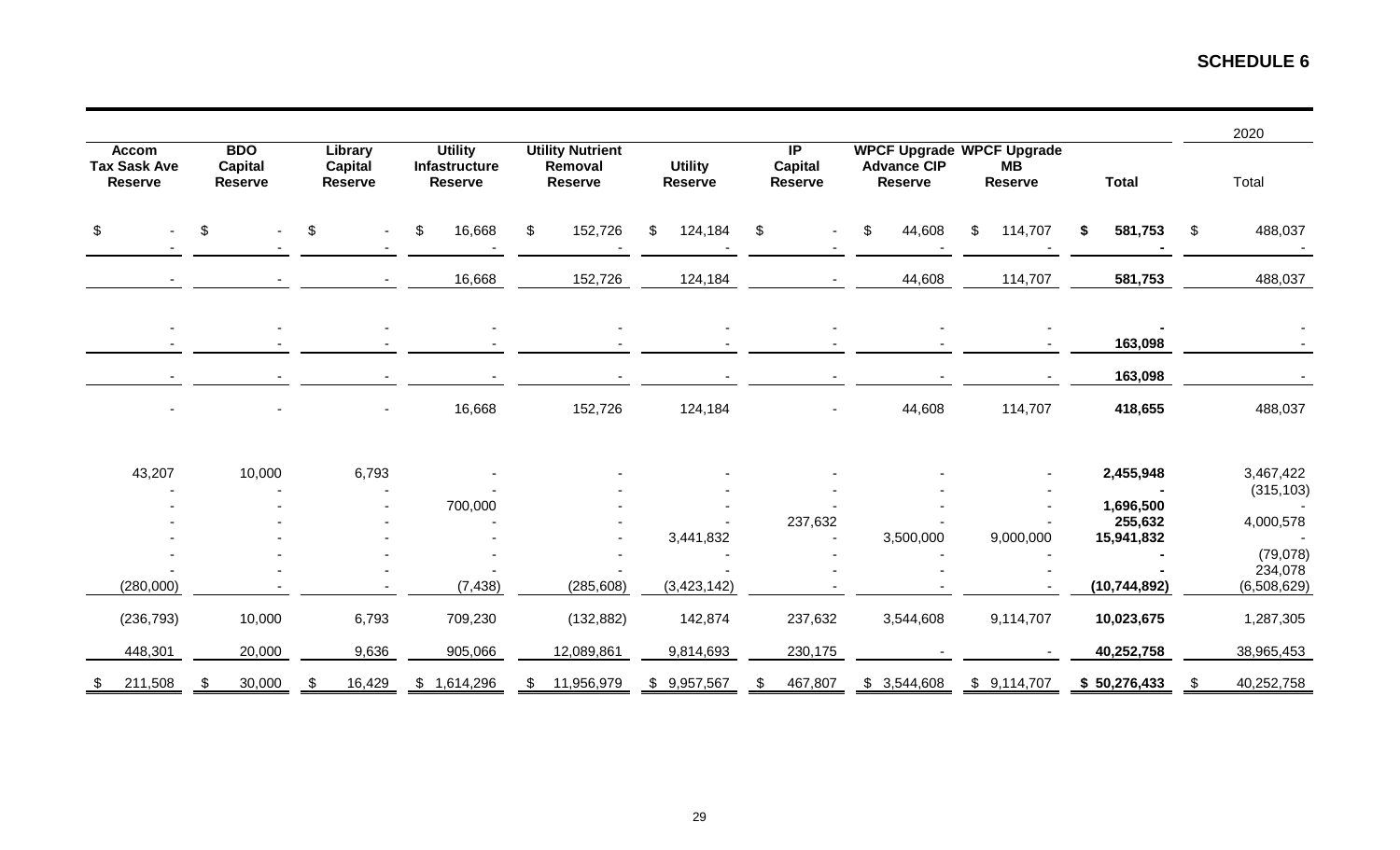### **City of Portage la Prairie SCHEDULE 7 SCHEDULE OF L.U.D. OPERATIONS - Name of L.U.D. For the Year Ended December 31, 2021**

|                                                                                                                                                                                                                                                                  | 2021<br><b>Budget</b> | 2021<br><b>Actual</b> | 2020<br>Actual |  |  |
|------------------------------------------------------------------------------------------------------------------------------------------------------------------------------------------------------------------------------------------------------------------|-----------------------|-----------------------|----------------|--|--|
| <b>Revenue</b><br><b>Taxation</b><br>Other Revenue (specify)                                                                                                                                                                                                     | \$                    | \$                    | \$             |  |  |
| <b>Total revenue</b>                                                                                                                                                                                                                                             |                       |                       |                |  |  |
| <b>Expenses</b><br><b>General Government:</b><br>Indemnities                                                                                                                                                                                                     |                       |                       |                |  |  |
| <b>Transportation Services</b><br>Road and street maintenance<br>Bridge maintenance<br>Sidewalk and boulevard maintenance<br><b>Street lighting</b><br>Other                                                                                                     |                       |                       |                |  |  |
| Environmental health<br>Waste collection and disposal<br>Recycling<br>Other (specify):                                                                                                                                                                           |                       |                       |                |  |  |
| Regional planning and development<br>Planning and zoning<br>Urban renewal<br>Beautification and land rehabilitation<br>Urban area weed control<br>Other (specify):                                                                                               |                       |                       |                |  |  |
| Recreation and cultural services<br>Community centers and halls<br>Swimming pools and beaches<br>Golf courses<br>Skating and curling rinks<br>Parks and playgrounds<br>Other recreational facilities<br><b>Museums</b><br>Libraries<br>Other cultural facilities |                       |                       |                |  |  |
| <b>Total expenses</b>                                                                                                                                                                                                                                            |                       |                       |                |  |  |
| <b>Net revenues (expenses)</b>                                                                                                                                                                                                                                   |                       |                       |                |  |  |
| <b>Transfers:</b><br>Transfers from (to) L.U.D. reserves<br>Transfers from (to) operating fund<br>Other (specify):                                                                                                                                               |                       |                       |                |  |  |
| Change in L.U.D. balances                                                                                                                                                                                                                                        |                       |                       |                |  |  |
| Unexpended balance, beginning of year                                                                                                                                                                                                                            |                       |                       |                |  |  |
| Unexpended balance, end of year                                                                                                                                                                                                                                  |                       |                       |                |  |  |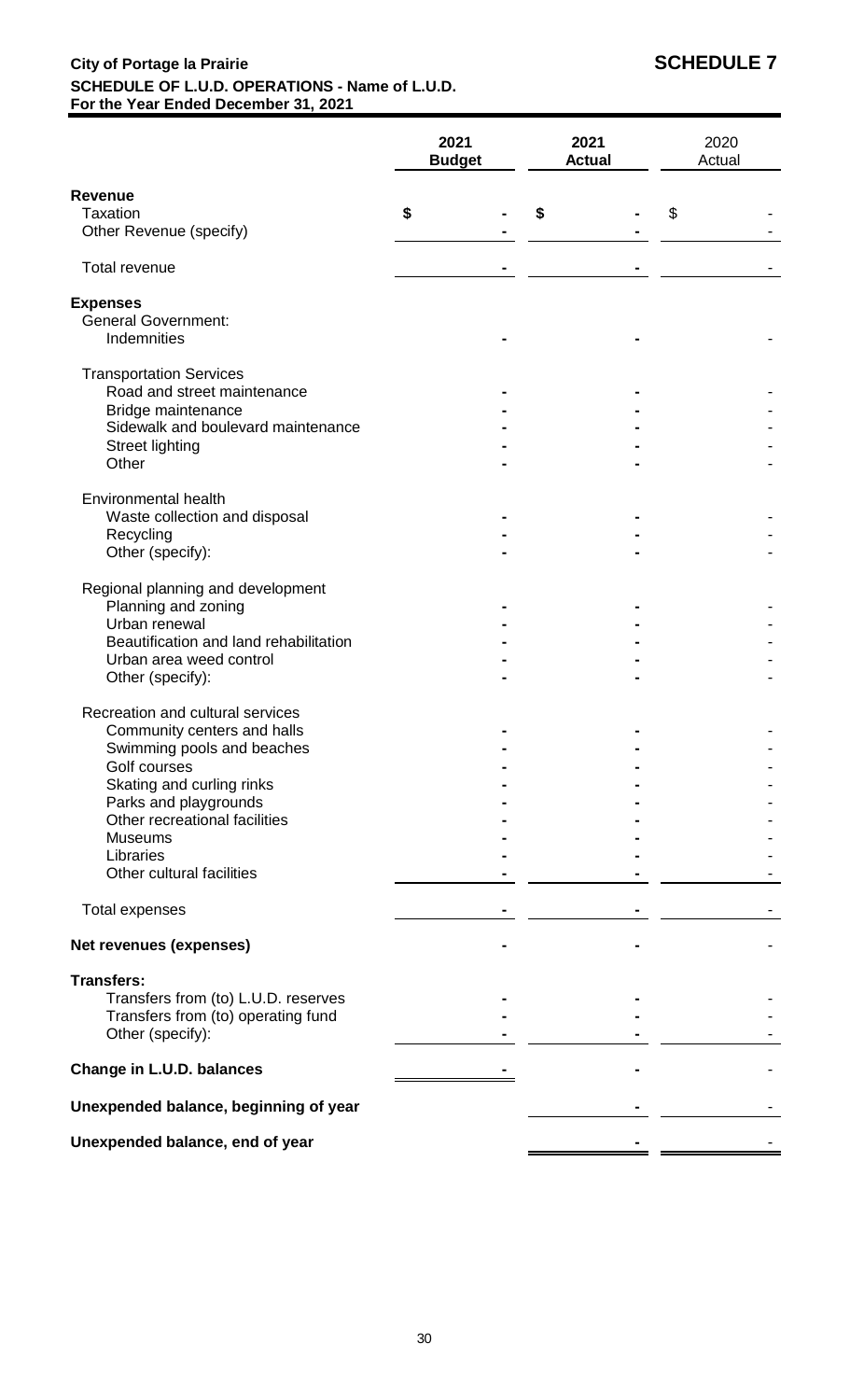### **City of Portage la Prairie SCHEDULE 8 SCHEDULE OF FINANCIAL POSITION FOR UTILITIES As at December 31, 2021**

|                                                      | 2021 |              |                | 2020         |
|------------------------------------------------------|------|--------------|----------------|--------------|
|                                                      |      | <b>Total</b> |                | Total        |
| <b>FINANCIAL ASSETS</b>                              |      |              |                |              |
| Cash and temporary investments<br>Amounts receivable | \$   |              | $\mathfrak{L}$ |              |
| Portfolio investments                                |      | 3,475,209    |                | 2,504,187    |
| Due from other funds<br>Other (specify):             |      | 535,070      |                | 944,820      |
|                                                      | \$   | 4,010,279    |                | \$3,449,007  |
| <b>LIABILITIES</b>                                   |      |              |                |              |
| Accounts payable and accrued liabilities             | \$   | 356,608      | \$             | 404,066      |
| Unearned revenue                                     |      | 760,825      |                |              |
| Long-term debt (Note 9)<br>Due to other funds        |      | 2,000,127    |                |              |
| Other (specify):                                     |      |              |                |              |
|                                                      |      | 3,117,560    |                | 404,066      |
| <b>NET FINANCIAL ASSETS (NET DEBT)</b>               | \$   | 892,719      | \$             | 3,044,941    |
| <b>NON-FINANCIAL ASSETS</b>                          |      |              |                |              |
| Tangible capital assets (Schedule 1)                 | \$   | 61,260,505   |                | \$54,469,338 |
| Inventories                                          |      | 302,102      |                | 283,258      |
| Prepaid expenses                                     |      | 1,495        |                | 22,088       |
|                                                      |      | 61,564,102   |                | 54,774,684   |
| <b>FUND SURPLUS (DEFICIT)</b>                        |      | 62,456,821   |                | \$57,819,625 |

**COMMITMENTS AND CONTINGENCIES (Notes 11 and 12)**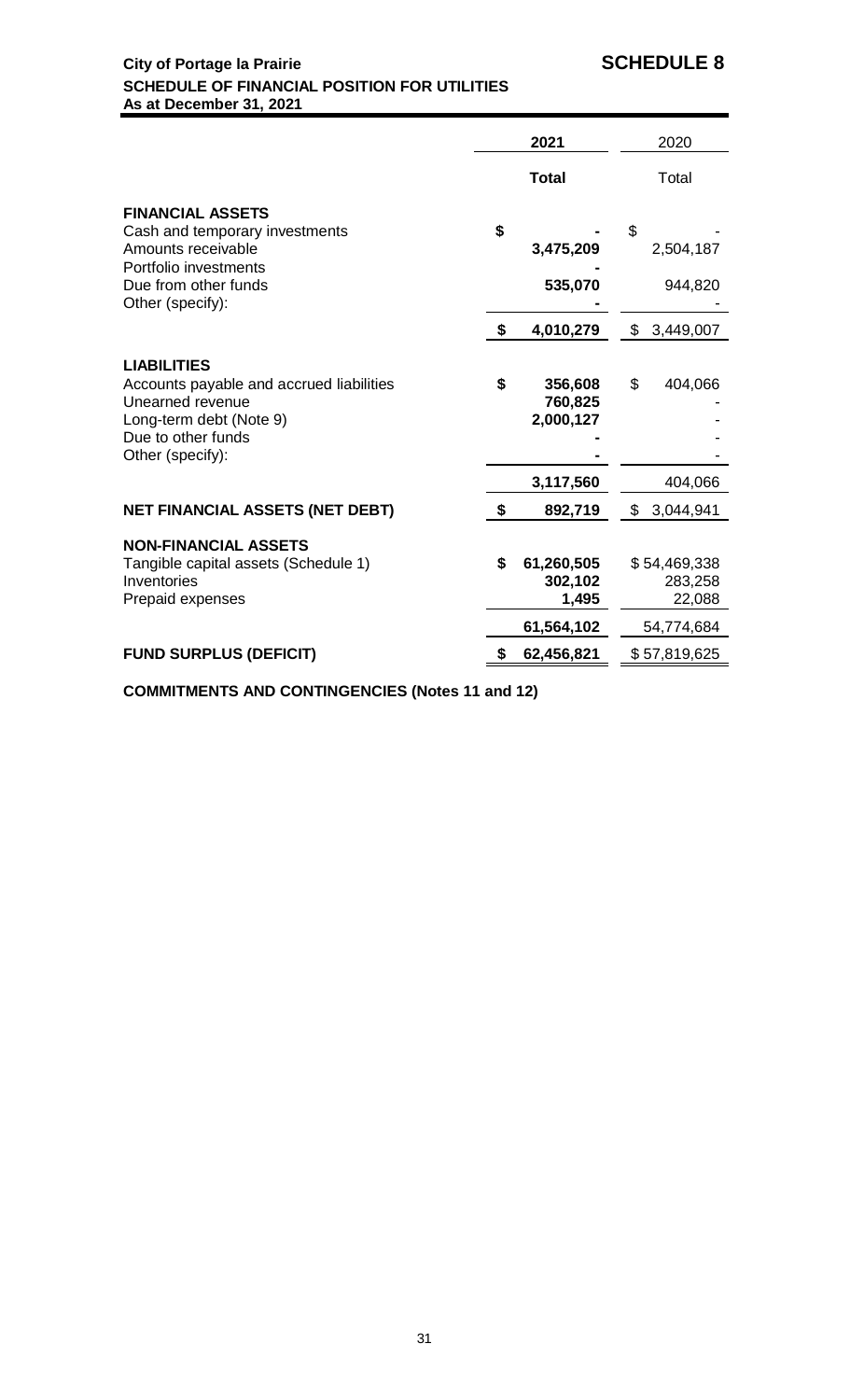### **City of Portage la Prairie SCHEDULE 9 SCHEDULE OF UTILITY OPERATIONS For the Year Ended December 31, 2021**

|                                            | <b>Budget</b> | 2021                 | 2020                 |
|--------------------------------------------|---------------|----------------------|----------------------|
| <b>REVENUE</b>                             |               |                      |                      |
| <b>Water</b>                               |               |                      |                      |
| Water fees                                 | \$11,802,000  | 12,149,269<br>S      | \$11,697,280         |
| <b>Bulk Water fees</b><br>sub-total- water | 11,802,000    | 16,874<br>12,166,143 | 13,439<br>11,710,719 |
|                                            |               |                      |                      |
| <b>Sewer</b>                               |               |                      |                      |
| Sewer fees                                 | 18,000        | 12,910               | 12,942               |
| Lagoon tipping fees<br>sub-total- sewer    | 18,000        | 12,910               | 12,942               |
|                                            |               |                      |                      |
| <b>Property taxes</b>                      |               |                      |                      |
| <b>Recovery</b>                            |               |                      |                      |
| Deficit recovery                           |               |                      |                      |
| Debenture recovery                         |               |                      |                      |
| sub-total-recovery                         |               |                      |                      |
| <b>Government transfers</b>                |               |                      |                      |
| Operating                                  | 850,000       | 14,081,204           | 995,766              |
| Capital                                    |               |                      |                      |
| sub-total- government transfers            | 850,000       | 14,081,204           | 995,766              |
| <b>Other</b>                               |               |                      |                      |
| <b>Hydrant rentals</b>                     | 57,725        | 57,950               | 57,825               |
| <b>Connection charges</b>                  | 15,000        | 23,691               | 18,385               |
| Installation service                       |               |                      |                      |
| <b>Penalties</b>                           | 10,000        | 6,106                | 5,820                |
| Contributed tangible capital assets        |               |                      |                      |
| Investment income                          |               | 131,556              | 144,940              |
| <b>Administration fees</b>                 |               |                      |                      |
| Gain on sale of tangible capital assets    |               | 15,144               |                      |
| Other income (specify)                     | 85,200        | 10,805               | 1,500                |
| sub-total- other                           | 167,925       | 245,252              | 228,470              |
| <b>Total revenue</b>                       | \$12,837,925  | \$<br>26,505,509     | \$12,947,897         |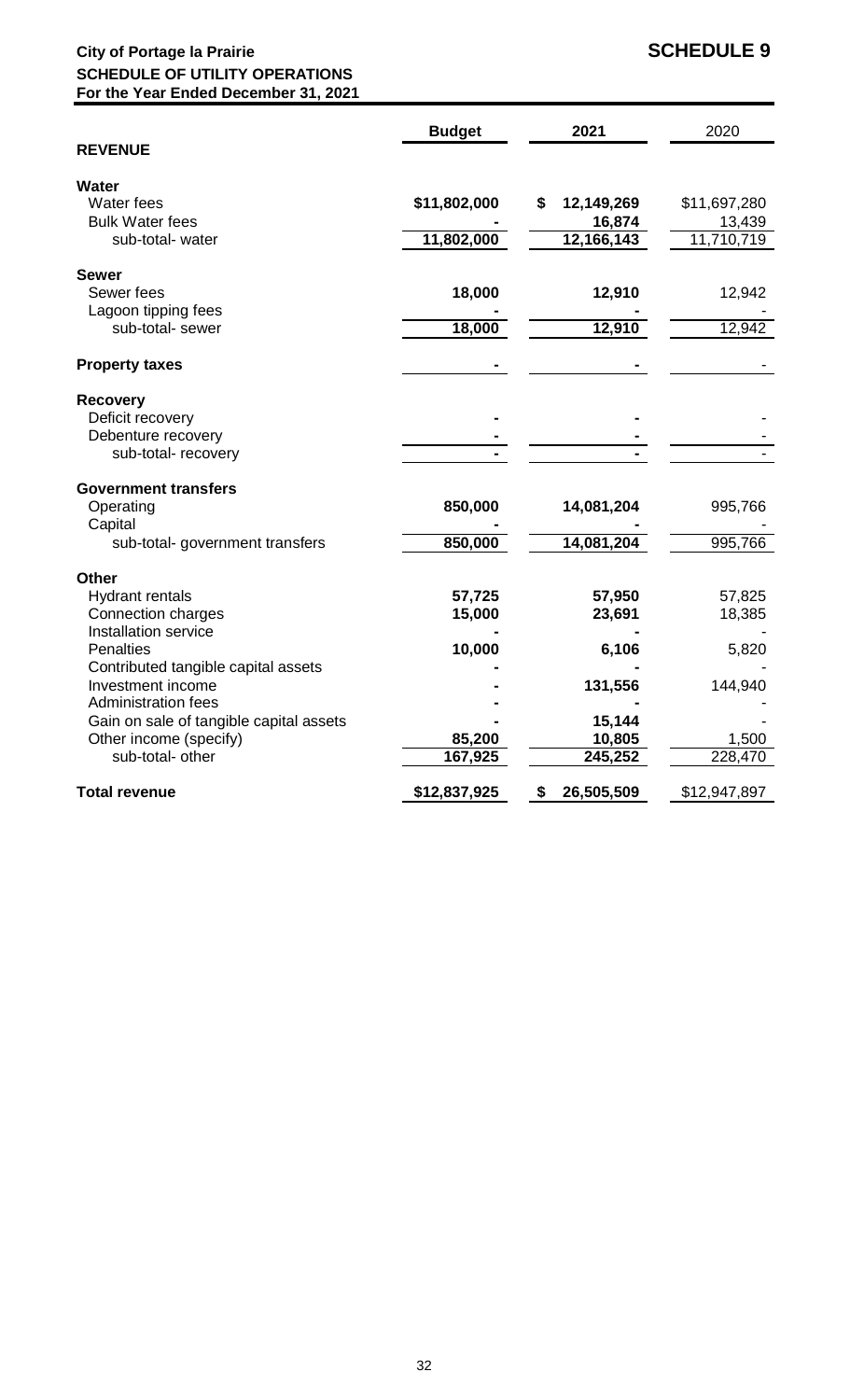## **City of Portage la Prairie SCHEDULE 9 SCHEDULE OF UTILITY OPERATIONS (cont'd)**

### **For the Year Ended December 31, 2021**

|                                                                                                                                                                                             | <b>Budget</b>                               | 2021                          | 2020                            |  |  |
|---------------------------------------------------------------------------------------------------------------------------------------------------------------------------------------------|---------------------------------------------|-------------------------------|---------------------------------|--|--|
| <b>EXPENSES</b>                                                                                                                                                                             |                                             |                               |                                 |  |  |
| General<br>Administration<br>Training costs<br>Billing and collection<br>Utilities (telephone, electricity, etc.)<br>Other (specify)<br>sub-total- general                                  | \$1,325,904<br>1,325,904                    | \$<br>1,507,878<br>1,507,878  | 1,328,936<br>\$<br>1,328,936    |  |  |
|                                                                                                                                                                                             |                                             |                               |                                 |  |  |
| <b>Water General</b><br><b>Purification and treatment</b><br>Water purchases                                                                                                                | 3,395,725                                   | \$<br>2,955,440               | 2,743,000                       |  |  |
| Transmission and distribution<br>Hydrant maintenance<br><b>Transportation services</b>                                                                                                      | 1,635,613                                   | 1,207,665                     | 1,300,887                       |  |  |
| Connection costs<br>Other (specify)<br>sub-total- water general                                                                                                                             | 5,031,338                                   | 4,163,105                     | 4,043,887                       |  |  |
| <b>Water Amortization &amp; Interest</b>                                                                                                                                                    |                                             |                               |                                 |  |  |
| Amortization                                                                                                                                                                                |                                             | 1,392,226                     | 955,888                         |  |  |
| Interest on long term debt<br>sub-total- water amortization & interest                                                                                                                      |                                             | 1,392,226                     | 955,888                         |  |  |
| <b>Sewer General</b>                                                                                                                                                                        |                                             |                               |                                 |  |  |
| Collection system costs<br>Treatment and disposal cost<br><b>Lift Station costs</b><br><b>Transportation services</b><br><b>Connection costs</b><br>Other sewage & disposal costs (specify) | 1,299,792<br>653,129<br>315,409<br>(23,973) | 732,141<br>356,115<br>264,548 | 1,085,183<br>294,458<br>273,923 |  |  |
| sub-total- sewer general                                                                                                                                                                    | 2,244,357                                   | 1,352,804                     | 1,653,564                       |  |  |
| <b>Sewage Amortization &amp; Interest</b><br>Amortization<br>Interest on long term debt                                                                                                     |                                             | 271,024                       | 334,945                         |  |  |
| sub-total- sewer amortization & interest                                                                                                                                                    |                                             | 271,024                       | 334,945                         |  |  |
| <b>Total expenses</b>                                                                                                                                                                       | 8,601,599                                   | 8,687,037                     | 8,317,220                       |  |  |
| <b>NET OPERATING SURPLUS</b>                                                                                                                                                                | 4,236,326                                   | 17,818,472                    | 4,630,677                       |  |  |
| <b>TRANSFERS</b><br>Transfers from (to) operating fund<br>Transfers from (to) reserve funds                                                                                                 | (4, 236, 326)                               | (13, 181, 276)                | 1,463,340                       |  |  |
| <b>CHANGE IN UTILITY FUND BALANCE</b>                                                                                                                                                       |                                             | 4,637,196                     | 6,094,017                       |  |  |
| <b>FUND SURPLUS, BEGINNING OF YEAR</b>                                                                                                                                                      |                                             | 57,819,625                    | 51,725,608                      |  |  |
| <b>FUND SURPLUS, END OF YEAR</b>                                                                                                                                                            |                                             | 62,456,821<br>S               | \$57,819,625                    |  |  |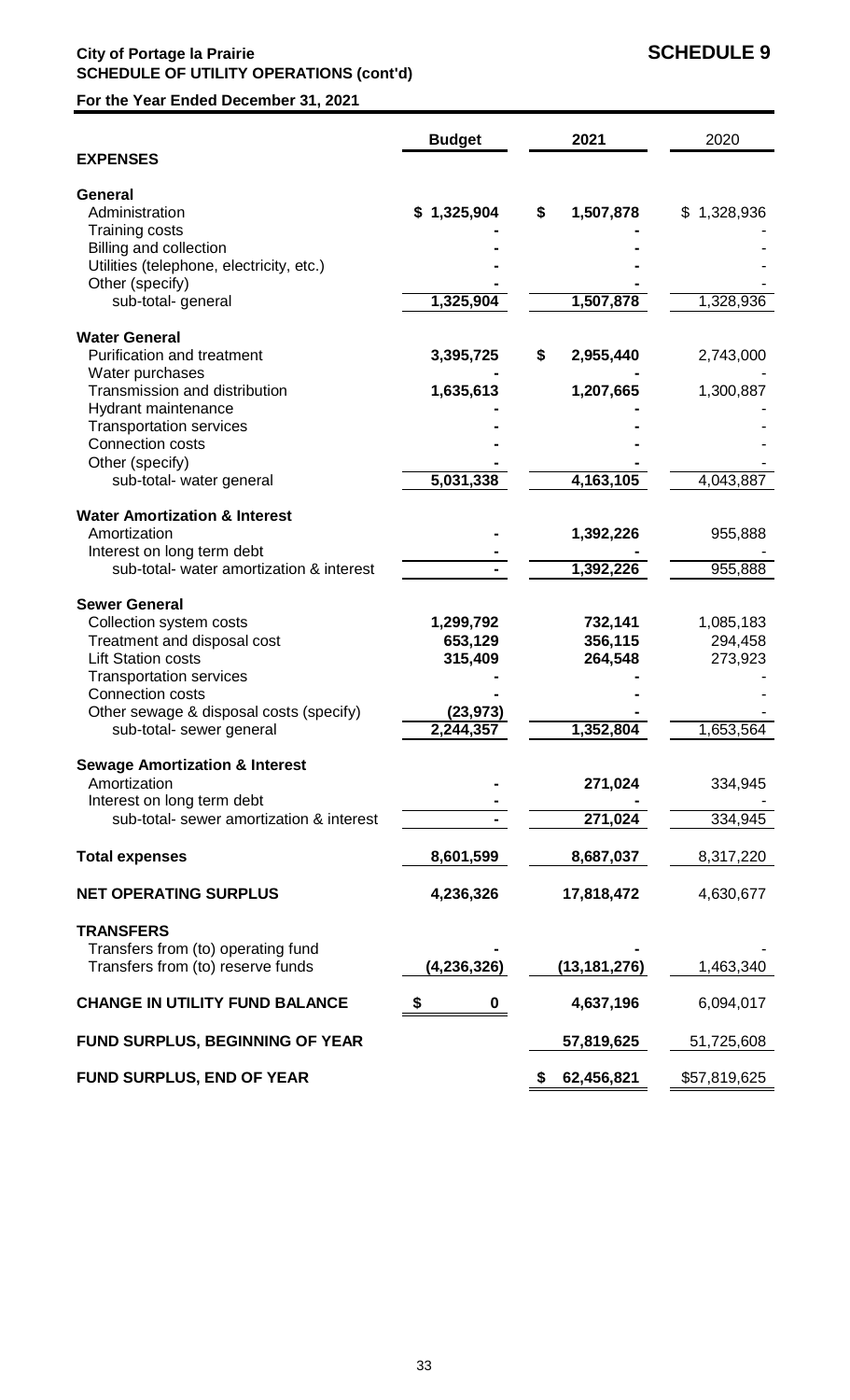### **City of Portage la Prairie SCHEDULE 10 RECONCILIATION OF THE FINANCIAL PLAN TO THE BUDGET For the Year Ended December 31, 2021**

|                                      | <b>Financial Plan</b><br>General | <b>Financial Plan</b><br>Utility(ies) |           | <b>Amortization</b><br>(TCA) |                         | <b>Interest</b><br><b>Expense</b> | <b>Transfers</b> |                | <b>Long Term</b><br><b>Accruals</b> |                |    | <b>Consolidated</b><br><b>Entities</b> | <b>PSAB</b><br><b>Budget</b> |
|--------------------------------------|----------------------------------|---------------------------------------|-----------|------------------------------|-------------------------|-----------------------------------|------------------|----------------|-------------------------------------|----------------|----|----------------------------------------|------------------------------|
| <b>REVENUE</b>                       |                                  |                                       |           |                              |                         |                                   |                  |                |                                     |                |    |                                        |                              |
| Property taxes                       | \$11,374,776                     | \$                                    | \$        |                              | \$                      |                                   |                  |                | $\boldsymbol{\mathsf{S}}$           |                | \$ |                                        | 11,374,776<br>\$             |
| Grants in lieu of taxation           | 838,680                          |                                       |           |                              |                         |                                   |                  |                |                                     |                |    |                                        | 838,680                      |
| User fees                            | 1,649,967                        |                                       |           |                              |                         |                                   |                  |                |                                     |                |    | 1,665,303                              | 3,315,270                    |
| Permits, licences and fines          | 333,375                          |                                       |           |                              |                         |                                   |                  |                |                                     |                |    |                                        | 333,375                      |
| Investment income                    | 140,000                          |                                       |           |                              |                         |                                   |                  |                |                                     |                |    | 38,759                                 | 178,759                      |
| Other revenue                        | 517,206                          |                                       |           |                              |                         |                                   |                  |                |                                     |                |    | 591,348                                | 1,108,554                    |
| Water and sewer                      |                                  | 12,837,925                            |           |                              |                         |                                   |                  |                |                                     |                |    |                                        | 12,837,925                   |
| <b>Grants - Province of Manitoba</b> | 3,297,399                        |                                       |           |                              |                         |                                   |                  |                |                                     |                |    | 262,565                                | 3,559,964                    |
| Grants - other                       | 881,786                          |                                       |           |                              |                         |                                   |                  |                |                                     |                |    | 830,381                                | 1,712,167                    |
| Transfers from accumulated surplus   | 996,500                          | 700,000                               |           |                              |                         |                                   |                  | (1,696,500)    |                                     |                |    |                                        |                              |
| Transfers from reserves              |                                  |                                       |           |                              |                         |                                   |                  |                |                                     |                |    |                                        |                              |
| <b>Total revenue</b>                 | \$20,029,689                     | \$13,537,925                          | $\bullet$ |                              | $\overline{\mathbf{3}}$ |                                   |                  | \$(1,696,500)  | \$                                  | $\blacksquare$ | S  | 3,388,356                              | \$35,259,470                 |
| <b>EXPENSES</b>                      |                                  |                                       |           |                              |                         |                                   |                  |                |                                     |                |    |                                        |                              |
| General government services          | \$<br>2,585,309                  | \$                                    | \$        | 47,251                       | $\$\$                   |                                   | \$               |                | \$                                  |                | \$ |                                        | 2,632,560                    |
| Protective services                  | 6,203,952                        |                                       |           | 202,555                      |                         |                                   |                  |                |                                     |                |    |                                        | 6,406,507                    |
| <b>Transportation services</b>       | 2,423,859                        |                                       |           | 668,332                      |                         |                                   |                  |                |                                     |                |    | 46,978                                 | 3,139,169                    |
| Environmental health services        | 918,876                          |                                       |           | 9,958                        |                         |                                   |                  |                |                                     |                |    | 399,863                                | 1,328,697                    |
| Public health and welfare services   | 331,704                          |                                       |           |                              |                         |                                   |                  |                |                                     |                |    |                                        | 331,704                      |
| Regional planning and development    | 423,022                          |                                       |           | 3,810                        |                         |                                   |                  |                |                                     |                |    | 338,188                                | 765,020                      |
| Resource cons and industrial dev     | 148,357                          |                                       |           | 1,134,976                    |                         |                                   |                  |                |                                     |                |    | 89,792                                 | 1,373,125                    |
| Recreation and cultural services     | 2,428,063                        |                                       |           | 1,679,106                    |                         | 270,683                           |                  |                |                                     |                |    | 1,662,975                              | 6,040,827                    |
| Water and sewer services             |                                  | 8,601,599                             |           |                              |                         |                                   |                  |                |                                     |                |    |                                        | 8,601,599                    |
| <b>Fiscal services:</b>              |                                  |                                       |           |                              |                         |                                   |                  |                |                                     |                |    |                                        |                              |
| Transfer to capital                  | 122,500                          | 850,000                               |           |                              |                         |                                   |                  | (972, 500)     |                                     |                |    |                                        |                              |
| Debt charges                         | 1,553,126                        |                                       |           |                              |                         | (1,553,126)                       |                  |                |                                     |                |    |                                        |                              |
| Short term interest                  | 310,000                          |                                       |           |                              |                         |                                   |                  | (310,000)      |                                     |                |    |                                        |                              |
| Transfer to reserves                 | 2,520,111                        | 4,086,326                             |           |                              |                         |                                   |                  | (6,606,437)    |                                     |                |    |                                        |                              |
| Allowance for tax assets             | 60,810                           |                                       |           |                              |                         |                                   |                  | (60, 810)      |                                     |                |    |                                        |                              |
| Total expenses                       | \$20,029,689                     | \$13,537,925                          | \$        | 3,745,988                    | \$                      | (1, 282, 443)                     |                  | \$ (7,949,747) | \$                                  |                | \$ | 2,537,796                              | \$30,619,209                 |
| <b>Surplus (Deficit)</b>             |                                  |                                       | \$        | (3,745,988)                  | \$                      | 1,282,443                         |                  | 6,253,247      | \$                                  |                | S  | 850,560                                | 4,640,261<br>S.              |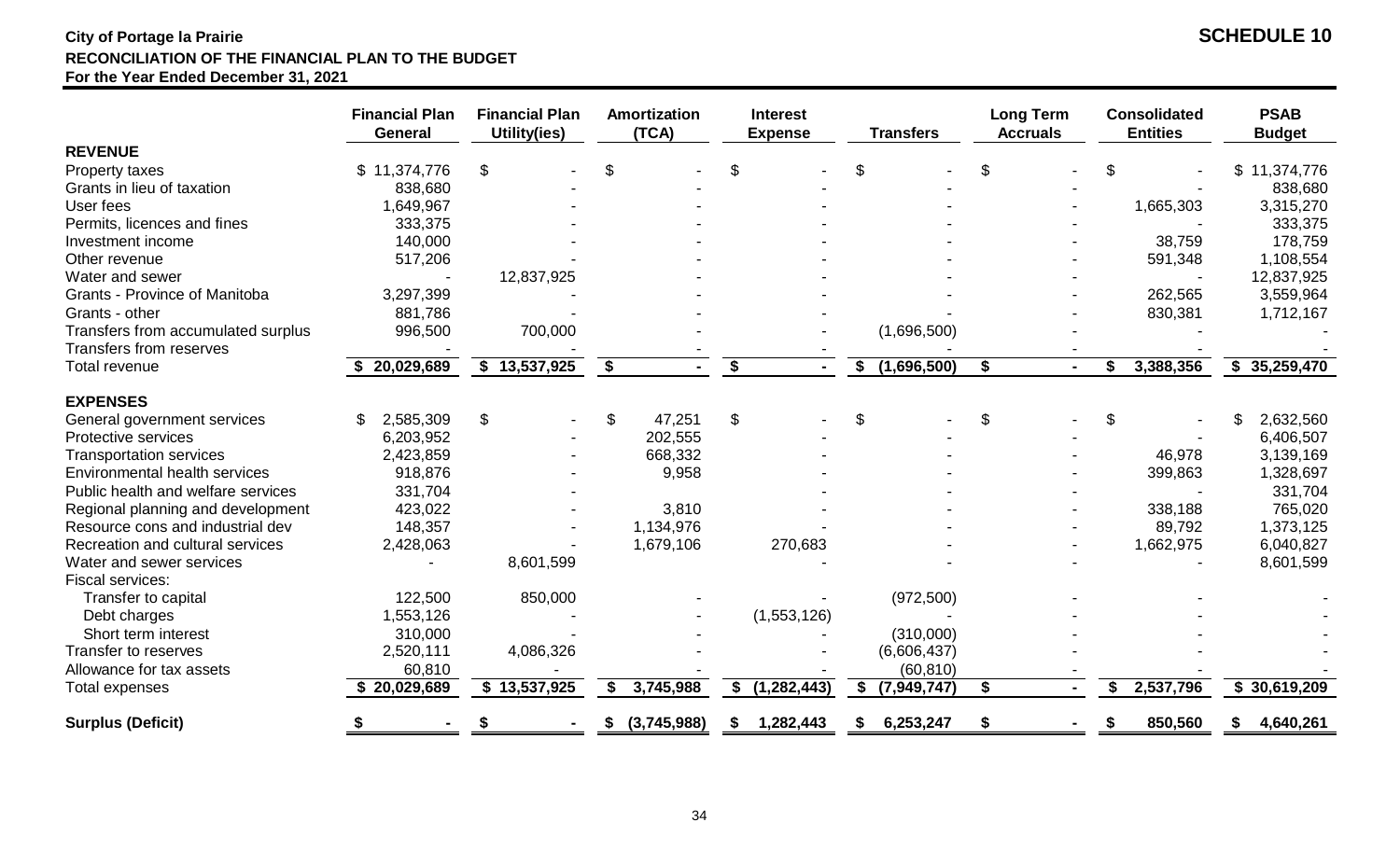### **City of Portage la Prairie SCHEDULE 11 ANALYSIS OF TAXES ON ROLL December 31, 2021**

|                            | 2021        | 2020                       |
|----------------------------|-------------|----------------------------|
|                            |             |                            |
| Balance, beginning of year | \$1,212,367 | 1,030,261<br>$\mathcal{L}$ |
| Add:                       |             |                            |
| Tax levy (Schedule 12)     | 19,900,221  | 19,491,109                 |
| <b>Taxes added</b>         | 179,596     | 590,792                    |
| Penalties or interest      | 95,331      | 71,980                     |
| Other accounts added       |             |                            |
| Tax Adjustments (specify)  |             |                            |
| Sub-total                  | 20,175,148  | 20,153,881                 |
| Deduct:                    |             |                            |
| Cash collections - current | 17,538,780  | 16,651,914                 |
| Cash collections - arrears | 978,526     | 955,176                    |
| Writeoffs                  |             |                            |
| Tax discounts              | 5,298       | 4,952                      |
| E.P.T.C. - cash advance    | 1,759,625   | 2,359,733                  |
| Other credits (specify)    |             |                            |
| Sub-total                  | 20,282,229  | 19,971,775                 |
| Balance, end of year       | 1,105,286   | 1,212,367<br>Ъ             |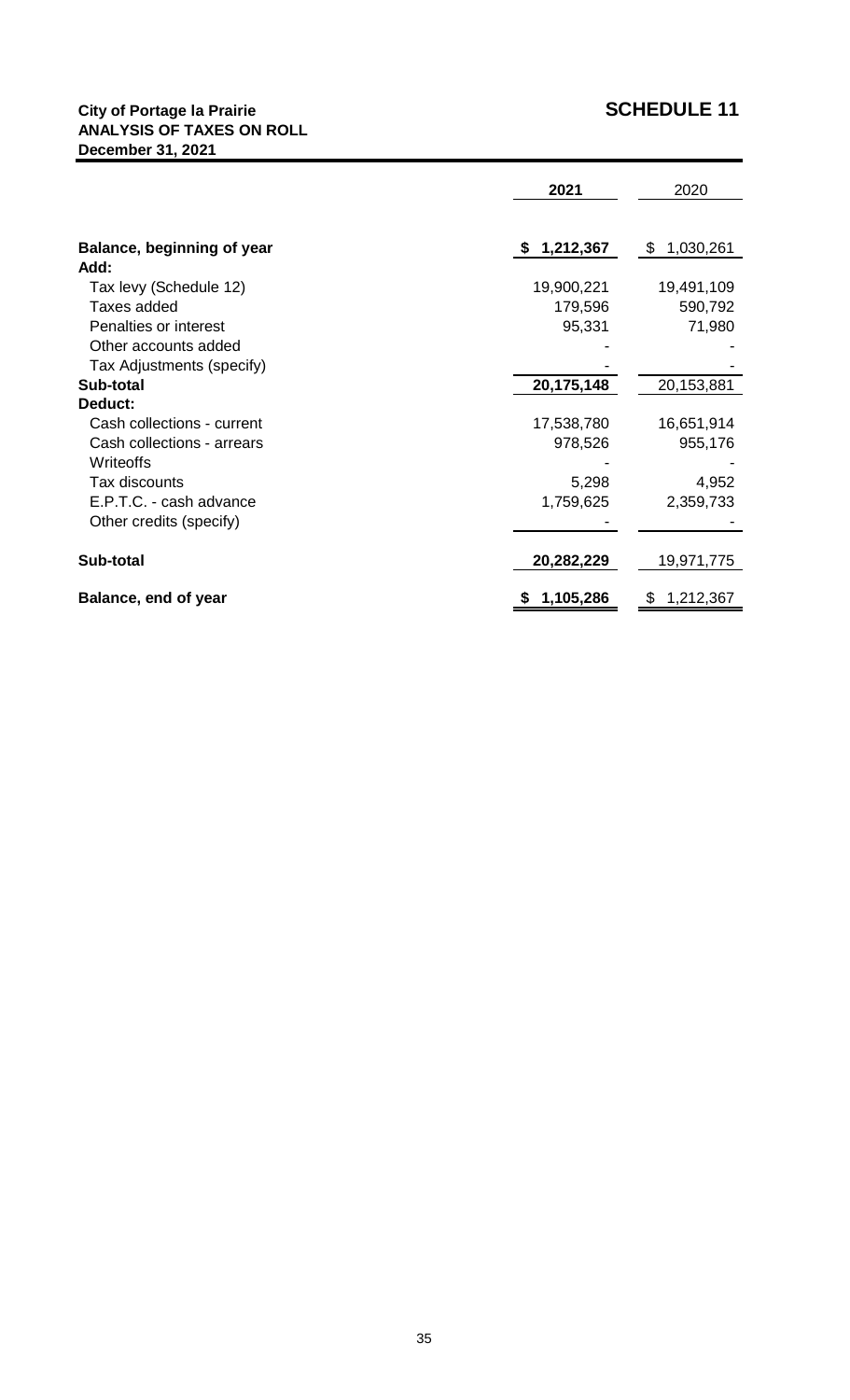### **City of Portage la Prairie SCHEDULE 12 ANALYSIS OF TAX LEVY For the Year Ended December 31, 2021**

|                                                                      |                |                   |                | 2020             |                  |                  |  |
|----------------------------------------------------------------------|----------------|-------------------|----------------|------------------|------------------|------------------|--|
|                                                                      |                | <b>Assessment</b> |                | <b>Mill Rate</b> | Levy             | Levy             |  |
| Debt charges:                                                        |                |                   |                |                  |                  |                  |  |
| Debt - PCU Centre                                                    | \$             | 585,694,690       | \$             | 2.42             | 1,419,724        | 1,412,791        |  |
| Debt - NE Transportation Route                                       | $\mathbb{S}^-$ | 585,694,690       | $\mathfrak{L}$ | 0.04             | 25,771           | 25,646           |  |
| sub-total - Debt charges                                             |                |                   |                |                  | 1,445,494        | 1,438,437        |  |
| Deferred surplus                                                     | \$             |                   | \$             |                  |                  |                  |  |
| Reserves:                                                            |                |                   |                |                  |                  |                  |  |
| Reserve - Glesby Centre                                              |                | 585,694,690       | \$             | 0.03             | 18,742           | 18,807           |  |
| Reserve - Handicap Access                                            |                | 585,694,690       | \$             | 0.08             | 46,856           | 46,732           |  |
| Reserve - Fire                                                       |                | 585,694,690       | \$             | 0.24             | 139,981          | 139,056          |  |
| Reserve - Sidewalk                                                   |                | 585,694,690       | \$             | 0.27             | 158,138          | 159,573          |  |
| Reserve - General                                                    |                | 585,694,690       | \$             | 0.29             | 168,680          | 23,366           |  |
| Reserve - Equipment Replacemer                                       |                | 585,694,690       | \$             | 0.16             | 93,125           | 92,894           |  |
| sub-total - Reserves                                                 |                |                   |                |                  | 625,522          | 480,428          |  |
| General municipal                                                    | \$             | 585,694,690       | \$             | 15.63            | 9,154,408        | 9,001,052        |  |
| Special levies:                                                      |                |                   |                |                  |                  |                  |  |
| <b>Assessment Levy</b>                                               | \$             | 585,694,690       | \$             | 0.26             | 149,433          | 148,175          |  |
| Business tax (rate%)                                                 | \$             |                   | \$             |                  |                  |                  |  |
| <b>Total municipal taxes (Schedule 2)</b>                            |                |                   |                |                  | 11,374,857       | 11,068,092       |  |
| Education support levy                                               | \$             | 142,354,220       | \$             | 8.81             | 1,253,998        | 1,240,088        |  |
|                                                                      |                |                   |                |                  |                  |                  |  |
| Special levies:<br>Portage la Prairie School Division \$ 569,499,210 |                |                   | \$             | 12.77            | 7,271,366        | 7,182,929        |  |
| <b>Total education taxes</b>                                         |                |                   |                |                  | 8,525,364        | 8,423,017        |  |
| Total tax levy (Schedule 11)                                         |                |                   |                |                  | 19,900,221<br>\$ | \$<br>19,491,109 |  |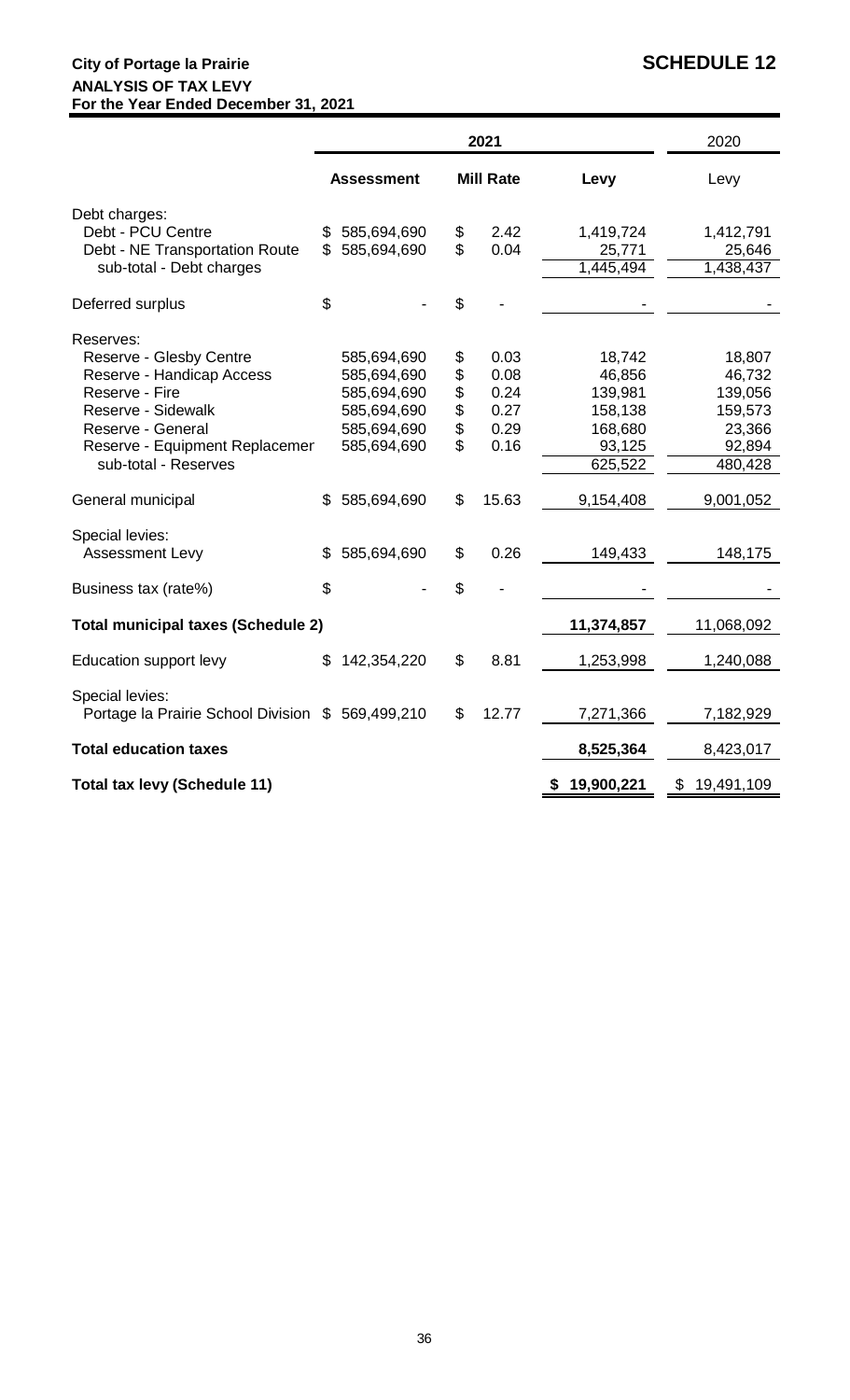## **City of Portage la Prairie SCHEDULE 13 SCHEDULE OF GENERAL OPERATING FUND EXPENSES For the Year Ended December 31, 2021**

|                                                  | 2021             | 2020                 |  |  |
|--------------------------------------------------|------------------|----------------------|--|--|
|                                                  | <b>Actual</b>    | Actual               |  |  |
|                                                  |                  | (Restated - Note 26) |  |  |
| <b>General government services:</b>              | \$<br>260,410    | \$                   |  |  |
| Legislative<br>General administrative            | 2,107,628        | 265,121<br>2,056,476 |  |  |
| Other (specify)                                  | 368,740          | (118,444)            |  |  |
|                                                  | 2,736,778        | 2,203,153            |  |  |
| <b>Protective services:</b>                      |                  |                      |  |  |
| Police                                           | 4,303,615        | 3,775,604            |  |  |
| Fire                                             | 2,438,856        | 2,447,220            |  |  |
| <b>Emergency measures</b>                        | 77,984           | 120,961              |  |  |
| Other (specify)                                  | 66,422           | 69,231               |  |  |
|                                                  | 6,886,877        | 6,413,016            |  |  |
| <b>Transportation services:</b>                  |                  |                      |  |  |
| Road transport                                   |                  |                      |  |  |
| Administration and engineering                   | 208,506          | 255,821              |  |  |
| Road and street maintenance                      | 1,752,229        | 1,679,944            |  |  |
| Bridge maintenance                               |                  |                      |  |  |
| Sidewalk and boulevard maintenance               | 74,187           | 64,792               |  |  |
| <b>Street lighting</b>                           | 278,355          | 253,481              |  |  |
| Other (specify)                                  |                  |                      |  |  |
| Air transport<br>Public transit                  |                  |                      |  |  |
| Other (specify)                                  |                  |                      |  |  |
|                                                  | 2,313,276        | 2,254,038            |  |  |
| <b>Environmental health services:</b>            |                  |                      |  |  |
| Waste collection and disposal                    | 648,817          | 611,112              |  |  |
| Recycling                                        | 259,411          | 242,465              |  |  |
| Other (specify)                                  |                  |                      |  |  |
|                                                  | 908,229          | 853,577              |  |  |
| <b>Public health and welfare services:</b>       |                  |                      |  |  |
| Public health                                    | 148,453          | 180,320              |  |  |
| Medical care                                     |                  |                      |  |  |
| Social assistance                                | 70,721           | 70,721               |  |  |
| Other (specify)                                  | 7,960<br>227,134 | 2,887                |  |  |
| <b>Regional planning and development</b>         |                  | 253,928              |  |  |
| Planning and zoning                              | 4,783            | 14,850               |  |  |
| Urban renewal                                    |                  |                      |  |  |
| Beautification and land rehabilitation           |                  |                      |  |  |
| Urban area weed control                          | 172,009          | 195,435              |  |  |
| Other (specify)                                  | 126,683          | 178,756              |  |  |
|                                                  | 303,475          | 389,041              |  |  |
| Resource conservation and industrial development |                  |                      |  |  |
| Rural area weed control                          |                  |                      |  |  |
| Drainage of land                                 |                  |                      |  |  |
| Veterinary services                              |                  |                      |  |  |
| Water resources and conservation                 |                  |                      |  |  |
| Regional development                             | 119,107          | 150,150<br>68,711    |  |  |
| Industrial development<br>Tourism                | 4,336<br>1,915   | 952                  |  |  |
| Other (specify)                                  | 10,015           | (5, 446)             |  |  |
|                                                  | 135,373          | 214,367              |  |  |
|                                                  |                  |                      |  |  |
| <b>Sub-totals forward</b>                        | \$13,511,142     | \$12,581,121         |  |  |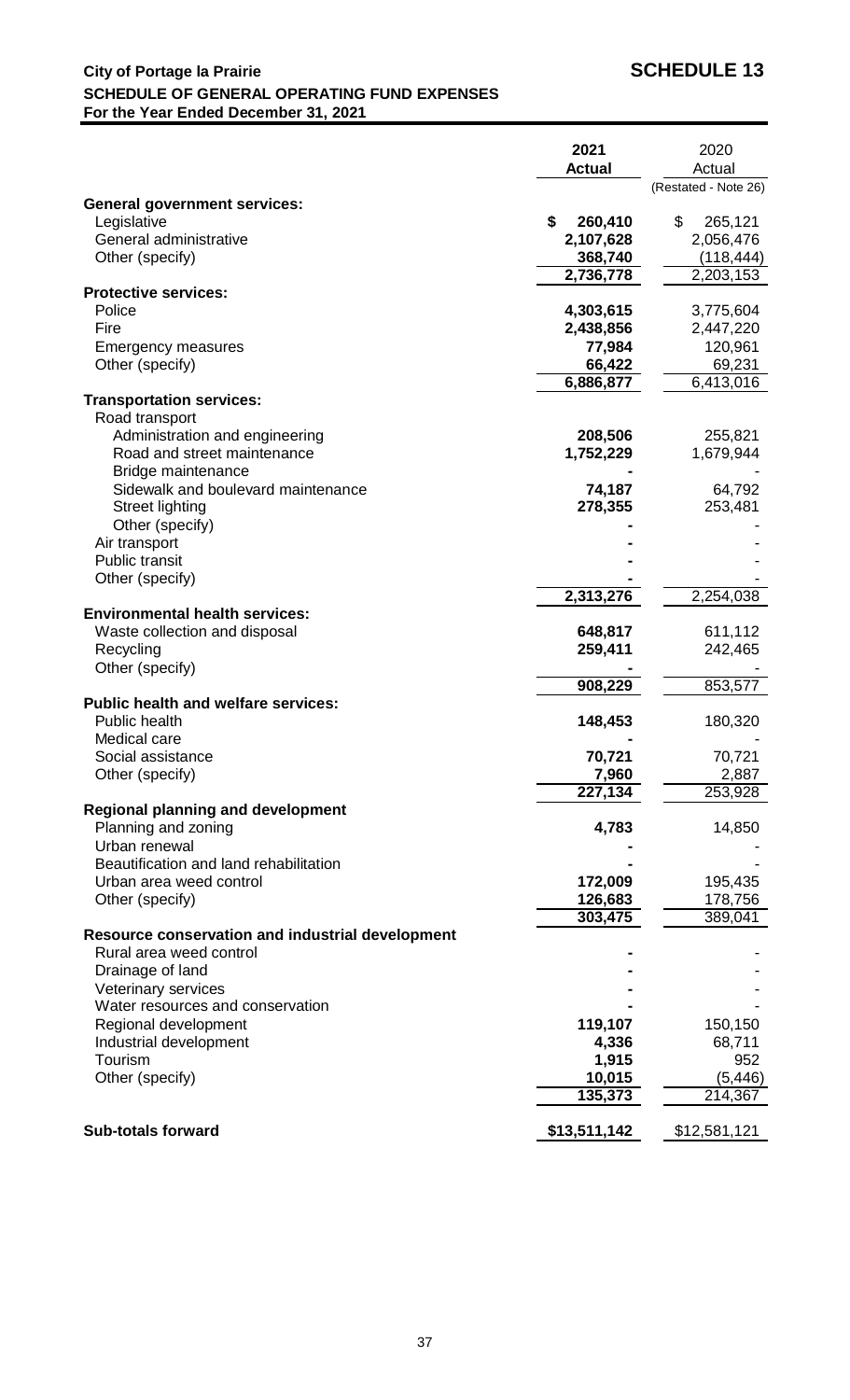## **City of Portage la Prairie SCHEDULE 13 SCHEDULE OF GENERAL OPERATING FUND EXPENSES For the Year Ended December 31, 2021**

|                                                                                           | 2021<br><b>Actual</b>     | 2020<br>Actual<br>(Restated - Note 26) |  |
|-------------------------------------------------------------------------------------------|---------------------------|----------------------------------------|--|
| <b>Sub-totals forward</b>                                                                 | \$13,511,142              | \$12,581,121                           |  |
| <b>Recreation and cultural services:</b><br>Administration<br>Community centers and halls | 1,452,770<br>72,900       | 1,417,775<br>72,900                    |  |
| Swimming pools and beaches<br>Golf courses<br>Skating and curling rinks                   | 6,040                     | 5,449                                  |  |
| Parks and playgrounds<br>Other recreational facilities<br>Museums                         | 479,062<br>1,543,335      | 441,141<br>1,536,328                   |  |
| Libraries<br>Other cultural facilities                                                    | 323,617<br>79,467         | 466,070<br>59,750                      |  |
| <b>Total expenses</b>                                                                     | 3,957,191<br>\$17,468,333 | 3,999,413<br>\$16,580,534              |  |